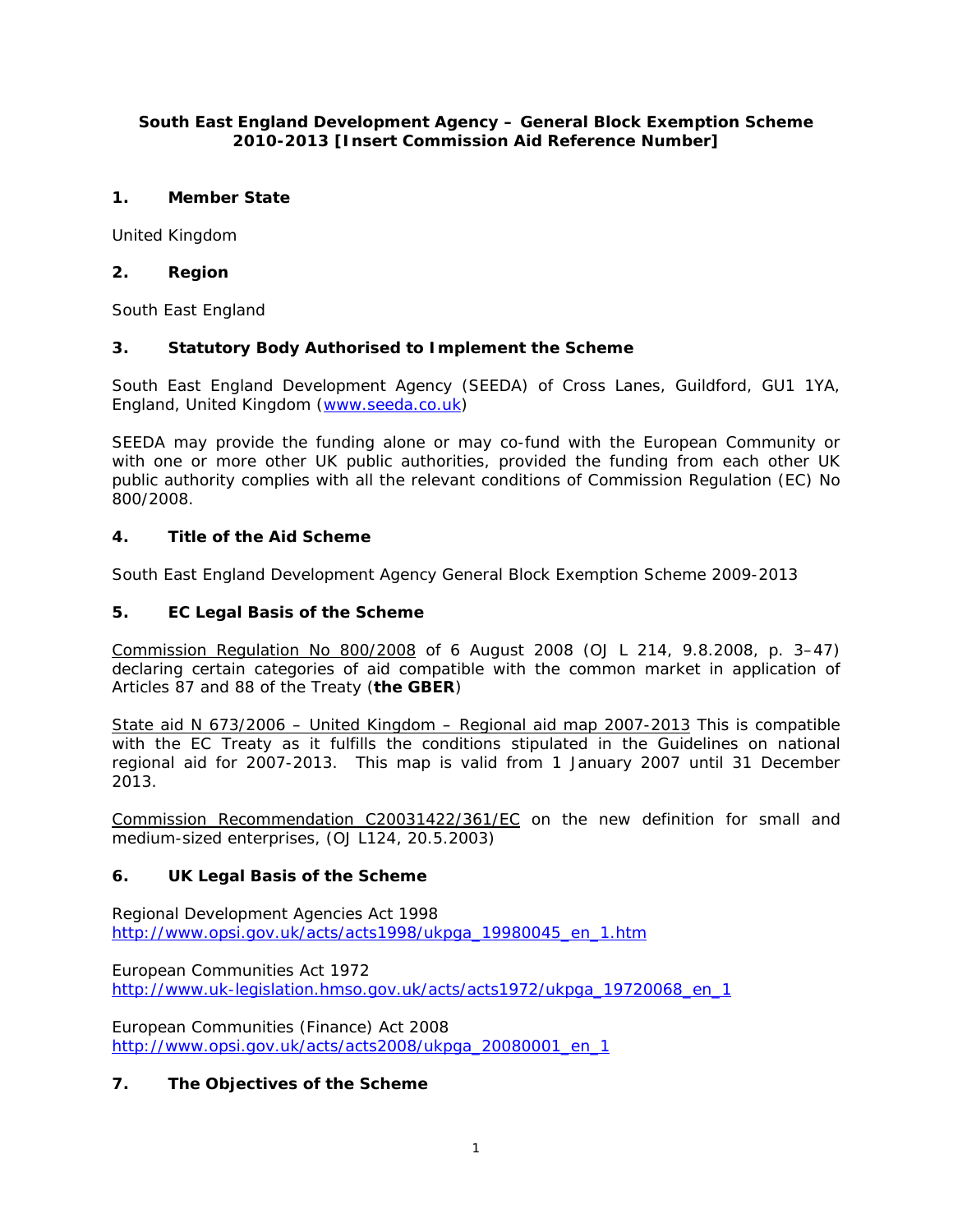The objectives of the Scheme are to allow SEEDA to fulfill its statutory purposes by providing a wide range of support to undertakings in South East England.

SEEDA is the Regional Development Agency for South East England. Its statutory purposes are to:

- a) further the economic development and the regeneration of South East England;
- b) to promote business efficiency, investment and competitiveness in South East England;
- c) to promote employment in South East England;
- d) enhance the development and application of skills relevant to employment in South East England; and
- e) to contribute to the achievement of sustainable development in the United Kingdom where it is relevant to South East England to do so.

Different categories of aid have the more specific purposes set out in the Appendix to the Scheme.

#### **8. Duration**

Aid may be granted until 31 December 2013 under the Scheme.

#### **9. Scope**

The following categories of aid may be granted under the Scheme:

- (a) regional aid:
	- regional investment and employment aid; and
	- aid for newly created small enterprises

in accordance with articles 13 and 14 respectively of the GBER;

- (b) SME investment and employment aid in accordance with article 15 of the GBER;
- (c) aid for small enterprises newly created by female entrepreneurs in accordance with article 16 of the GBER;
- (d) aid for environmental protection
	- investment aid enabling undertakings to go beyond, Community standards for environmental protection or increase the level of environmental protection in the absence of Community standards;
	- aid for the acquisition of transport vehicles which go beyond Community standards or which increase the level of environmental protection in the absence of standards;
	- aid for early adaptation to future Community standards for SMEs;
	- environmental aid for investment in energy saving measures;
	- environmental investment for high-efficiency cogeneration;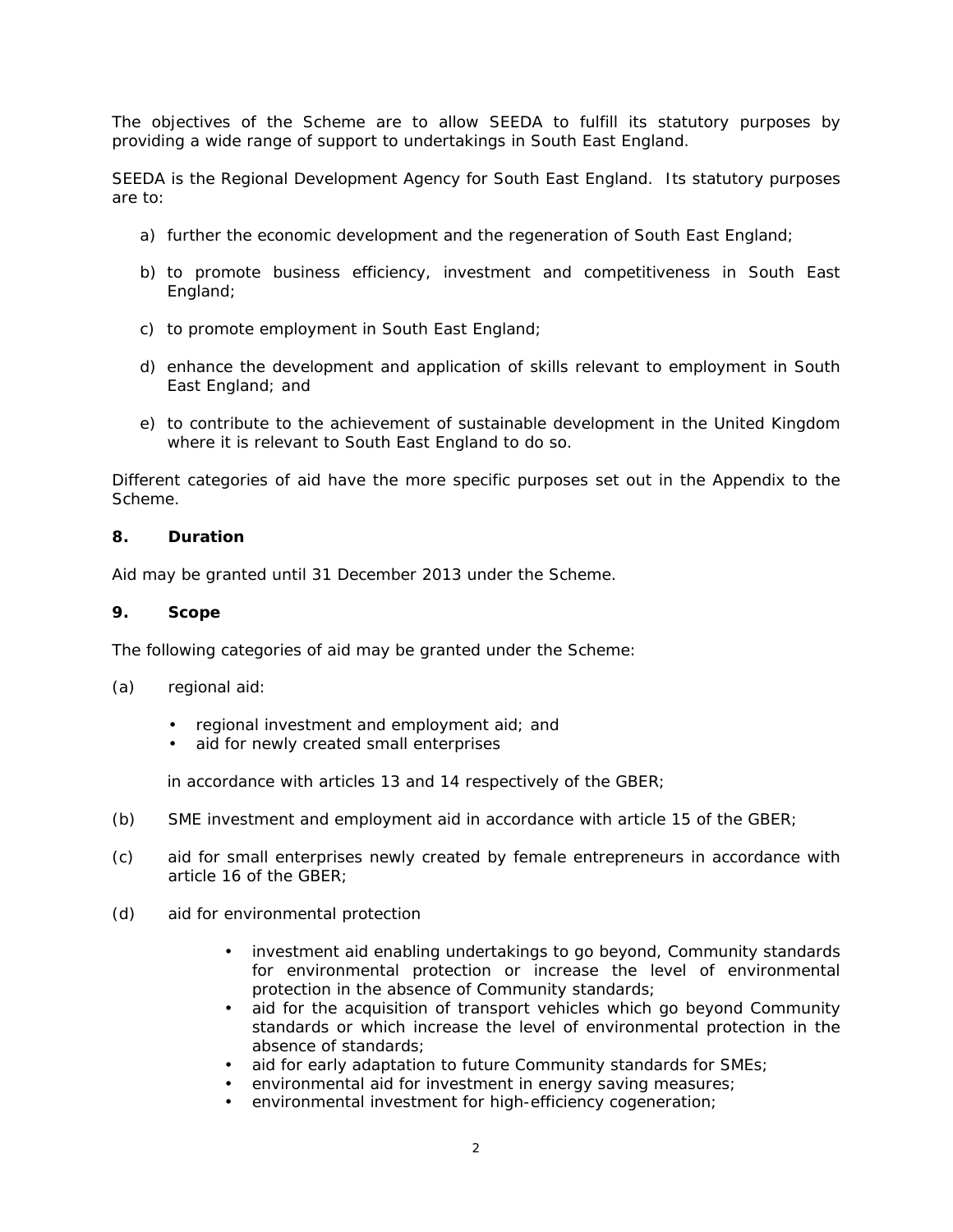• environmental investment aid for the promotion of energy from renewable energy sources; and aid for environmental studies

in accordance with articles 17-24 respectively of the GBER;

- (e) aid for consultancy in favour of SMEs and SME participation in fairs in accordance with articles 26 and 27 respectively of the GBER;
- (f) aid in the form of risk capital in accordance with articles 28 and 29 of the GBER;
- (g) aid for research, development and innovation:
	- aid for research and development projects;
	- aid for technical feasibility studies;
	- aid for industrial property rights costs for SMEs;
	- aid for research and development in the agricultural and fisheries sectors;
	- aid to young innovative enterprises;
	- aid for innovation advisory services and for innovation support services; and
	- aid for the loan of highly qualified personnel

in accordance with articles 30-37 respectively of the GBER;

- (h) training aid in accordance with articles 38 and 39 respectively of the GBER; and
- (i) aid for disadvantaged and disabled workers in accordance with articles 40-42 respectively of the GBER.

The purposes of each of the above categories, and the conditions applicable to each category, appear in the Appendix to the Scheme.

#### **10. Economic Sectors**

The Scheme is open to all economic sectors in South East England except the following:

- (a) fishery and aquaculture, as covered by Council Regulation (EC) No 104/2000 of 17 December 1999 on the common organisation of the markets in fishery and aquaculture products, except for training aid, aid in the form of risk capital, aid for research and development and innovation and aid for disadvantaged and disabled workers;
- (b) the primary production of agricultural products, except for training aid, aid in the form of risk capital, aid for research and development, environmental aid, and aid for disadvantaged and disabled workers to the extent that these categories of aid are not covered by Commission Regulation (EC) No 1857/2006 of 15 December 2006 on the application of Articles 87 and 88 of the Treaty to State aid to small and mediumsized enterprises active in the production of agricultural products and amending Regulation (EC) No 70/2001;
- (c) the processing and marketing of agricultural products: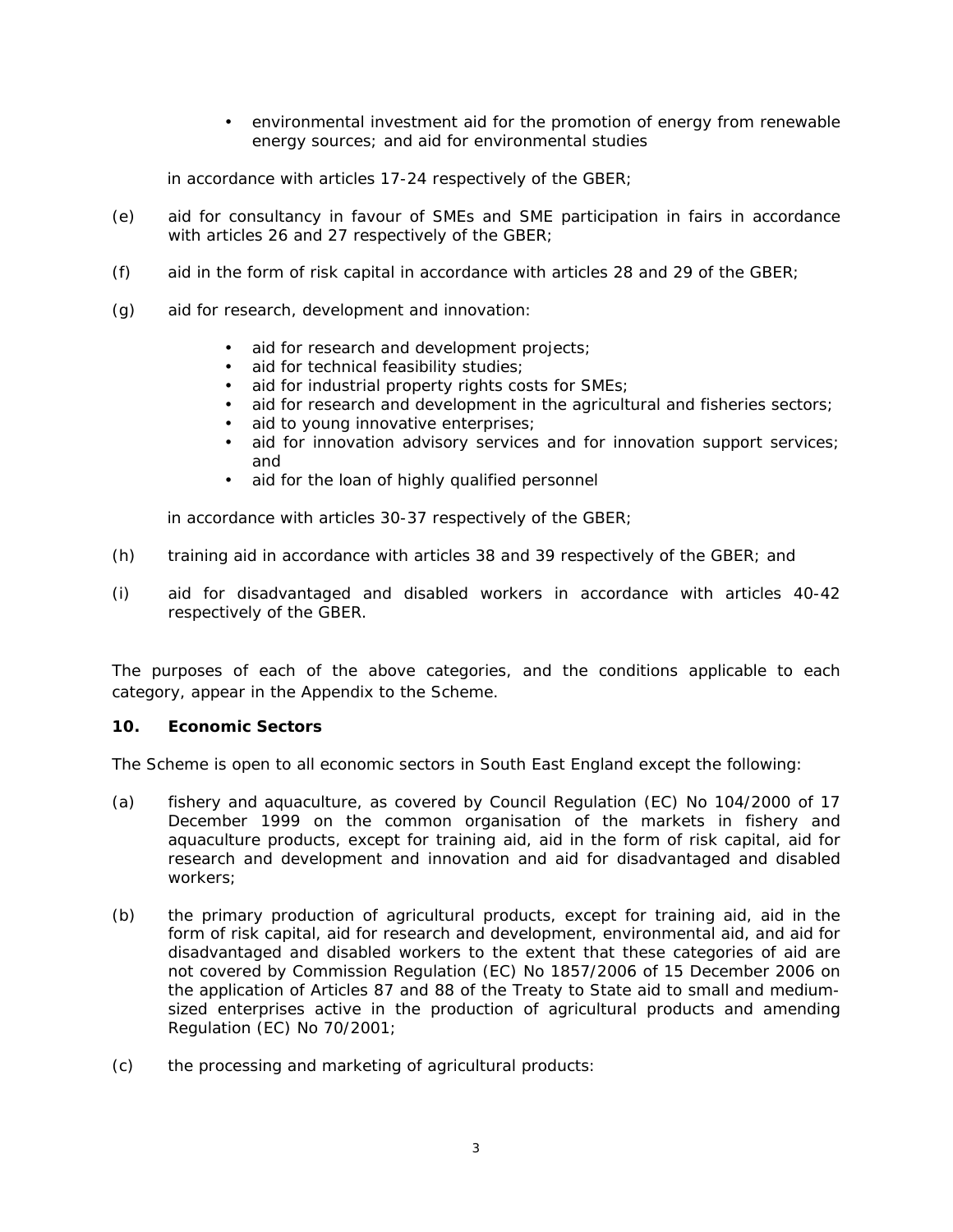- (i) when the amount of the aid is fixed on the basis of the price or quantity of such products purchased from primary producers or put on the market by the undertakings concerned; or
- (ii) when the aid is conditional on being partly or entirely passed on to primary producers;
- (d) coal, with the exception of training aid, research and development and innovation aid and environmental aid;
- (e) steel;
- (f) shipbuilding;
- (g) synthetic fibres; and
- (h) in the case of regional aid, specific sectors within manufacturing or services, except the tourism sector.

#### **11. Excluded Activities and Undertakings**

Aid may not be provided under the Scheme for any of the following activities:

- (a) export-related activities, namely aid directly linked to the quantities exported, to the establishment and operation of a distribution network or to other current costs linked to the export activity; or
- (b) aid contingent upon the use of domestic over imported goods.

Aid may not be awarded under the Scheme if the proposed recipient is:

- (a) subject to an outstanding recovery following a previous Commission decision declaring an aid illegal and incompatible with the common market; or
- (b) an undertaking in difficulty.

#### **12. Type of Beneficiary**

Aid under the Scheme may be granted to SMEs and, where the conditions of the GBER permit, to large enterprises.

Some categories of aid are restricted to SMEs as set out in the Appendix to the Scheme.

No distinction will be made between public and private entities where they are engaged in economic activities.

## **13. Budget**

The maximum budget for aid granted under the scheme shall be £600m to 31 December 2013.

## **14. Aid Instruments**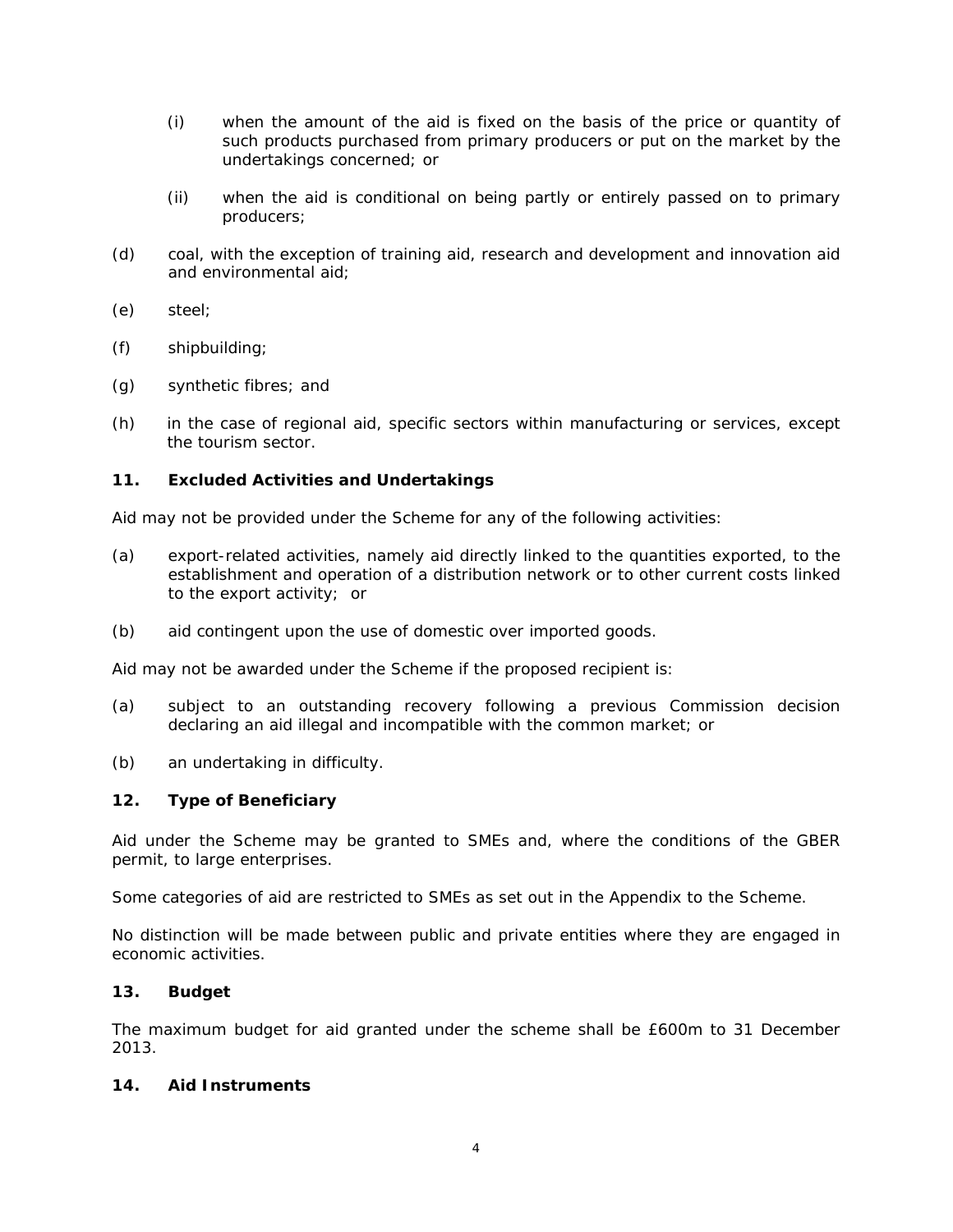SEEDA may use any of the aid instruments mentioned in the GBER (except fiscal measures) within the maximum aid intensities and the thresholds set by the GBER.

Aid granted under the Scheme may take any of the following forms:

- (a) grant;
- (b) interest rate subsidy;
- (c) loan (where the gross grant equivalent has been calculated on the basis of the reference rate prevailing at the time of the grant); and
- (d) the provision of risk capital which fulfils the conditions of Article 29 of the GBER, and repayable advances provided the conditions of Article 5(3) of the GBER are fulfilled.

All aid awarded under the Scheme will fulfill the relevant criteria set out in Articles 12-42 of the GBER.

#### **15. Categories of Aid**

The categories of aid which SEEDA may provide under the Scheme are set out in the Appendix to the Scheme and correspond to those in Chapter II of the GBER.

#### **16. Conditions for Exemption**

The Scheme fulfils all the conditions of Chapter I of the GBER and the relevant provisions of Chapter II of the GBER. Therefore it is compatible with the common market within the meaning of Article 87(3) of the European Treaty and exempt from the notification requirement of Article 88 (3) of the Treaty, provided that any individual aid awarded under the Scheme fulfils all the relevant conditions of the GBER.

Individual aid granted under the Scheme will be compatible with the common market within the meaning of Article 87(3) of the European Treaty and exempt from the notification requirement of Article 88(3) of the Treaty provided that the aid fulfils all the conditions of Chapter I of the GBER and the relevant provisions of Chapter II of the GBER and the individual aid measure contains an express reference to the relevant provisions of the GBER, by citing the relevant provisions, the title of the GBER and its publication reference in the Official Journal of the European Union.

Only award aid which fulfils all the relevant conditions of the GBER will be awarded under the Scheme.

## **17. Aid Intensity and Eligible Costs**

For the purposes of calculating aid intensity, all figures will be taken before any deduction of tax or other charge.

Where aid is awarded in a form other than a grant, the amount of the aid will be the grant equivalent of the aid.

Aid payable in several installments will be discounted to its value at the time of grant.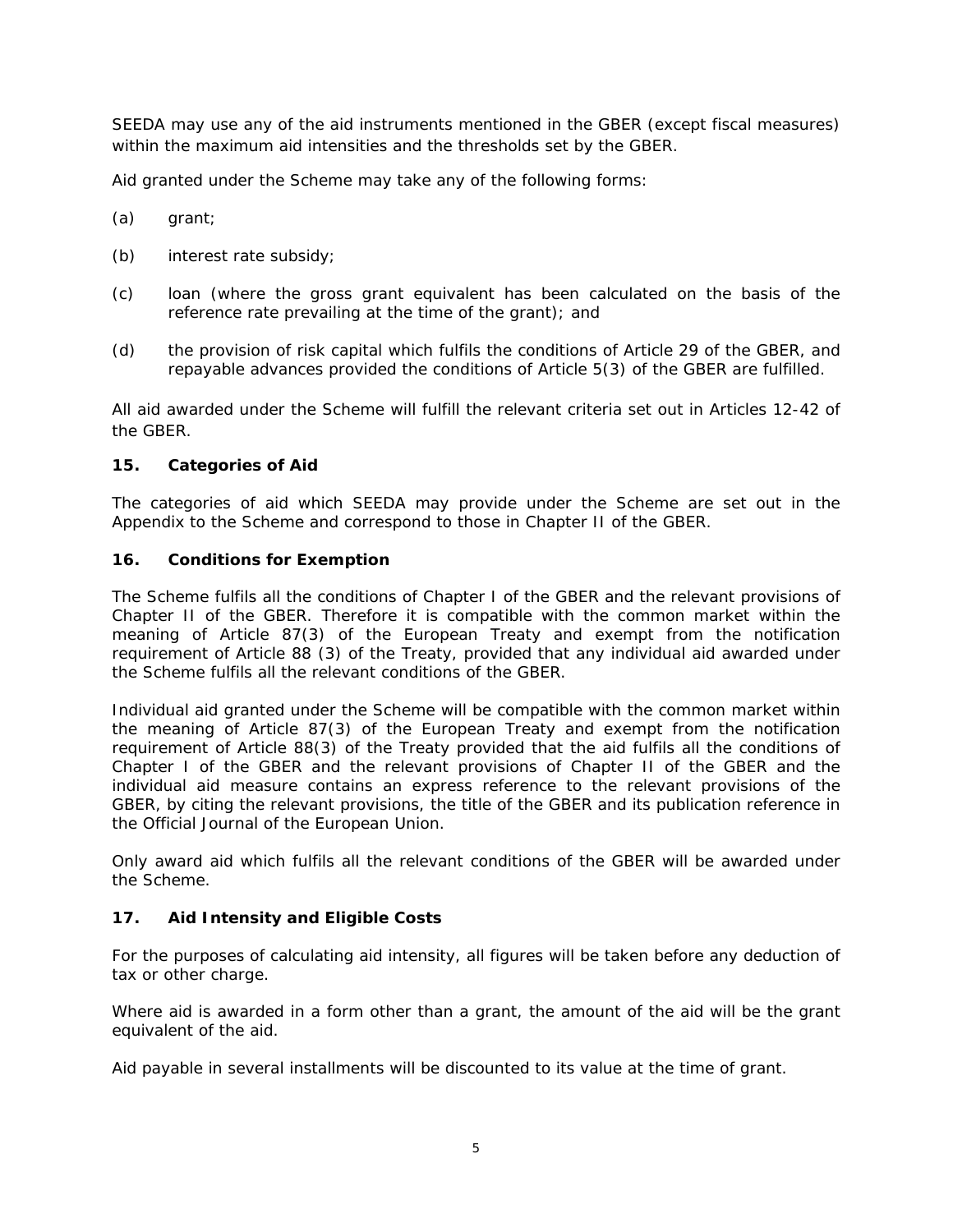The interest rate to be used for discounting purposes will be the reference rate applicable at the time of grant.

The eligible costs must be supported by documentary evidence which is clear and itemised.

## **18. Transparency of Aid**

No aid will be provided under this Scheme unless it is transparent aid.

The following categories of aid are considered to be transparent:

- (a) aid comprised in grants and interest rate subsidies;
- (b) aid comprised in loans, where the gross grant equivalent has been calculated on the basis of the reference rate prevailing at the time of the grant;
- (c) aid comprised in fiscal measures, where the measure provides for a cap ensuring that the applicable threshold is not exceeded.

The following categories of aid are not considered to be transparent:

- (a) aid comprised in capital injections, without prejudice to the specific provisions concerning risk capital;
- (b) aid comprised in risk capital measures, with the exception of aid fulfilling the conditions of Article 29 of the GBER.

Aid in the form of repayable advances will be considered to be transparent aid only if the total amount of the repayable advance does not exceed the applicable thresholds under the GBER.

If the threshold is expressed in terms of aid intensity, the total amount of the repayable advance, expressed as a percentage of the eligible costs, must not exceed the applicable aid intensity.

# **19. Individual Notification Thresholds**

No individual aid may be provided under this Scheme if the grant equivalent of that aid exceeds the following thresholds:

- (a) SME investment and employment aid:  $\epsilon$ 7.5 million per undertaking per investment project;
- (b) investment aid for environmental protection: €7.5 million per undertaking per investment project;
- (c) aid for consultancy in favour of SMEs:  $E2$  million per undertaking per project;
- (d) aid for SME participation in fairs: €2 million per undertaking per project;
- (e) research and development project aid and feasibility studies: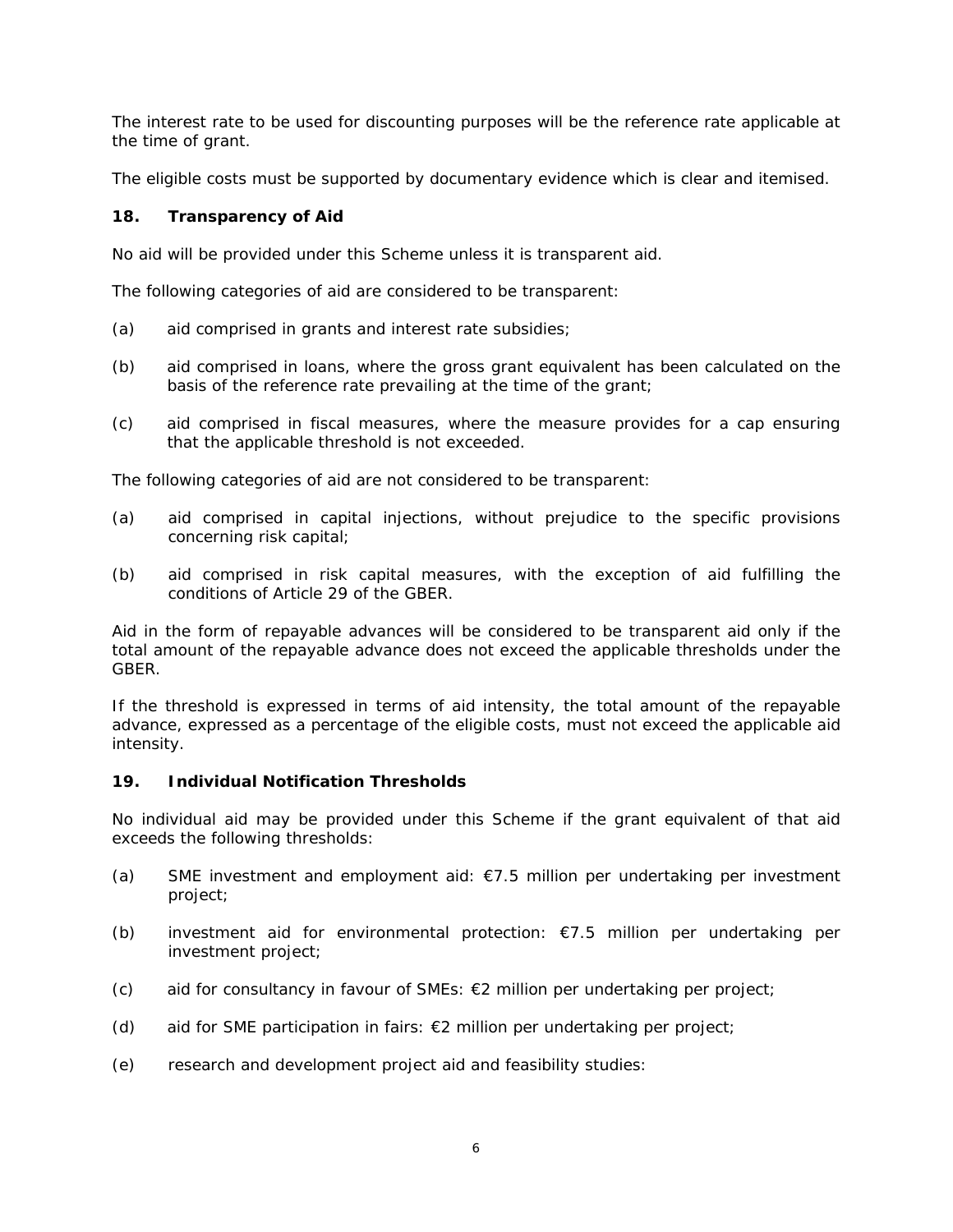- (i) if the project is predominantly fundamental research,  $\epsilon$ 20 million per undertaking, per project/feasibility study;
- (ii) if the project is predominantly industrial research,  $\epsilon$ 10 million per undertaking, per project/feasibility study;
- (iii) for all other projects,  $\epsilon$ 7.5 million per undertaking, per project/feasibility study;
- (iv) if the project is a EUREKA project, twice the amounts laid down in points (i), (ii) and (iii) respectively.
- (f) aid for industrial property rights costs for SMEs:  $€5$  million per undertaking per project;
- (g) training aid:  $E2$  million per training project;
- (h) aid for the recruitment of disadvantaged workers:  $€5$  million per undertaking per year;
- (i) aid for the employment of disabled workers in the form of wage costs:  $€10$  million per undertaking per year;
- (j) aid compensating for additional expenses of employing disabled workers: €10 million per undertaking per year.

For the purposes of determining the appropriate threshold applicable to research and development project aid and feasibility studies pursuant to item (e) above, a project is considered to consist 'predominantly' of fundamental research or 'predominantly' of industrial research, if more than 50% of the eligible project costs are incurred through activities which fall within the category of fundamental research or industrial research respectively.

In cases where the predominant character of the project cannot be established, the lower threshold will apply.

Regional investment aid awarded in favour of large investment projects will be notified to the Commission if the total amount of aid from all sources exceeds 75% of the maximum amount of aid which an investment with eligible costs of €100 million could receive, applying the standard aid threshold in force for large enterprises in State aid N 673/2006 – United Kingdom – Regional aid map 2007-2013 map on the date on which the aid is to be granted.

## **20. Cumulation**

In determining whether the individual notification thresholds laid down in Article 6 of the GBER and the maximum aid intensities laid down in Chapter II of the GBER are respected, the total amount of public support measures for the aided activity or project will be taken into account, regardless of whether that support is financed from local, regional, national or Community sources.

Aid granted under the Scheme may be cumulated with any other aid exempted under the GBER as long as those aid measures concern different identifiable eligible costs.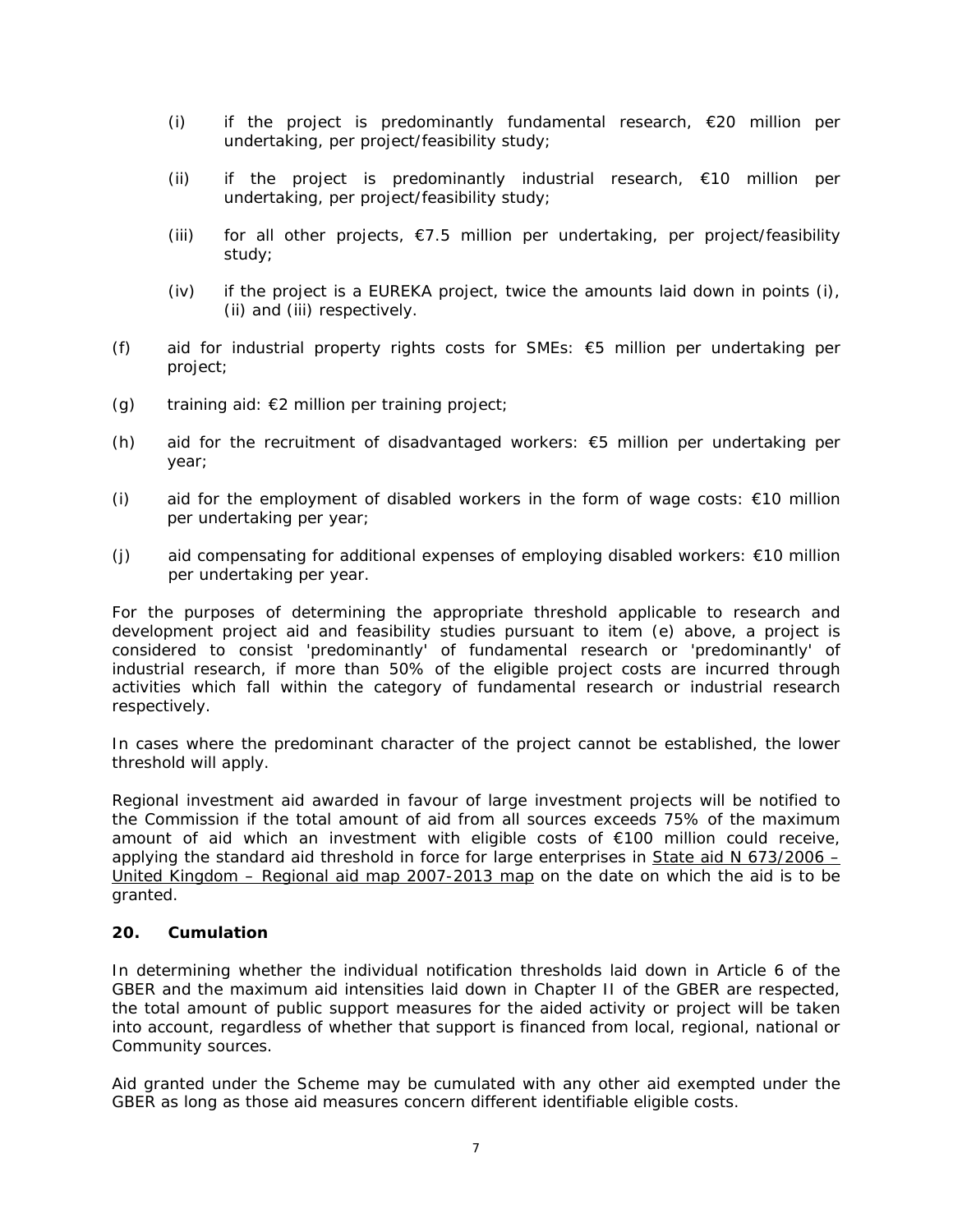Aid granted under the Scheme may not be cumulated with any other aid exempted under the GBER or with *de minimis* aid fulfilling the conditions laid down in Commission Regulation (EC) No 1998/2006 of 15 December 2006 on the application of Article 87 and 88 of the Treaty to the *minimis aid*, or with other Community funding in relation to the same - partly or fully overlapping - eligible costs, if that cumulation would result in exceeding the highest aid intensity or aid amount applicable to that aid under the GBER, provided that aid in favour of disabled workers, as set out in Articles 41 and 42 of the GBER, may be cumulated with aid exempted under the GBER in relation to the same eligible costs above the highest applicable threshold under the GBER, if that cumulation does not result in an aid intensity exceeding 100% of the relevant costs over any period for which the workers concerned are employed.

As regards the cumulation of aid measures exempted under the GBER with identifiable eligible costs and aid measures exempted under the GBER without identifiable eligible costs, the following conditions apply:

- (a) where a target undertaking has received capital under a risk capital measure within the scope of Article 29 of the GBER and subsequently applies, during the first three years after the first risk capital investment, for aid within the scope of the GBER, the relevant aid thresholds or maximum eligible amounts under the GBER will be reduced by 50% in general, and by 20% for target undertakings located in assisted areas. The reduction may not exceed the total amount of risk capital received. This reduction does not apply to aid for research, development and innovation exempted under Articles 31 to 37 of the GBER; and
- (b) aid for young innovative enterprises may, during the first 3 years after being granted, not be cumulated with other aid exempted under the GBER, with the only exception of aid exempted under Articles 31 to 37 and with aid exempted under Article 29 of the GBER.

## **21. Incentive Effect**

Aid will not be granted under the Scheme unless it has an incentive effect.

Aid granted to SMEs under the Scheme will be considered to have an incentive effect if, before the work on the project or activity has started, the beneficiary has submitted an application for the aid.

Aid granted to large enterprises under the Scheme will be considered to have an incentive effect if, in addition to fulfilling to above condition, it has been verified, before the individual aid is granted, that documentation prepared by the beneficiary establishes one of more of the following criteria:

- (a) a material increase in the size of the project/activity due to the aid;
- (b) a material increase in the scope of project/activity due to the aid $\overline{a}$
- (c) a material increase in the total amount spent by the beneficiary on the project/activity due to the aid;
- (d) a material increase in the speed of completion of the project/activity concerned; or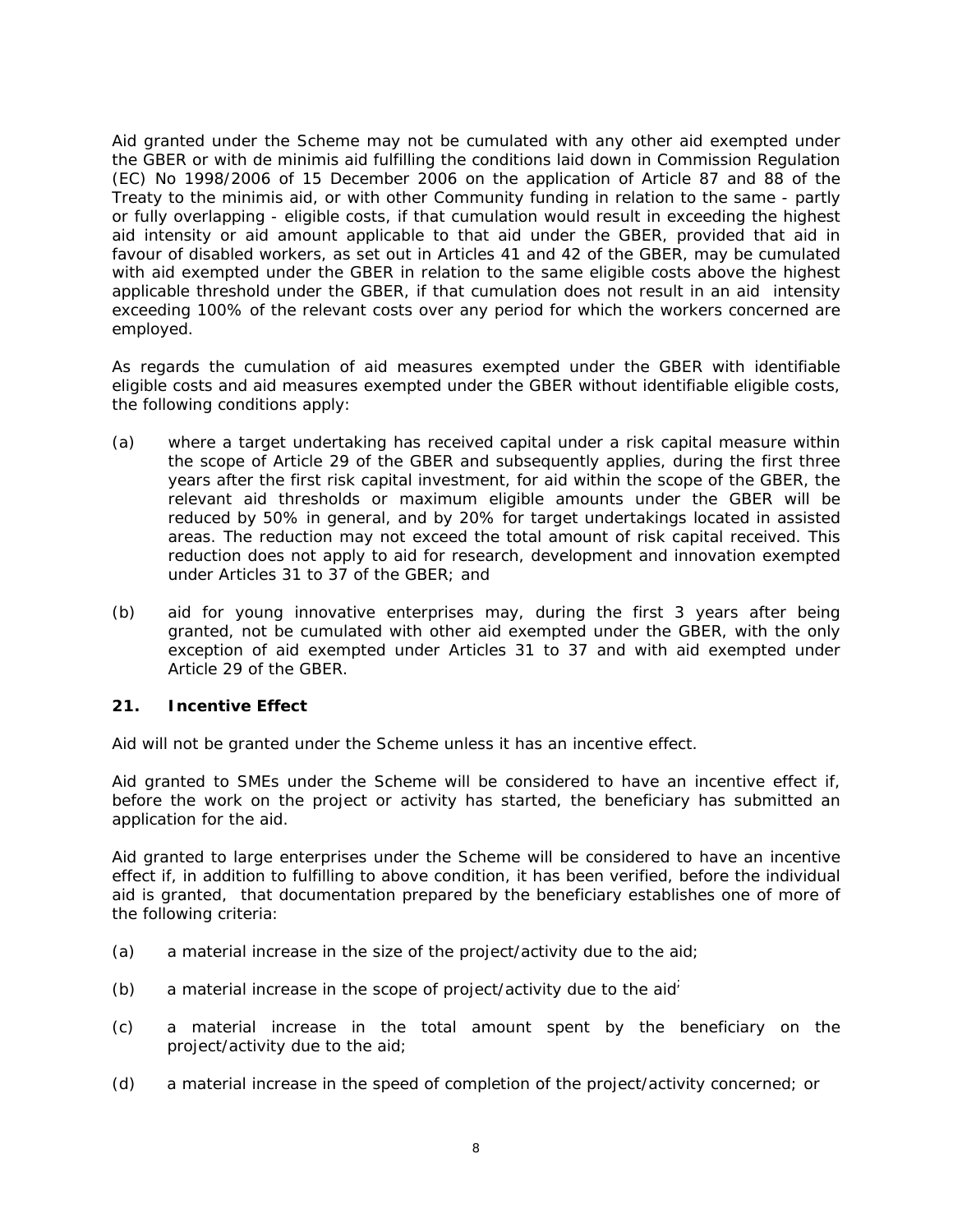(e) as regards regional investment aid as laid down in Article 13 of the GBER, that the project would not have been carried out as such in the assisted region concerned in the absence of the aid.

As regards aid for compensating the additional costs of employing disabled workers, as laid down in Article 42 of the GBER, the above conditions will be considered to be met if the conditions laid down in Article 42 (3) of the GBER are fulfilled.

As regards aid for the recruitment of disadvantaged workers in the form of wage subsidies and aid for the employment of disabled workers in the form of wage subsidies, as laid down in Articles 40 and 41 of the GBER, the above conditions will be considered to be met if the aid leads to a net increase in the number of disadvantaged/disabled workers employed.

Aid will not be granted under the Scheme unless the above conditions are fulfilled.

## **22. Transparency**

SEEDA has forwarded a summary of the Scheme to the Commission in accordance with Article 9 of the GBER.

On the Scheme coming into force SEEDA published the full text of the Scheme on the internet at http://www.seeda.co.uk/\_documentbank/SEEDA\_GEBRScheme\_2010.pdf .

SEEDA will ensure that the full text of the Scheme is accessible on the internet as long as the Scheme is in force.

When granting individual aid under the Scheme SEEDA will make explicit reference to the specific provisions of Chapter II of the GBER relating to that aid, to UK law which ensures respect of the relevant provisions of the GBER and to the internet address at which the full text of the Scheme may be found.

Without prejudice to the above, whenever individual aid is granted under the Scheme for research and development projects covered by Article 31 of the GBER and the individual aid exceeds €3 million and whenever individual regional investment aid is granted under the Scheme, SEEDA will, within 20 working days after the day on which the aid is granted, provide the Commission with the information requested in the standard form laid down in Annex II of the GBER, via the established IT application.

## **23. Monitoring**

SEEDA will maintain detailed records regarding the Scheme and the aid granted under it. Those records will contain all information necessary to establish that the conditions laid down in the GBER have been met, including information on the status of any undertaking whose entitlement to aid or a bonus depends on its status as an SME, information on the incentive effect of the aid and information making it possible to establish the precise amount of eligible costs for the purpose of applying the GBER.

Records regarding individual aid will be maintained for 10 years from the date on which the aid was granted.

Records regarding the Scheme will be maintained for 10 years from the date on which the last aid was granted under the Scheme.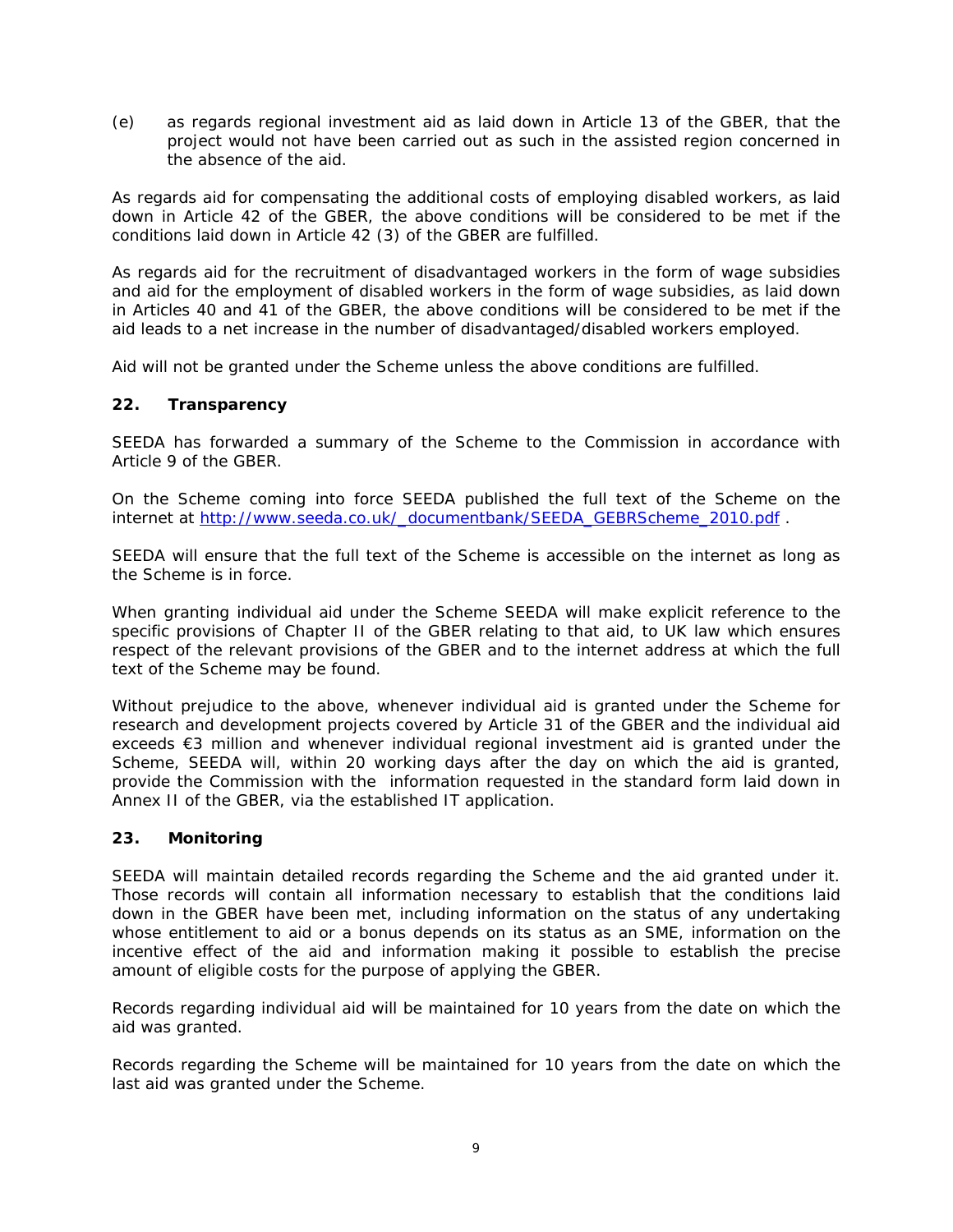Within 20 working days after request or such longer period as may be fixed in the request, SEEDA will provide the Commission with all the information which the Commission considers necessary to monitor the application of the GBER.

# **24. Annual Reporting**

Through the UK Government, SEEDA will provide the Commission with an annual report on the Scheme, including the internet address giving details of the aid granted under the Scheme.

# **25. Specific Conditions Applicable to Investment Aid**

In order to be considered an eligible cost for the purposes of the Scheme, investments must consist of the following:

- (a) an investment in tangible and/or intangible assets relating to the setting-up of a new establishment, the extension of an existing establishment, diversification of the output of an establishment into new additional products or a fundamental change in the overall production process of an existing establishment; or
- (b) the acquisition of the capital assets directly linked to an establishment, where the establishment has closed or would have closed had it not been purchased, and the assets are bought by an independent investor. In the case of business succession of a small enterprise in favour of family of the original owner(s) or in favour of former employees, the condition that the assets must be bought by an independent investor will be waived.

The sole acquisition of the shares of an undertaking does not constitute investment.

In order to be considered eligible costs for the purposes of the Scheme, intangible assets must fulfill the following conditions:

- (a) they must be used exclusively in the undertaking receiving the aid. As regards regional investment aid, they must be used exclusively in the establishment receiving the aid;
- (b) they must be regarded as amortizable assets;
- (c) they must be purchased from third parties under market conditions, without the acquirer being in a position to exercise control, within the meaning of Article 3 of Council Regulation (EC) No 139/2004 of 20 January 2004 on the control of concentrations between undertakings (the EC Merger Regulation), on the seller, or vice versa;
- (d) in the case of SME investment aid, they must be included in the assets of the undertaking for at least three years. In the case of regional investment aid, they must be included in the assets of the undertaking and remain in the establishment receiving the aid for at least five years, or three years in the case of SMEs.

In order to be considered an eligible cost for the purposes of the Scheme, employment directly created by an investment project must fulfill the following conditions: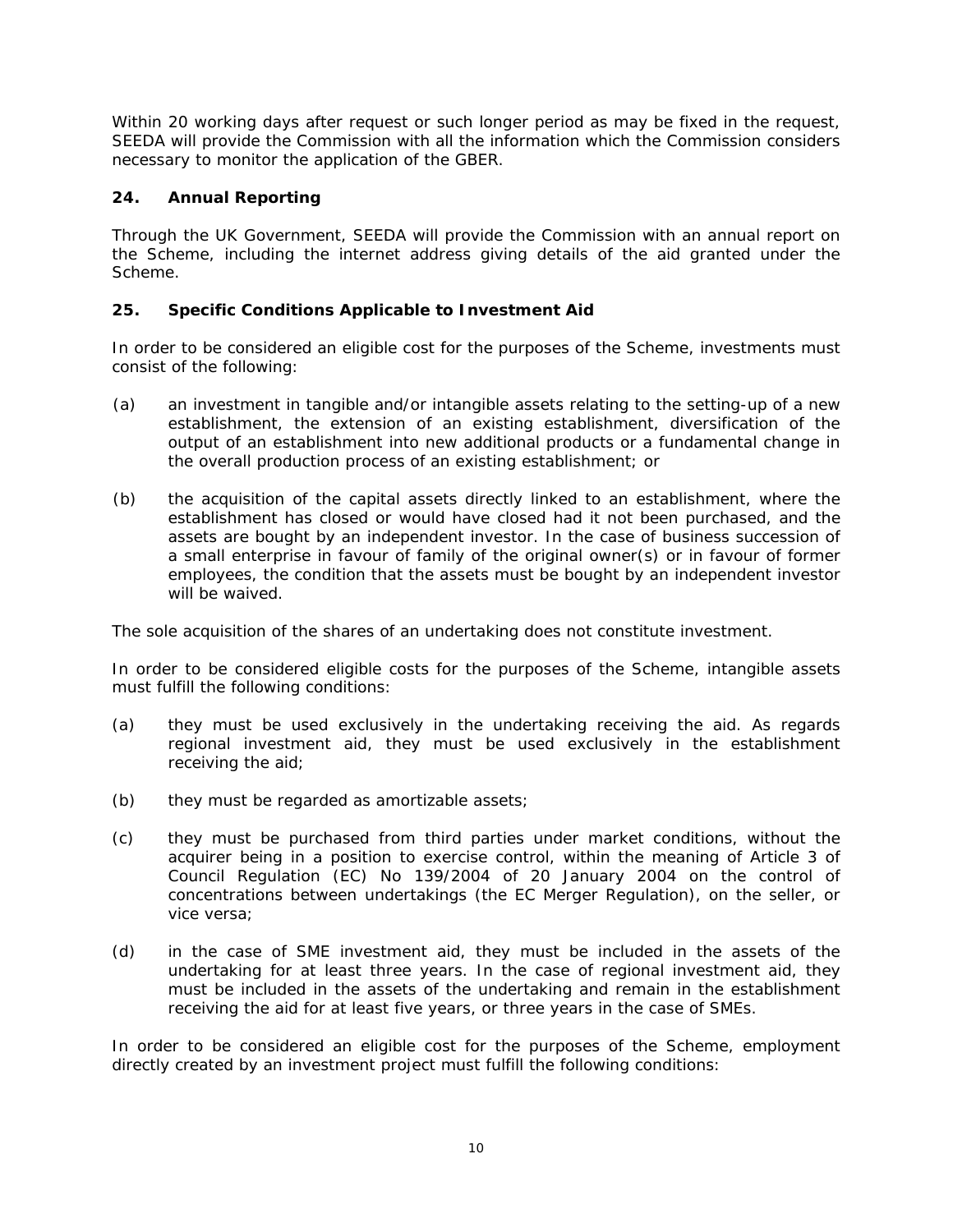- (a) employment must be created within three years after completion of the investment; and
- (b) the investment project must lead to a net increase in the number of employees in the establishment concerned, compared with the average over the previous twelve months; and
- (c) the employment created must be maintained during a minimum period of five years (in case of large enterprises) and a minimum period of three years (in case of SMEs).

## **26. Claw-back**

Beneficiaries of any aid granted under the Scheme will undertake to repay the aid, and may have to pay interest, if they breach any of the conditions of the award or if any condition of the GBER is not met.

#### **27. Availability of Aid under the Scheme**

Aid will be awarded entirely at SEEDA's discretion or that of its managing agents.

Aid will be awarded in accordance with SEEDA's project appraisal and decision making process, and will depend, amongst other things, on the availability of funds.

The existence and the publication of the Scheme is not a representation that any aid is or will be made available.

SEEDA is under no obligation to grant any aid under the Scheme.

#### **28. Definitions**

Words and expressions used in the Scheme are defined in Articles 2, 17, 28, 30 and 38 and Annex I of the GBER.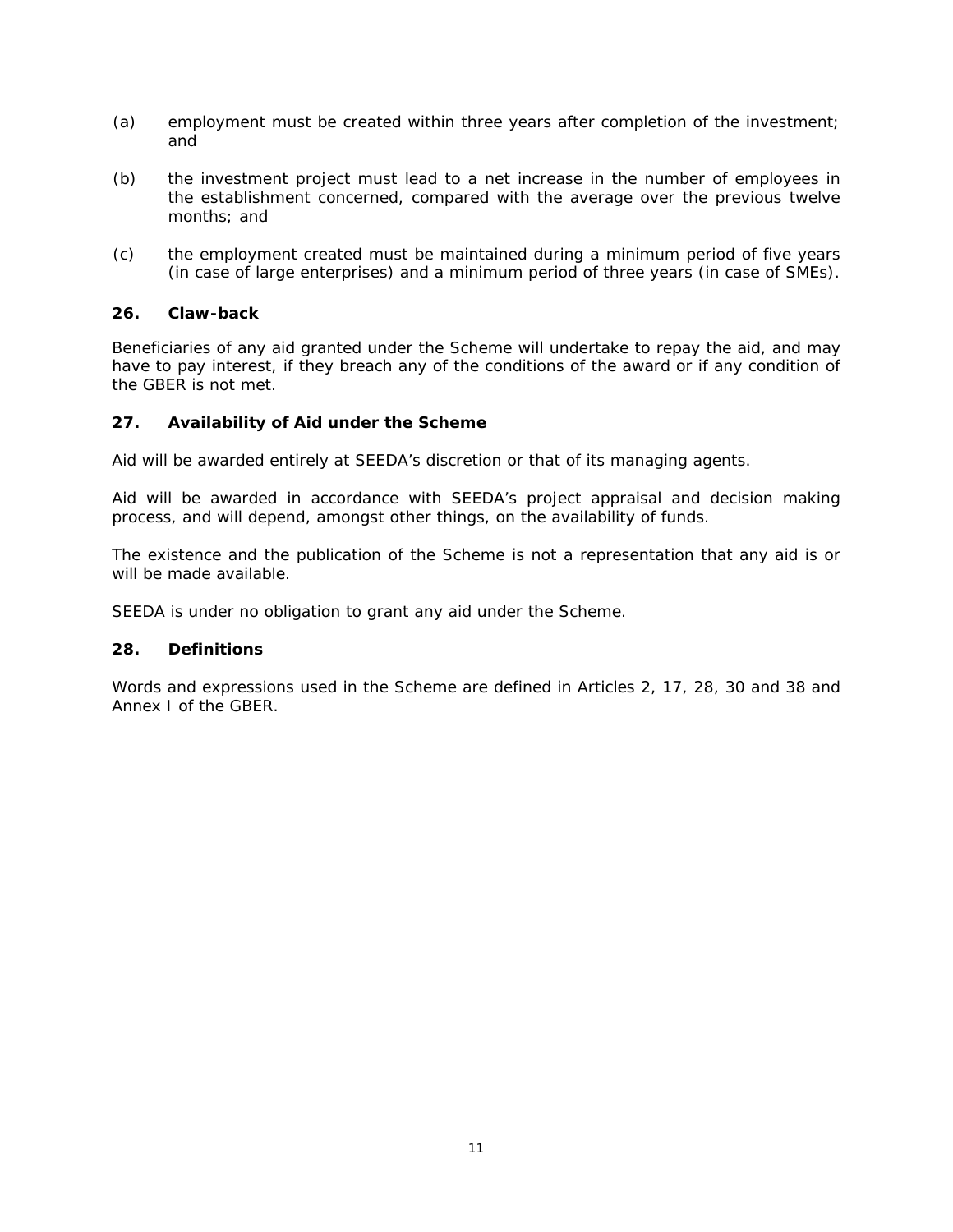## **THE APPENDIX**

## **Section 1A - Regional investment and employment aid (article 13 of the GBER)**

#### **1. Purposes**

- 1.1 To improve the productivity and profitability of undertakings in assisted areas in South East England;
- 1.2 To improve the general skills level in assisted areas of South East England; and
- 1.3 To develop the SME base of assisted areas in South East England.

## **2. Eligibility**

- 2.1 Aid may only be granted in assisted areas in South East England as defined in State aid N 673/2006 – United Kingdom – Regional aid map 2007-2013.
- 2.2 Subject to the general exceptions in the GBER, all enterprises based in assisted area in South East England are eligible.
- 2.3 Because of budgetary constraints and the test for an incentive affect for large enterprises, it is anticipated that few large enterprises will benefit.

- 3.1 Investment aid must meet the conditions set out in paragraph 25 of the Scheme.
- 3.2 The investment must be maintained in the assisted area for at least five years, or for three years in the case of SMEs, after the whole investment has been completed. This does not prevent the replacement of plant or equipment which has become outdated due to rapid technological change, provided that the economic activity is retained in the assisted area concerned for the minimum period.
- 3.3 In the case of acquisition of an establishment, only the costs of buying assets from third parties may be taken into consideration, provided that the transaction has taken place under market conditions. Where the acquisition is accompanied by other investment, the costs relating to the latter must be added to the cost of the purchase.
- 3.4 Costs related to the acquisition of assets under lease, other than land and buildings, may only be taken into consideration if the lease takes the form of financial leasing and contains an obligation to purchase the asset at the expiry of the term of the lease. For the lease of land and buildings, the lease must continue for at least five years after the anticipated date of the completion of the investment project or three years in the case of SMEs.
- 3.5 Except in the case of SMEs and takeovers, the assets acquired must be new. In the case of takeovers, assets for the acquisition of which aid has already been granted prior to the purchase must be deducted. For SMEs, the full costs of investments in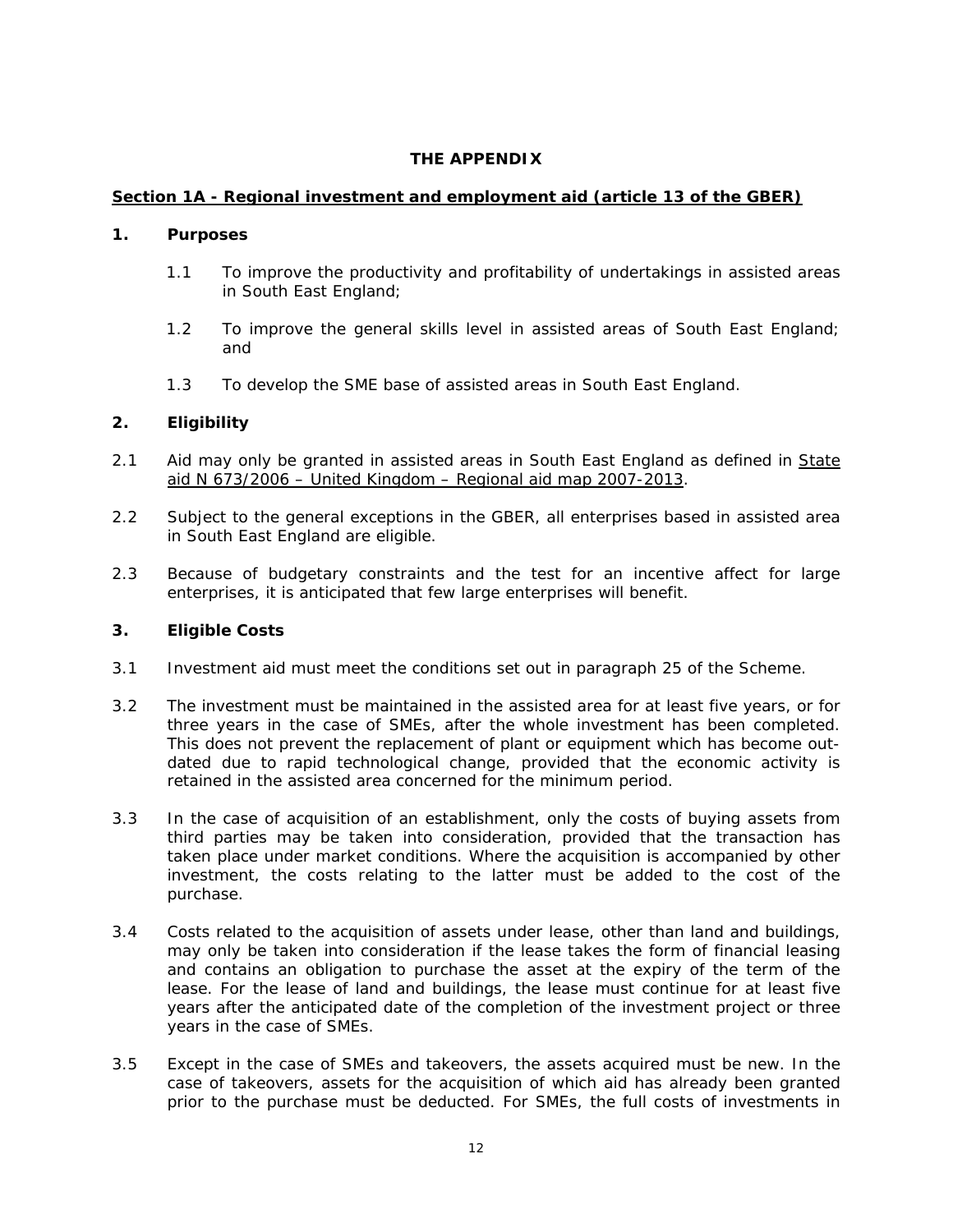intangible assets may also be taken into consideration. For large enterprises, those costs are eligible only up to a limit of 50% of the total eligible investment costs for the project.

3.6 Where the aid is calculated on the basis of wage costs, the employment must be directly created by the investment project.

- 4.1 The aid intensity in present gross grant equivalent must not exceed the regional aid threshold which is in force in the assisted area at the time the aid is granted.
- 4.2 With the exception of aid granted in favour of large investment projects and regional aid for the transport sector, the above thresholds may be increased by 20 percentage points for aid awarded to small enterprises and by 10 percentage points for aid awarded to medium-sized enterprises.
- 4.3 By way of derogation from paragraphs 4.1 and 4.2, the maximum aid intensities for investments in the processing and marketing of agricultural products may be set at:
	- (a) 50% of eligible investments in regions eligible under Article 87(3)(a) of the Treaty and 40% of eligible investments in other regions eligible for regional aid, as determined in State aid N 673/2006 – United Kingdom – Regional aid map 2007-2013, if the beneficiary is a small or medium-sized enterprise; or
	- (b) 25% of eligible investments in regions eligible under Article 87(3) (a) of the Treaty and 20% of eligible investments in other regions eligible for regional aid, as determined in State aid N 673/2006 – United Kingdom – Regional aid map 2007-2013, if the beneficiary has less than 750 employees and/or less than €200 million turnover, calculated in accordance with Annex I of the GBER.
- 4.4 The thresholds fixed in paragraph 4.1 apply to the intensity of the aid calculated either as a percentage of the investment's eligible tangible and intangible costs or as a percentage of the estimated wage costs of the person hired, calculated over a period of two years, for employment directly created by the investment project or a combination thereof, provided that the aid does not exceed the most favourable amount resulting from the application of either calculation.
- 4.5 Where the aid is calculated on the basis of tangible or intangible investment costs, or of acquisition costs in case of takeovers, the beneficiary must provide a financial contribution of a least 25% of the eligible costs, either through its own resources or by external financing, in a form which is free of any public support.
- 4.6 However, where the maximum aid intensity approved under State aid N 673/2006 United Kingdom – Regional aid map 2007-2013, increased in accordance with paragraph 4.2 exceeds 75%, the financial contribution of the beneficiary is reduced accordingly. If the aid is calculated on the basis of tangible or intangible investment costs, the conditions set out in paragraph 3.3 will also apply.
- 4.7 In order to prevent a large investment being artificially divided into sub-projects, a large investment project is considered to be a single investment project when investments are undertaken during a period of three years by the same undertaking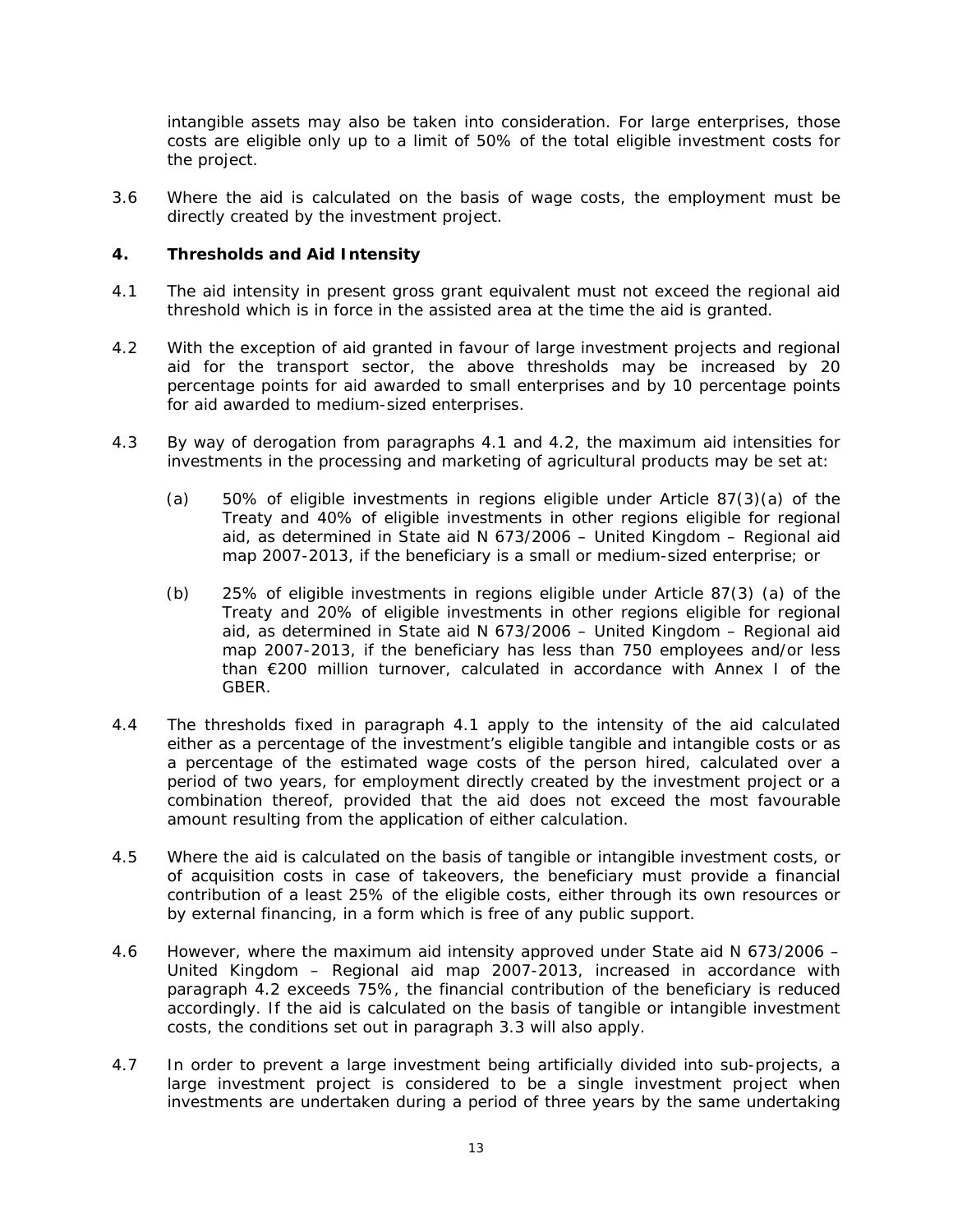and consists of fixed assets combined in an economically indivisible way.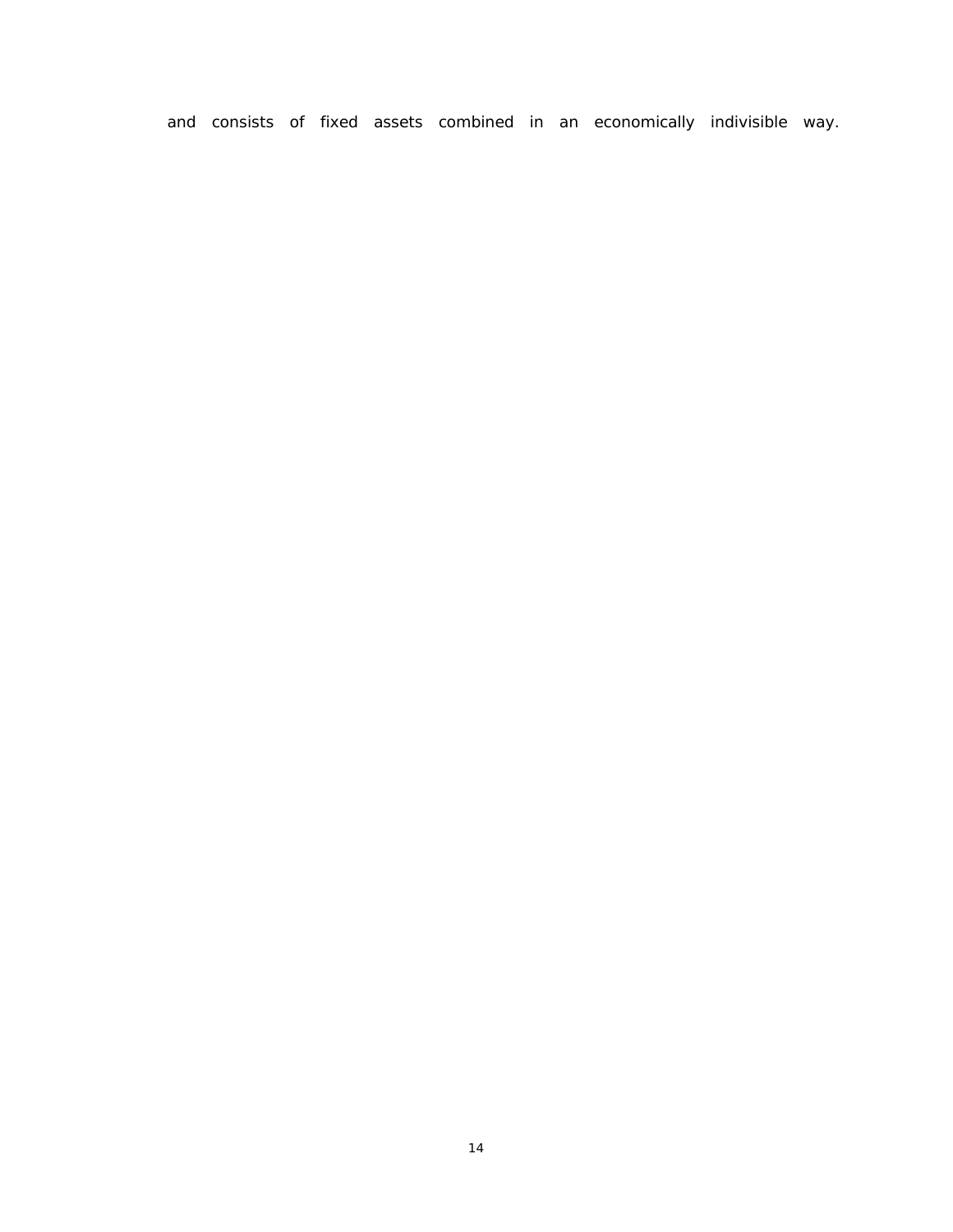# **Section 1B – Regional aid for newly created small enterprises (article 14 of the GBER)**

#### **1. Purposes**

- 1.1 To promote entrepreneurship in South East England by supporting newly created SMEs;
- 1.2 To improve the sustainability of SME start ups in assisted areas in South East England; and
- 1.3 To develop and the SME base of assisted areas in South East England.

## **2. Eligibility**

- 2.1 Aid may only be granted in assisted areas in South East England as defined in State aid N 673/2006 – United Kingdom – Regional aid map 2007-2013.
- 2.2 Only small enterprises based in assisted area in South East England are eligible.
- 2.3 Small enterprises controlled by shareholders of enterprises which have closed down in the previous 12 months cannot benefit from aid under this provision if the enterprises concerned are active in the same relevant market or adjacent markets.
- 2.4 The general exceptions and exclusions in article 1 of the GBER apply.

- 3.1 The aid must not exceed:
	- (a)  $\epsilon$ 2 million for small enterprises with their economic activity in regions eligible for the derogation provided for in Article 87(3) (a) of the Treaty; and
	- $(b)$   $\in$  1 million for small enterprises with their economic activity in regions eligible for the derogation provided for in Article 87(3) (c) of the Treaty.
- 3.2 Annual amounts of aid per undertaking must not exceed 33% of the amounts of aid laid down in points (a) and (b) of paragraph 3.1.
- 3.3 The aid intensity must not exceed:
	- (a) in regions covered by Article 87(3)(a) of the Treaty, 35% of eligible expenses incurred in the first three years after the creation of the undertaking, and 25 % in the two years thereafter;
	- (b) in regions covered by Article  $87(3)(c)$  of the Treaty, 25% of eligible expenses incurred in the first three years after the creation of the undertaking, and 15 % in the two years thereafter.
- 3.4 These intensities may be increased by 5% in regions covered by Article 87(3) (a) of the Treaty with a GDP per capita of less than 60% of the EU-25 average, in regions with a population density of less than 12.5 inhabitants/km2 and in small islands with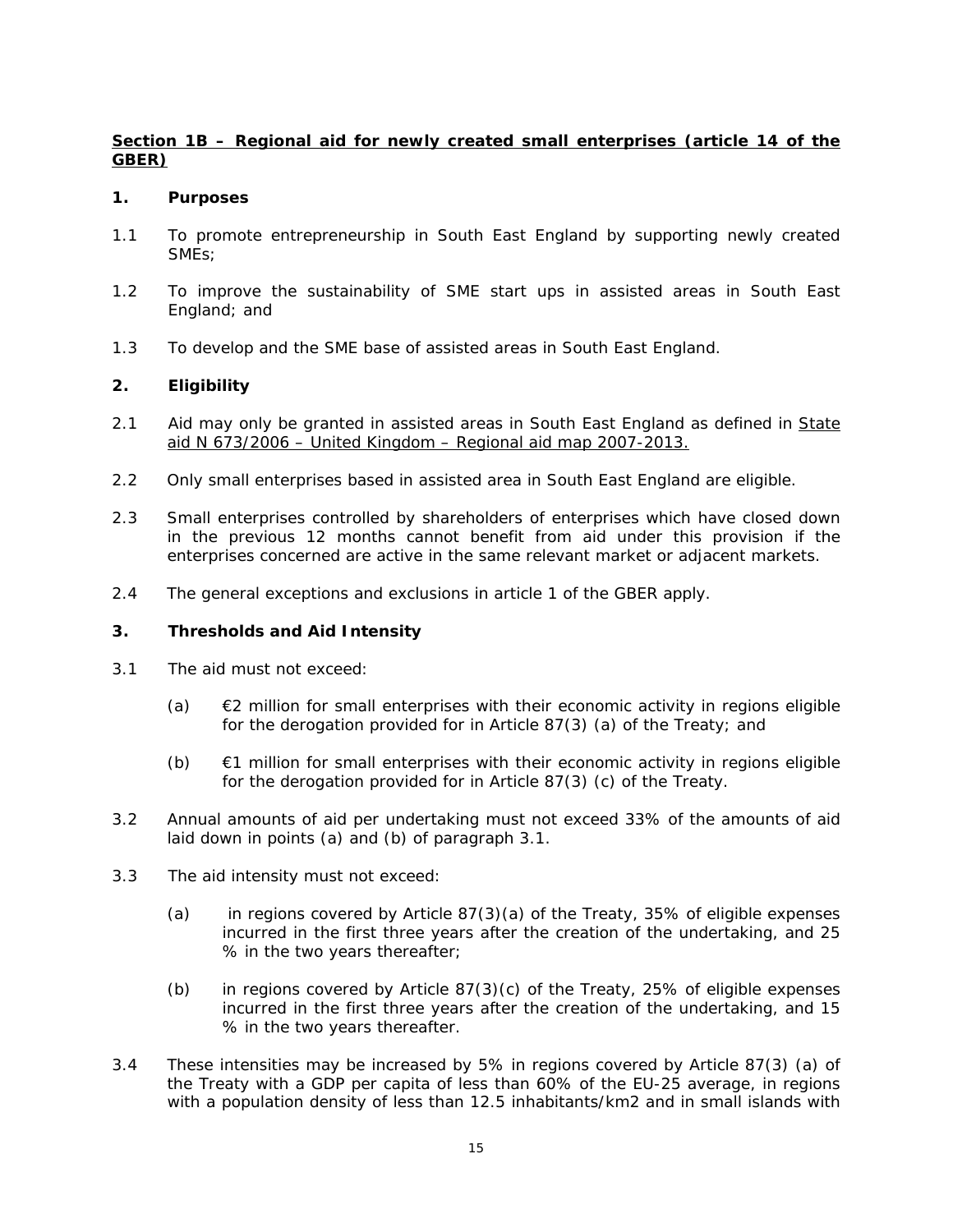a population of less than 5000 inhabitants, and other communities of the same size suffering from similar isolation.

- 4.1 Eligible costs are legal, advisory, consultancy and administrative costs directly related to the creation of the small enterprise, as well as the following costs, insofar as they are actually incurred within the first five years of the creation of the undertaking:
	- (a) interests on external finance and a dividend on own capital employed not exceeding the reference rate;
	- (b) fees for renting production facilities/equipment;
	- (c) energy, water, heating, taxes (other than VAT and corporation taxes on business income) and administrative charges; and
	- (d) depreciation, fees for leasing production facilities/equipment as well as wage costs, provided that the underlying investments or job creation and recruitment measures have not benefited from other aid.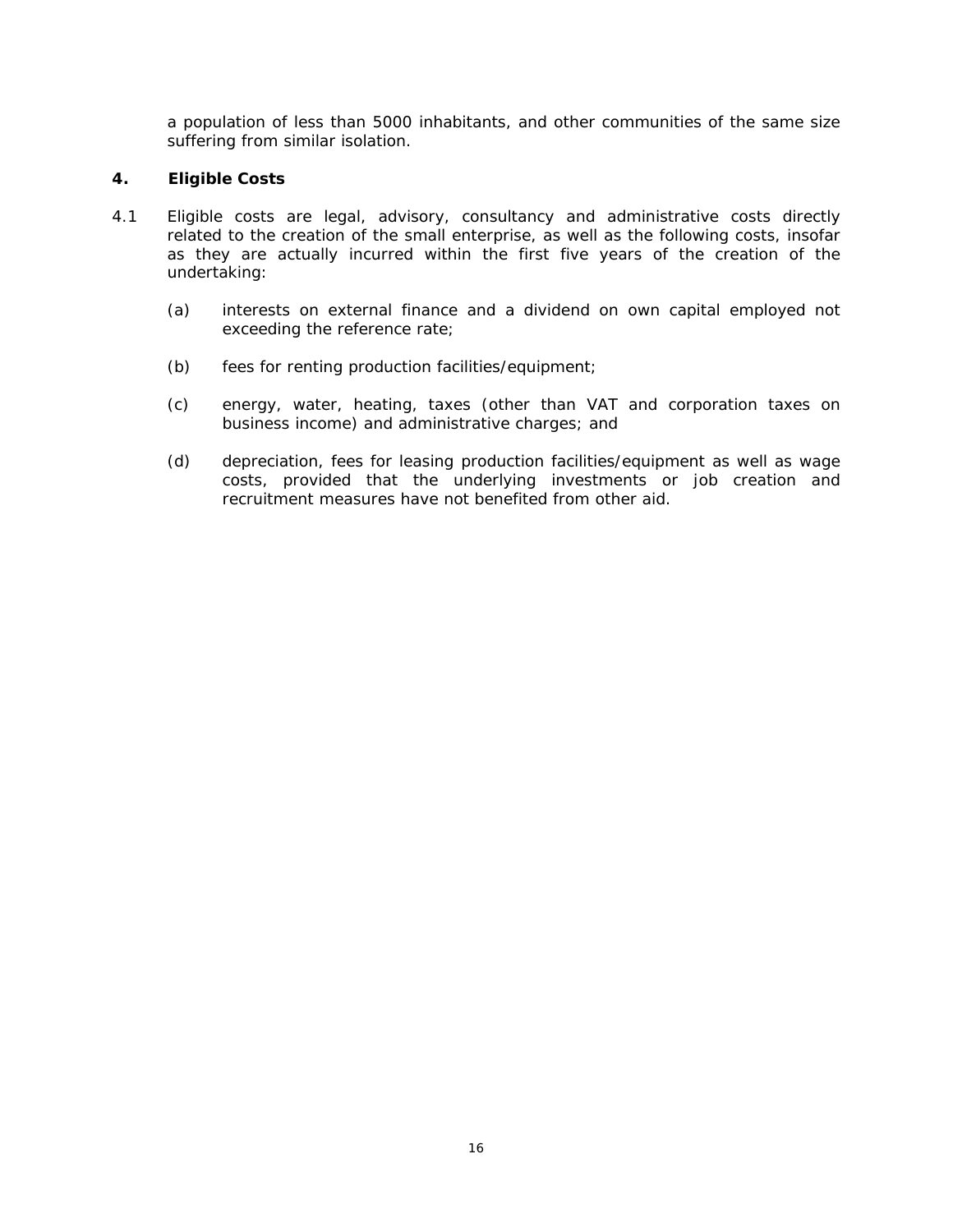# **Section 2 - SME investment and employment aid (Article 15 of the GBER)**

## **1. Purposes**

- 1.1 To improve the productivity and profitability of SMEs in South East England;
- 1.2 To improve the general skills level of SMEs I South East England; and
- 1.3 To develop the SME base in South East England.

# **2. Eligibility**

- 2.1 Beneficiaries must be SMEs in South East England.
- 2.2 The general exceptions in article 1 of the GBER apply.

# **3. Thresholds and Aid Intensity**

- 3.1 The aid intensity must not exceed:
	- (a) 20% in the case of small enterprises;
	- (b) 10% in the case of medium-sized enterprises.
- 3.2 Where the investment concerns the processing and marketing of agricultural products, the aid intensity must not exceed:
	- (a) 50% of eligible investments in area eligible under Article 87(3) (a) of the Treaty; or
	- (b) 40% of eligible investments in all other areas of South East England.
- 3.3 No individual aid may be provided under the Scheme if the grant equivalent of that aid exceeds €7.5 million per undertaking per investment project.

- 4.1 The following are eligible costs:
	- (a) the investment's eligible tangible and intangible costs; or
	- (b) the estimated wage costs of employment directly created by the investment project, calculated over a period of two years.
- 4.2 Investment aid must meet the conditions set out in paragraph 25 of the Scheme.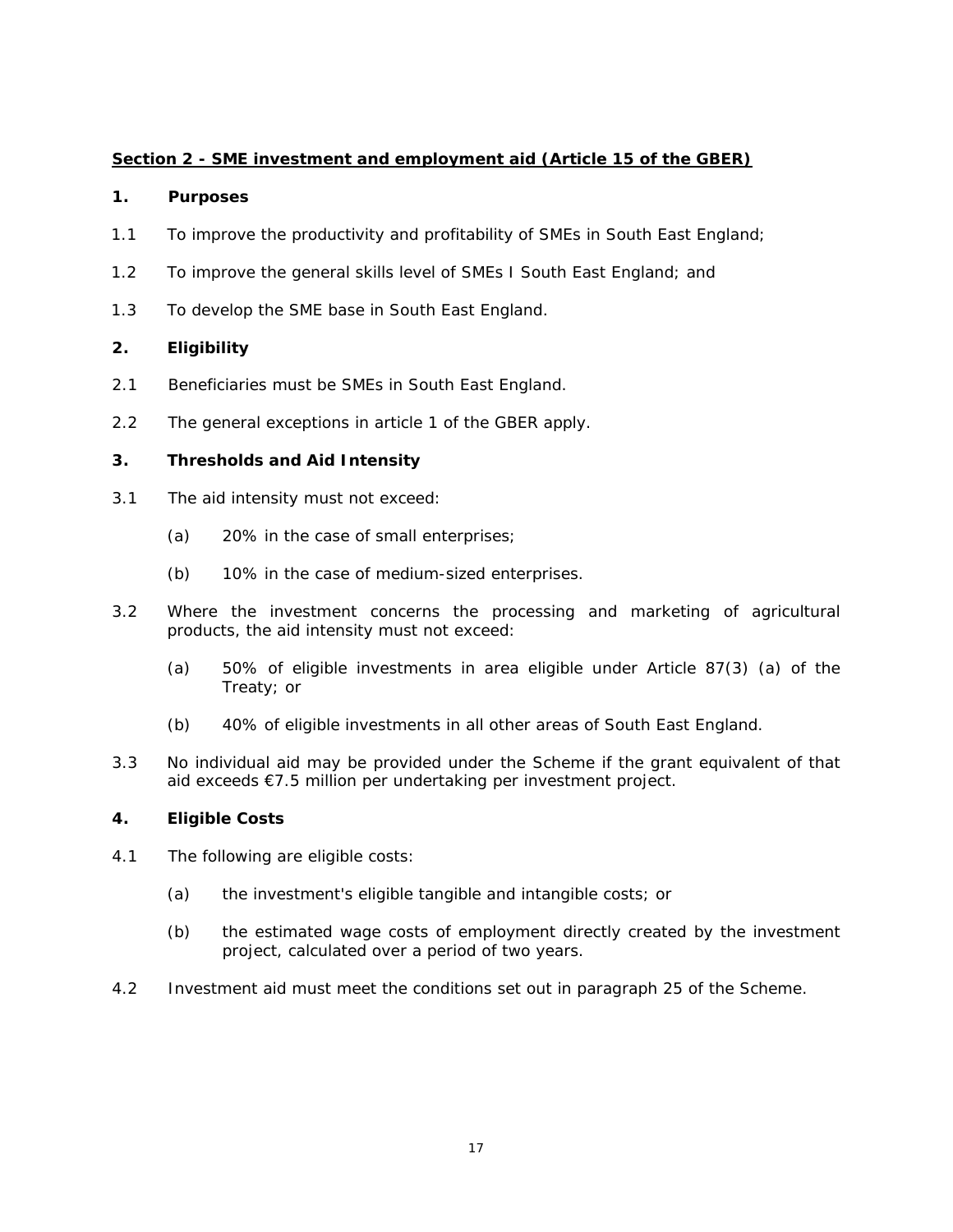## **Section 3 – Aid for small enterprises newly created by female entrepreneurs (Article 16 of the GBER)**

#### **1. Purposes**

- 1.1 To address the imbalance of female entrepreneurs in the economy of South East England;
- 1.2 To promote the entrepreneurship in South East England by supporting newly created SMEs;
- 1.3 To improve the sustainability of SME start ups in South East England; and
- 1.4 To develop and the SME base of South East England.

#### **2. Eligibility**

- 2.1 The beneficiary must be a small enterprise in South East England, newly created by female entrepreneurs.
- 2.2 To be considered an enterprise newly created by female entrepreneurs the small enterprise must meet one of the following conditions:
	- (a) one or more women must own at least 51% of the capital of the small enterprise concerned or be the registered owners of the small enterprise concerned; and
	- (b) a woman must be in charge of the management of the small enterprise.
- 2.3 Small enterprises controlled by shareholders of enterprises which have closed down in the previous 12 months cannot benefit from aid under this provision if the enterprises concerned are active in the same relevant market or adjacent markets.
- 2.4 The general exceptions in article 1 of the GBER apply.

## **3. Thresholds and Aid Intensity**

- 3.1 The aid may not exceed  $\epsilon$ 1 million per undertaking.
- 3.2 Annual amounts of aid per undertaking must not exceed 33% of the amounts of aid laid down in paragraph 3.1.
- 4.3 The aid intensity may not exceed 15% of eligible expenses incurred in the first five years after the creation of the undertaking.

## **4. Eligible Costs**

4.1 Eligible costs are legal, advisory, consultancy and administrative costs directly related to the creation of the small enterprise, as well as the following costs, insofar as they are actually incurred within the first five years of the creation of the undertaking: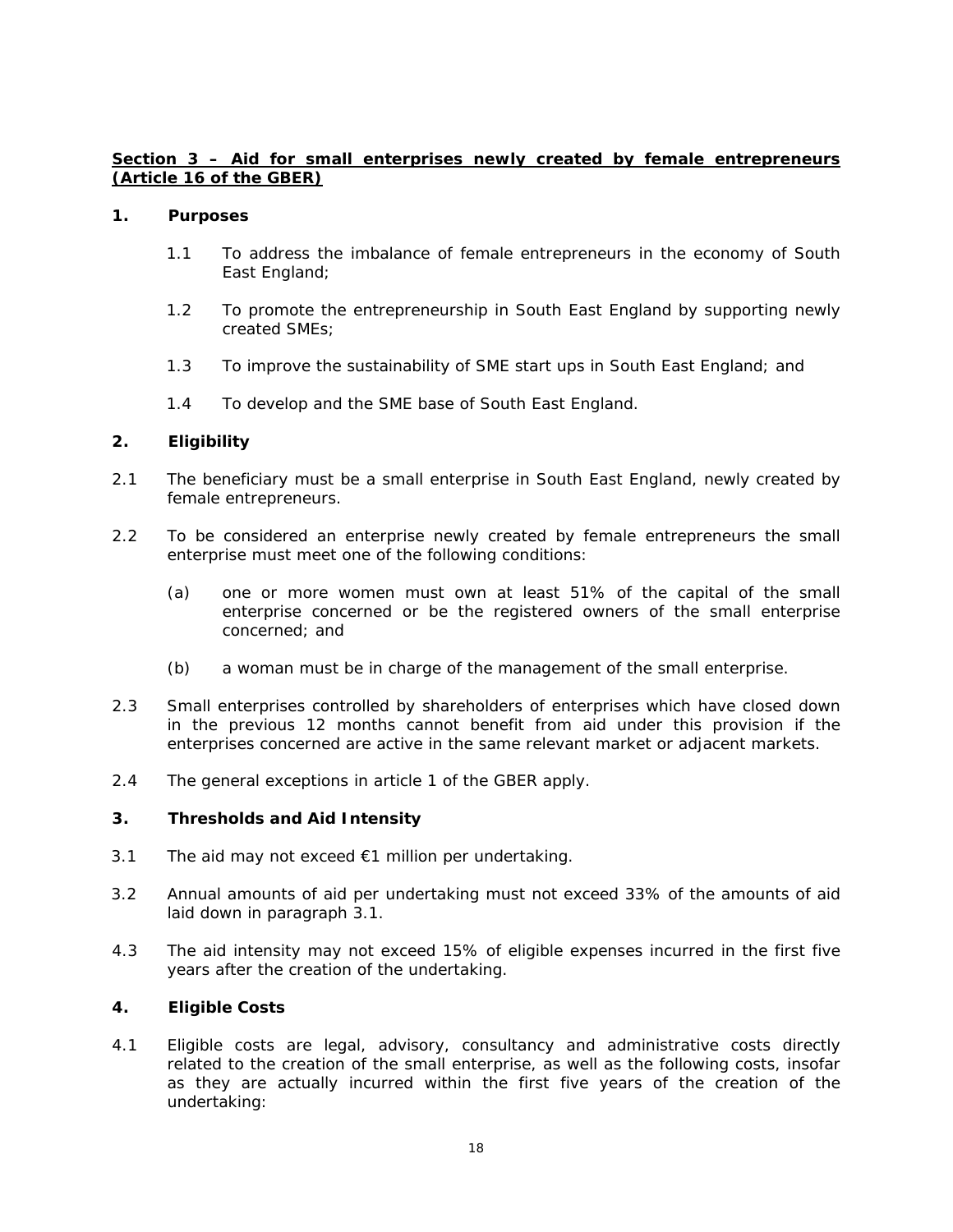- (a) interest on external finance and a dividend on own capital employed not exceeding the reference rate;
- (b) fees for renting production facilities/equipment;
- (c) energy, water, heating, taxes (other than VAT and corporate taxes on business income) and administrative charges;
- (d) depreciation, fees for leasing production facilities/equipment as well as wage costs, provided that the underlying investments or job creation and recruitment measures have not benefited from other aid; and
- (e) child care and parent care costs including, where applicable, costs relating to parental leave.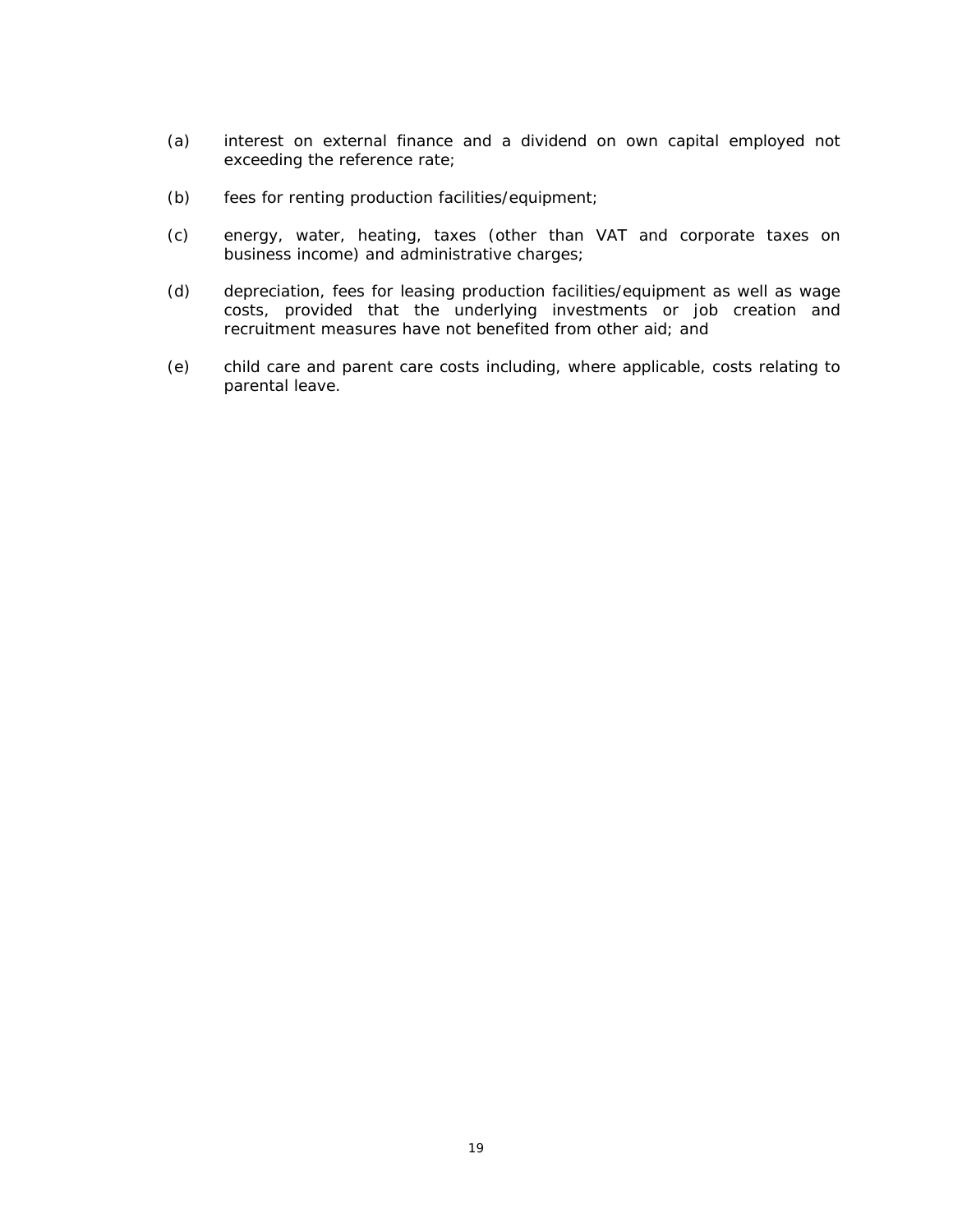## **Section 4A - Investment aid enabling enterprises to go beyond Community standards for environmental protection or increase the level of environmental protection in the absence of Community standards (Article 18 of the GBER)**

#### **1. Purposes**

- 1.1 To promote high levels of environmental standards by encouraging early adoption of Community Standards in South East England;
- 1.2 To contribute to the achievement of the EU and UK targets for the reduction of  $C_2$ emissions; and
- 1.3 To reduce contributions to climate change.

#### **2. Eligibility**

- 2.1 Subject to the general exceptions in the GBER, any enterprise of any size in South East England is eligible.
- 2.2 The aided investment must enable the beneficiary to increase the level of environmental protection resulting from its activities:
	- (a) by going beyond the applicable EC standards, irrespective of the presence of mandatory national standards that are more stringent than the Community Standard; or
	- (b) in the absence of Community standards.
- 2.3 Aid may not be granted where improvements bring companies into line with Community standards already adopted and not yet in force.
- 2.4 Aid for investments relating to the management of waste of other undertakings may not be provided under this provision.

- 3.1 The aid intensity must not exceed 35%.
- 3.2 The aid intensity may be increased by 20 percentage points for aid awarded to small enterprises and by 10 percentage points for aid awarded to medium-sized enterprises.
- 4.3 No individual aid may be provided under this provision if the grant equivalent of that aid exceeds €7.5 million per undertaking per investment project.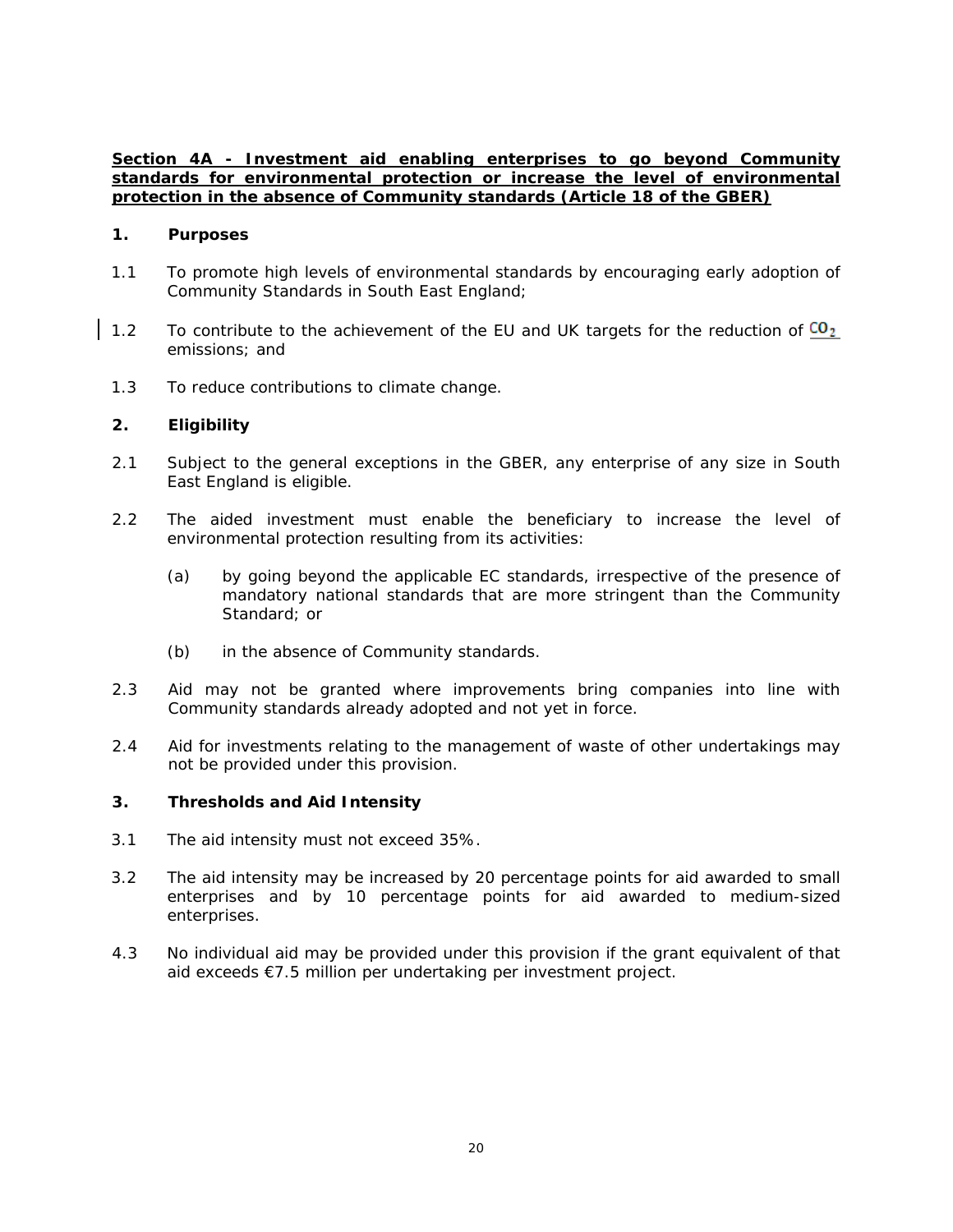- 4.1 Eligible costs are the extra investment costs necessary to achieve a level of environmental protection higher than the level required by the Community standards, without taking account of operating benefits and operating costs.
- 4.2 The costs of the investment directly related to environmental protection are to be established by reference to the counterfactual situation:
	- (a) where the cost of investing in environmental protection can be easily identified in the total investment cost, this precise environmental protectionrelated cost constitutes the eligible costs; and
	- (b) in all other cases, the extra investment costs are to be established by comparing the investment with the counterfactual situation in the absence of State Aid. The correct counterfactual is the cost of a technically comparable investment that provides a lower degree of environmental protection (corresponding to the mandatory Community standards, if they exist) and that would credibly be realised without aid ('reference investment'). Technically comparable investment means an investment with the same production capacity and all other technical characteristics (except those directly related to the extra investment for environmental protection). In addition, such a reference investment must, from a business point of view, be a credible alternative to the investment under assessment.
- 4.3 The eligible investment may take the form of investment in tangible assets and/or in intangible assets.
- 4.4 In the case of investments aiming at obtaining a level of environmental protection higher than Community standards, the counterfactual must be selected as follows:
	- (a) where the undertaking is adapting to national standards adopted in the absence of Community standards, the eligible costs consist of the additional investment costs necessary to achieve the level of environmental protection required by the national standards;
	- (b) where the undertaking is adapting to or goes beyond national standards which are more stringent than the Community standards or goes beyond Community standards, the eligible costs consist of the additional investment costs necessary to achieve a level of environmental protection higher than the level required by the Community standards. The cost of investments needed to reach the level of protection required by the Community standards are not be eligible;
	- (c) where no standards exist, the eligible costs consist of the investment costs necessary to achieve a higher level of environmental protection than that which the undertaking or undertakings in question would achieve in the absence of any environmental aid.
- 4.5 Investment aid must meet the conditions set out in paragraph 25 of the Scheme.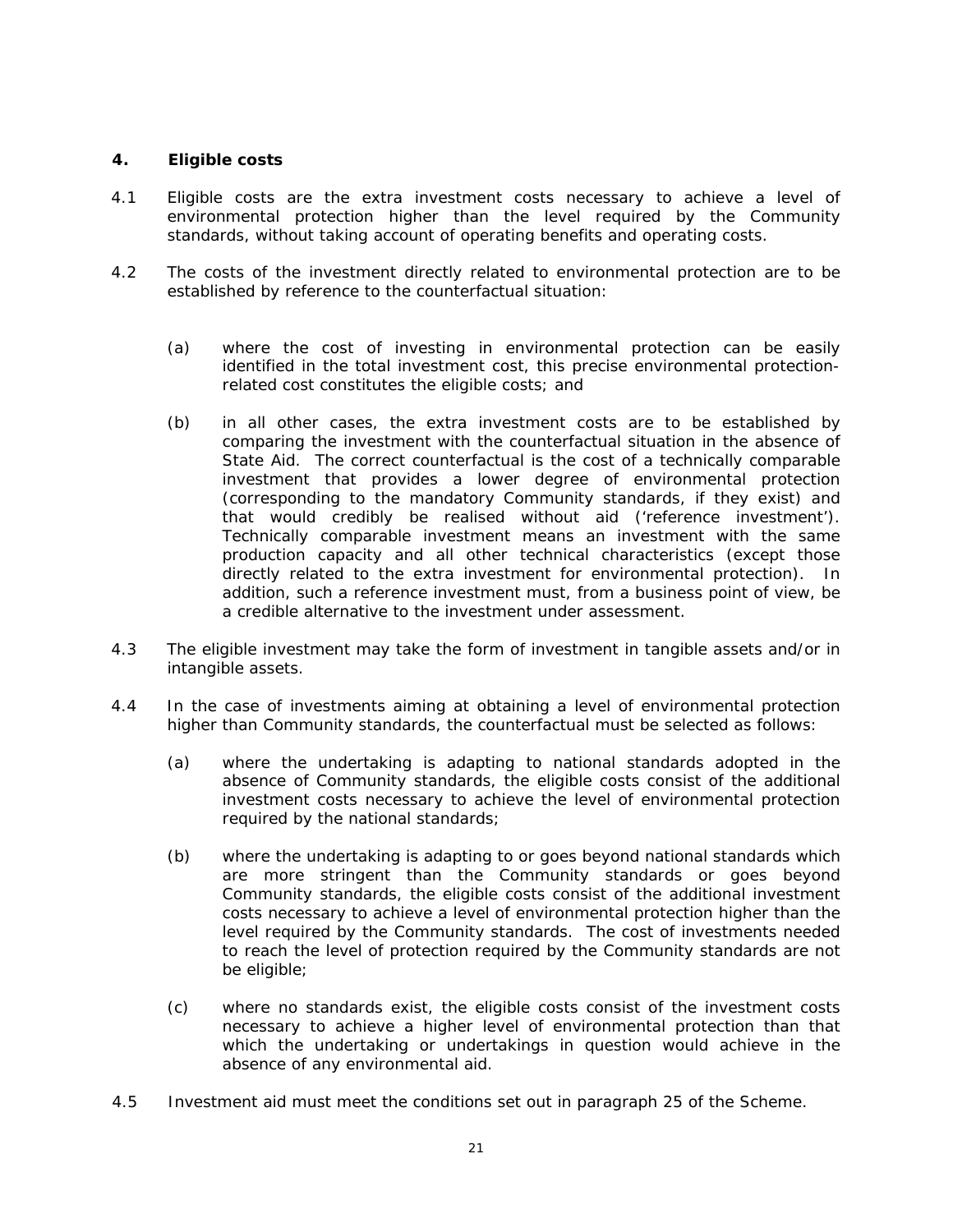**Section 4B - Aid for the acquisition of transport vehicles which go beyond Community standards or which increase the level of environmental protection in the absence of Community standards (Article 19 of the GBER)**

#### **1. Purposes**

- 1.1 To promote high levels of environmental standards by encouraging early adoption of Community Standards in South East England;
- 1.2 To contribute to the achievement of the EU and UK targets for the reduction of  $C_2$ emissions; and
- 1.3 To reduce contributions to climate change.

## **2. Eligibility**

- 2.1 Subject to the general exceptions in the GBER, any enterprise of any size in South East England is eligible.
- 2.2 The aided investment must enable the beneficiary to increase the level of environmental protection resulting from its activities:
	- (a) by going beyond the applicable EC standards, irrespective of the presence of mandatory national standards that are more stringent than the Community Standard; or
	- (b) in the absence of Community standards.
- 2.2 Aid for the acquisition of new transport vehicles for road, railway, inland waterway and maritime transport complying with adopted Community standards may be granted when such acquisition occurs before those Community standards enter into force and where, once mandatory, they do not apply retroactively to already purchased vehicles.
- 2.3 Aid for retrofitting operations of existing transport vehicles with an environmental protection objective may be granted if the existing means of transport are upgraded to environmental standards that were not yet in force at the date of entry into operation of those means of transport, or if the means of transport are not subject to any environmental standards.

- 3.1 The aid intensity must not exceed 35%.
- 3.2 The aid intensity may be increased by 20 percentage points for aid awarded to small enterprises and by 10 percentage points for aid awarded to medium-sized enterprises.
- 3.2 No individual aid may be provided under this provision if the grant equivalent of that aid exceeds €7.5 million per undertaking per investment project.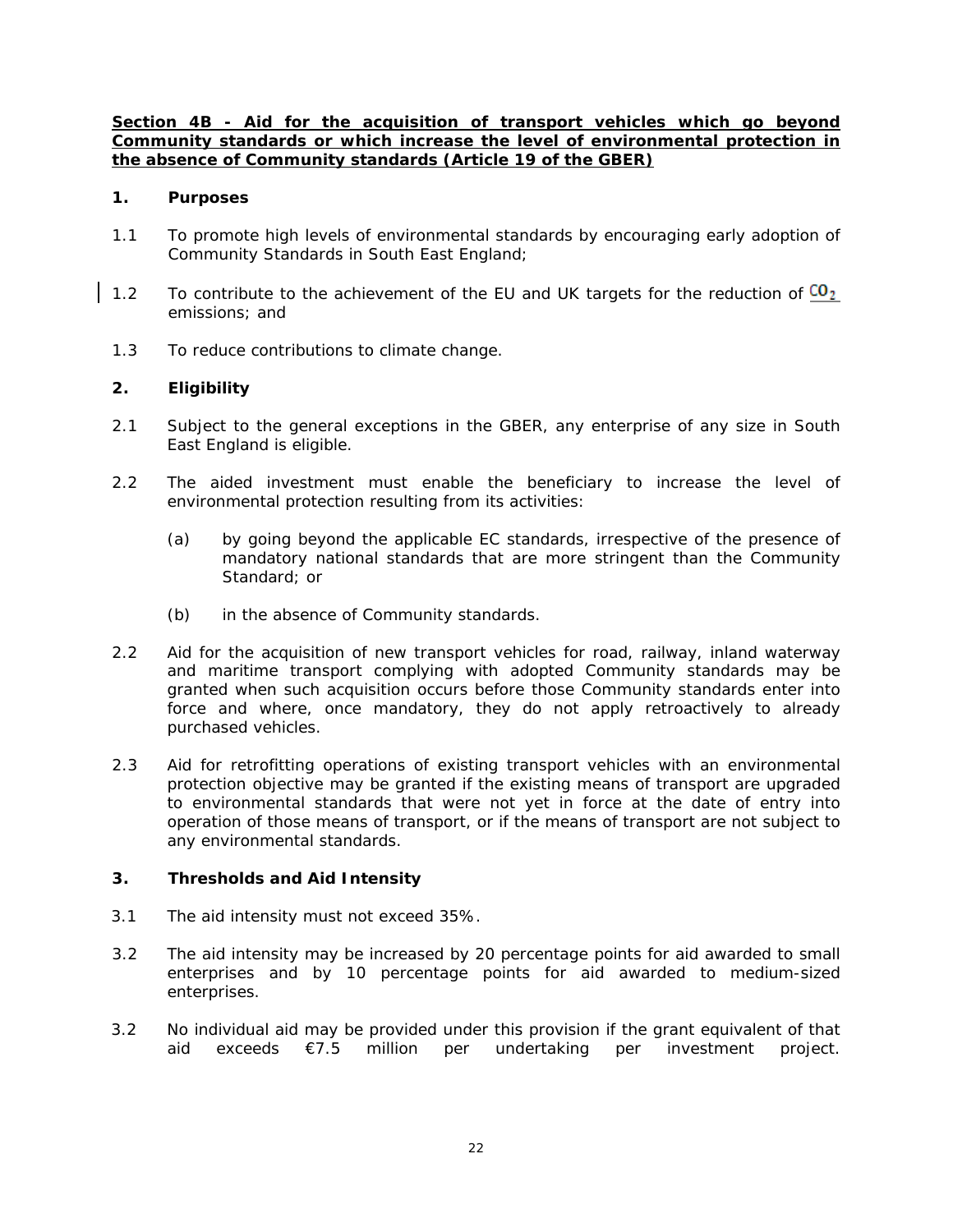- 4.1 Eligible costs are the extra investment costs in acquiring transport vehicles necessary to achieve a level of environmental protection higher than the level required by the Community standards or, in the absence of Community standards, to increase the level of environmental protection.
- 4.2 The costs of the investment directly related to environmental protection are to be established by reference to the counterfactual situation:
	- (a) where the cost of investing in environmental protection can be easily identified in the total investment cost, this precise environmental protectionrelated cost constitutes the eligible costs; and
	- (b) in all other cases, the extra investment costs are to be established by comparing the investment with the counterfactual situation in the absence of State Aid. The correct counterfactual is the cost of a technically comparable investment that provides a lower degree of environmental protection (corresponding to the mandatory Community standards, if they exist) and that would credibly be realised without aid ('reference investment'). Technically comparable investment means an investment with the same production capacity and all other technical characteristics (except those directly related to the extra investment for environmental protection). In addition, such a reference investment must, from a business point of view, be a credible alternative to the investment under assessment.
- 4.3 The eligible investment may take the form of investment in tangible assets and/or in intangible assets.
- 4.4 Operating benefits and operating costs are not to be taken into account.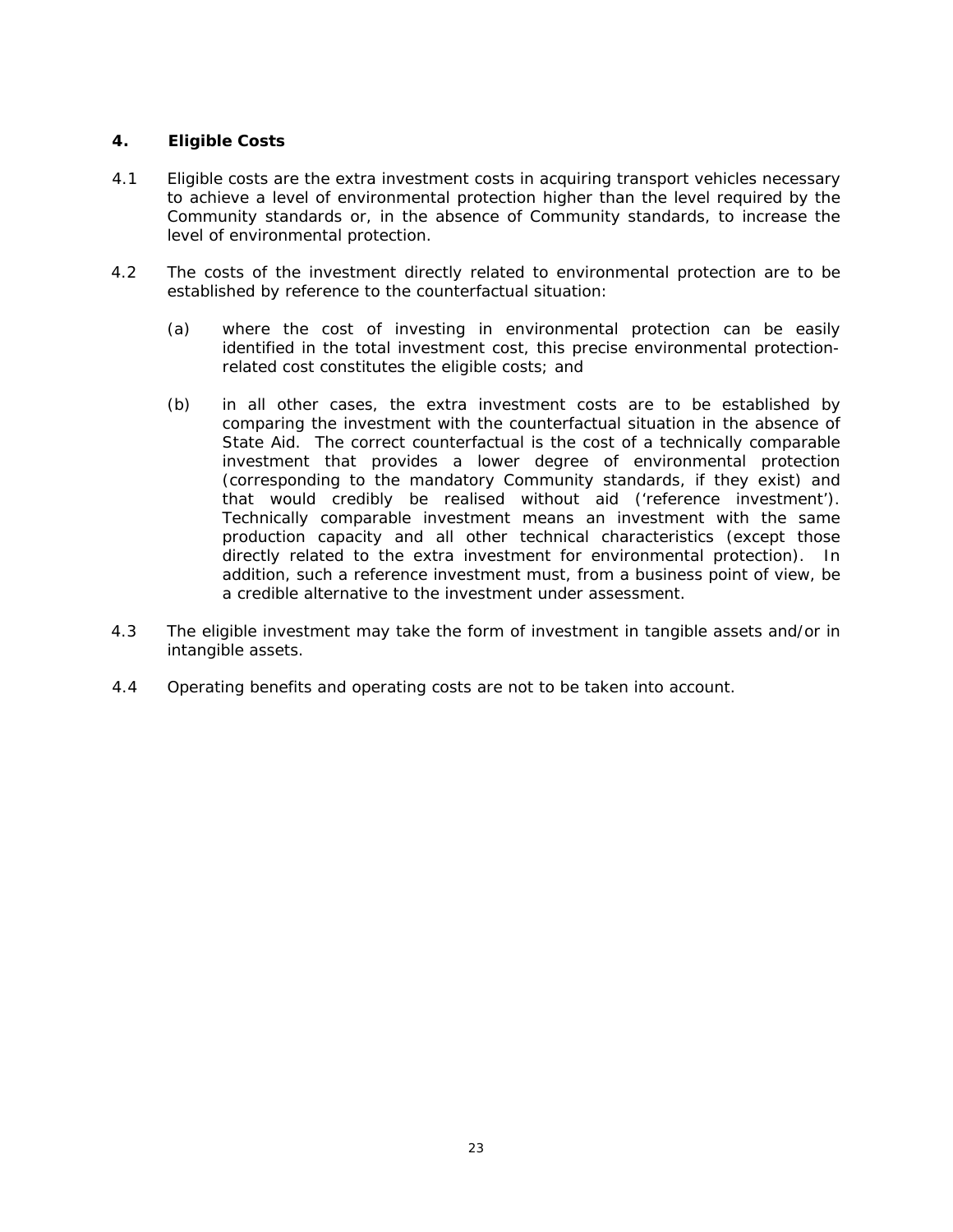# **Section 4C – Aid for early adaptation to future Community standards for SMEs (Article 20 of the GBER)**

#### **1. Purposes**

- 1.1 To promote high levels of environmental standards by encouraging early adoption of Community Standards in South East England;
- 1.2 To contribute to the achievement of the EU and UK targets for reduction of  $CO<sub>2</sub>$  emissions; and
- 1.3 To reduce contributions to climate change.

# **2. Eligibility**

- 2.1 Only SMEs in South East England are eligible.
- 2.2 The Community standards must already have been adopted.
- 2.3 The investment must be implemented and finalised at least one year before the mandatory date of transposition.
- 2.4 The general exceptions in article 1 of the GBER apply.

## **3. Thresholds and Aid Intensity**

- 3.1 The aid intensity must not exceed:
	- (a) 15% for small enterprises and 10% for medium-sized enterprises if the implementation and finalisation take place more than three years before the mandatory date of transposition or date of entry into force; and
	- (b) 10% for small enterprises if the implementation and finalisation take place between one and three years before the mandatory date of transposition or date of the entry into force.
- 3.2 No individual aid may be provided under this provision if the grant equivalent of that aid exceeds €7.5 million per undertaking per investment project.

- 4.1 Eligible costs are the extra investment costs necessary to achieve the level of environmental protection required by the Community standard compared to the existing level of environmental protection required prior to the entry into force of that standard.
- 4.2 The costs of the investment directly related to environmental protection are to be established by reference to the counterfactual situation: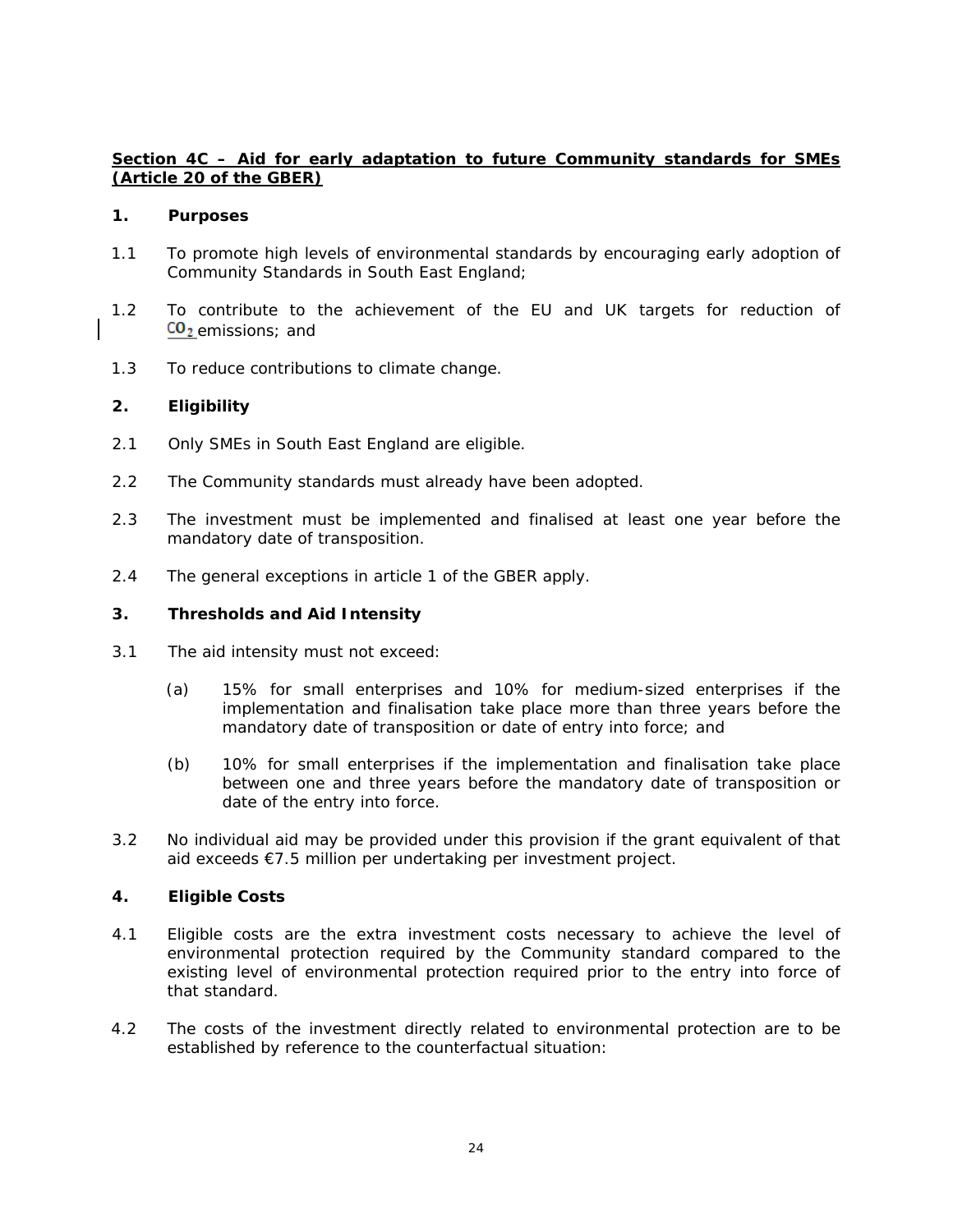- (a) where the cost of investing in environmental protection can be easily identified in the total investment cost, this precise environmental protectionrelated cost constitutes the eligible costs; and
- (b) in all other cases, the extra investment costs are to be established by comparing the investment with the counterfactual situation in the absence of State Aid. The correct counterfactual is the cost of a technically comparable investment that provides a lower degree of environmental protection (corresponding to the mandatory Community standards, if they exist) and that would credibly be realised without aid ('reference investment'). Technically comparable investment means an investment with the same production capacity and all other technical characteristics (except those directly related to the extra investment for environmental protection). In addition, such a reference investment must, from a business point of view, be a credible alternative to the investment under assessment.
- 4.3 The eligible investment may take the form of investment in tangible assets and/or in intangible assets.
- 4.4 Operating benefits and operating costs are not to be taken into account.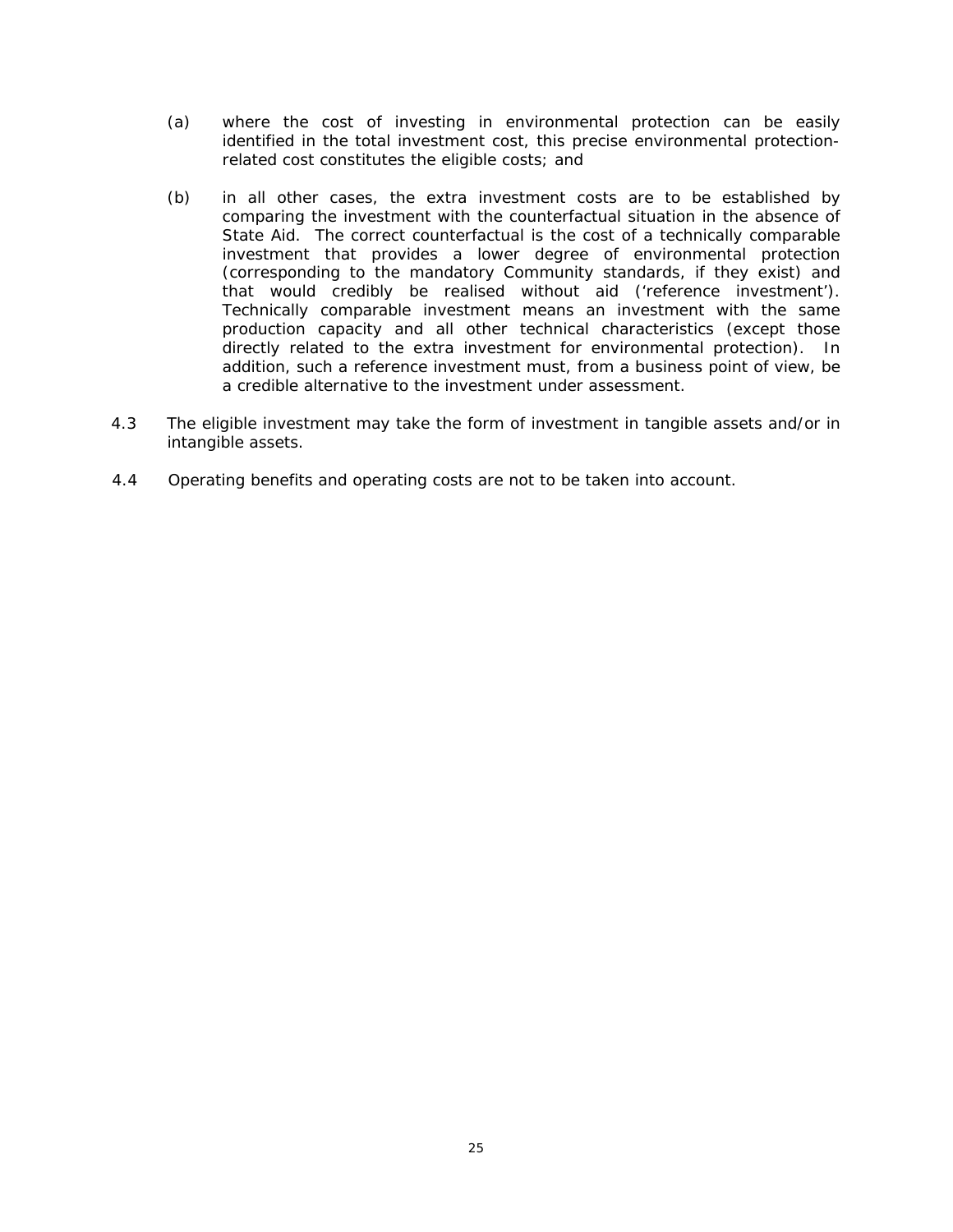# **Section 4D - Environmental aid for investment aid for energy saving measures (Article 21 of the GBER)**

#### **1. Purposes**

- 1.1 To enable enterprises to reduce their use of energy;
- 1.2 To contribute to the achievement of:
	- the EC Directive: Energy end-use efficiency and energy services (Directive 2006/32/EC) target of 9% saving by 2015;
	- the EU Energy Efficiency Action Plan target of saving 20% of EU primary energy consumption by 2020;
	- the UK Energy Efficiency Action Plan target of 9% saving by 2015; and
	- the EU 20% and UK 80% targets for reduction of  $CO<sub>2</sub>$  emissions from the level of 1990 by 2020; and
- 1.3 To reduce contributions to climate change.

## **2. Eligibility**

2.1 Subject to the general exceptions in Article 1 of the GBER, enterprises of any size in South East England are eligible.

- 3.1 Eligible costs are the extra investment costs necessary to achieve energy savings beyond the level required by the Community standards calculated in accordance with paragraphs 3.2-3.5 or paragraphs 3.6–3.8.
- 3.2 The costs of the investment directly related to environmental protection are to be established by reference to the counterfactual situation:
	- (a) where the cost of investing in environmental protection can be easily identified in the total investment cost, this precise environmental protectionrelated cost constitutes the eligible costs; and
	- (b) in all other cases, the extra investment costs are to be established by comparing the investment with the counterfactual situation in the absence of State Aid. The correct counterfactual is the cost of a technically comparable investment that provides a lower degree of environmental protection (corresponding to the mandatory Community standards, if they exist) and that would credibly be realised without aid ('reference investment'). Technically comparable investment means an investment with the same production capacity and all other technical characteristics (except those directly related to the extra investment for environmental protection). In addition, such a reference investment must, from a business point of view, be a credible alternative to the investment under assessment.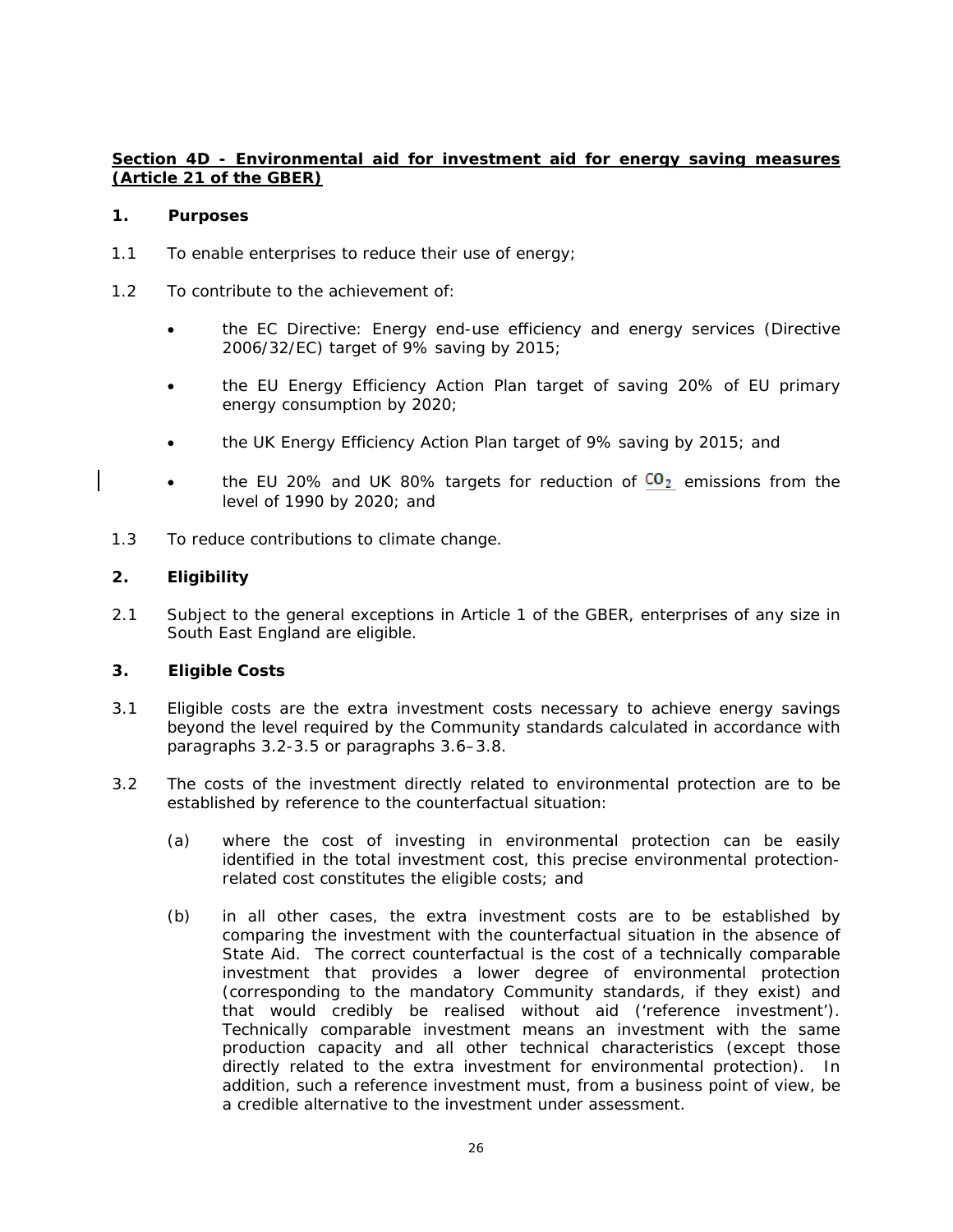- 3.3 The eligible investment may take the form of investment in tangible assets and/or in intangible assets.
- 3.4 The eligible costs must be calculated net of any operating benefits and costs related to the extra investment for energy saving and arising during the first three years of the life of this investment in the case of SMEs, the first four years in the case of large undertakings that are not part of the EU CO² Emission Trading System and the first five years in the case of large undertakings that are part of the EU CO² Emission Trading System. For large undertakings this period can be reduced to the first three years of the life of this investment where the depreciation time of this investment can be demonstrated not to exceed three years.
- 3.5 The eligible cost calculations must be certified by an external auditor.
- 3.6 The costs of the investment directly related to environmental protection are to be established by reference to the counterfactual situation:
	- (a) where the cost of investing in environmental protection can be easily identified in the total investment cost, this precise environmental protectionrelated cost constitutes the eligible costs; and
	- (b) in all other cases, the extra investment costs are to be established by comparing the investment with the counterfactual situation in the absence of State Aid. The correct counterfactual is the cost of a technically comparable investment that provides a lower degree of environmental protection (corresponding to the mandatory Community standards, if they exist) and that would credibly be realised without aid ('reference investment'). Technically comparable investment means an investment with the same production capacity and all other technical characteristics (except those directly related to the extra investment for environmental protection). In addition, such a reference investment must, from a business point of view, be a credible alternative to the investment under assessment.
- 3.7 The eligible investment may take the form of investment in tangible assets and/or in intangible assets.
- 3.8 Operating benefits and operating costs are not to be taken into account.

- 4.1 In the case of eligible costs calculated in accordance with paragraphs 3.2-3.5, the aid intensity may not exceed 60%. This may be increased by 20 percentage points for aid awarded to small enterprises and by 10 percentage points for aid awarded to medium–sized enterprises.
- 4.2 In the case of eligible costs calculated in accordance with paragraphs 3.6-3.8, the aid intensity may not exceed 20%. This may be increased by 20 percentage points for aid awarded to small enterprises and by 10 percentage points for aid awarded to medium–sized enterprises.
- 4.3 No individual aid may be provided under this provision if the grant equivalent of that aid exceeds €7.5 million per undertaking per investment project.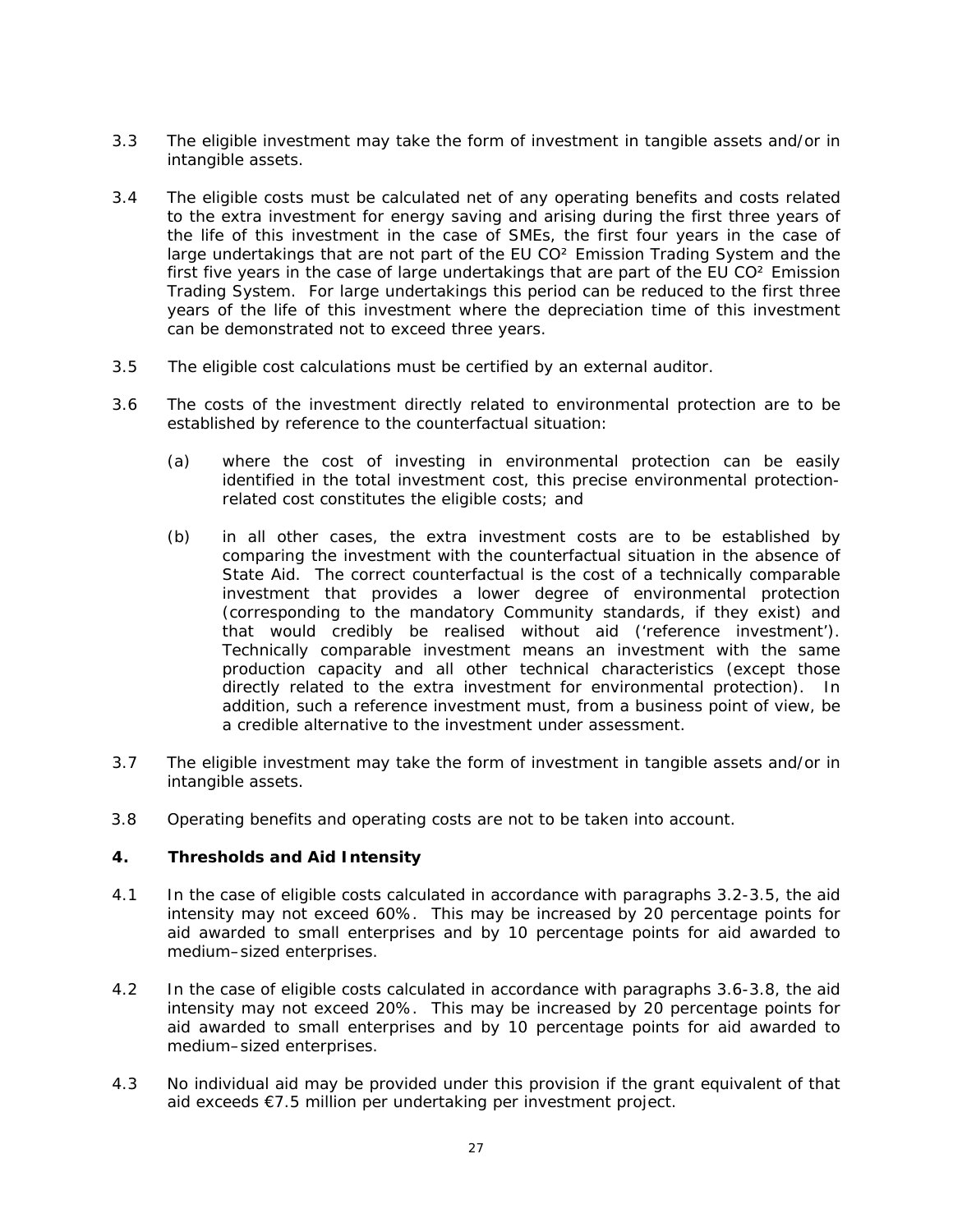# **Section 4E – Environmental investment aid for high-efficiency cogeneration (Article 22 of the GBER)**

#### **1. Purposes**

- 1.1 To promote more environmentally protective and efficient forms of energy generation;
- 1.2 To contribute to the achievement of:
	- the EC Directive: Energy end-use efficiency and energy services (Directive 2006/32/EC) target of 9% saving by 2015;
	- the EU Energy Efficiency Action Plan target of saving 20% of EU primary energy consumption by 2020;
	- the UK Energy Efficiency Action Plan target of 9% saving by 2015; and
	- the EU 20% and UK 80% targets for reduction of  $CO2CO<sub>2</sub>$  emissions from the level of 1990 by 2020; and
- 1.3 To reduce contributions to climate change.

## **2. Eligibility**

- 2.1 Subject to the general exceptions in the GBER, enterprises of any size in South East England are eligible.
- 2.2 A new cogeneration unit must overall make primary energy savings compared to separate production as defined by Directive 2004/8/EC and Decision 2007/74/EC. The improvement of an existing cogeneration unit or conversion of an existing power generation unit into a cogeneration unit must result in primary energy savings compared to the original situation.

- 3.1 Eligible costs are the extra investment costs necessary to realise a high efficiency cogeneration plant as compared to the reference investment.
- 3.2 The costs of the investment directly related to environmental protection are to be established by reference to the counterfactual situation:
	- (a) where the cost of investing in environmental protection can be easily identified in the total investment cost, this precise environmental protectionrelated cost constitutes the eligible costs; and
	- (b) in all other cases, the extra investment costs are to be established by comparing the investment with the counterfactual situation in the absence of State Aid. The correct counterfactual is the cost of a technically comparable investment that provides a lower degree of environmental protection (corresponding to the mandatory Community standards, if they exist) and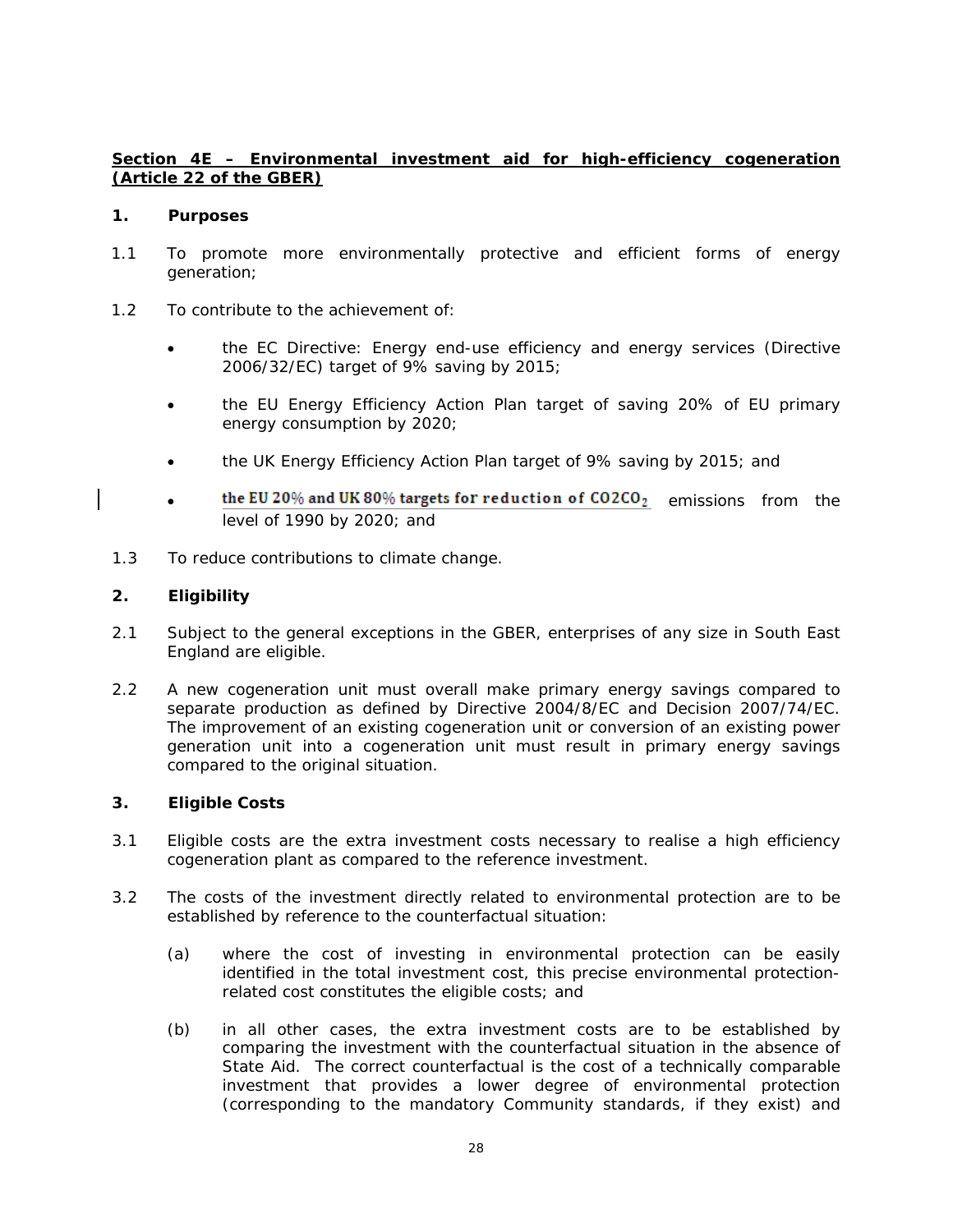that would credibly be realised without aid ('reference investment'). Technically comparable investment means an investment with the same production capacity and all other technical characteristics (except those directly related to the extra investment for environmental protection). In addition, such a reference investment must, from a business point of view, be a credible alternative to the investment under assessment.

- 3.3 The eligible investment may take the form of investment in tangible assets and/or in intangible assets.
- 4.4 Operating benefits and operating costs are not to be taken into account.

- 4.1 The aid intensity must not exceed 45%. The aid intensity may be increased by 20 percentage points for aid awarded to small enterprises and by 10 percentage points for aid awarded to medium-sized enterprises.
- 4.2 No individual aid may be provided under this provision if the grant equivalent of that aid exceeds €7.5 million per undertaking per investment project.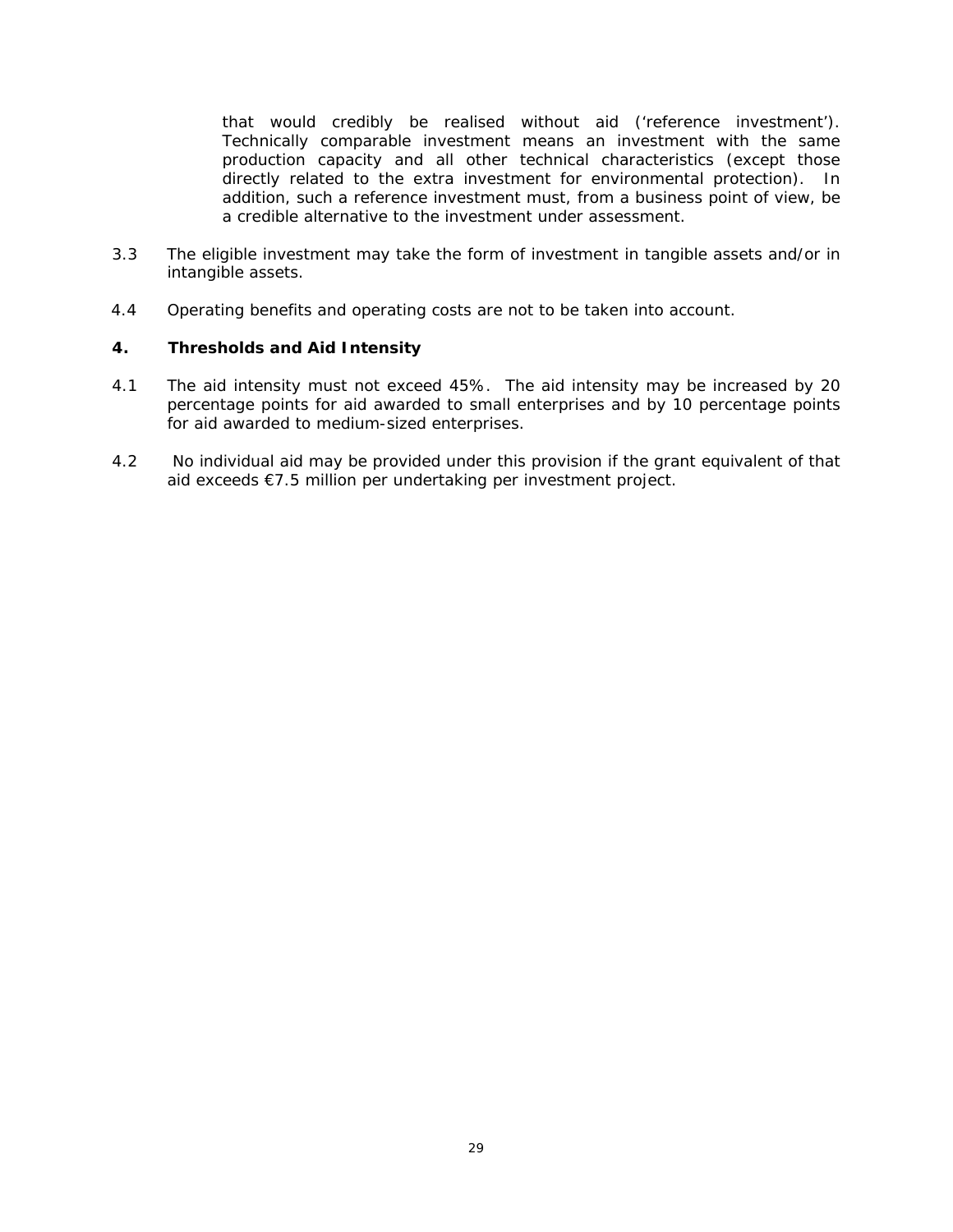# **Section 4F – Environmental investment aid for the promotion of energy from renewable energy sources (Article 23 of the GBER)**

## **1. Purposes**

- 1.1 To promote renewable and sustainable forms of energy;
- 1.2 To reduce environmental pollution throughout the EU community;
- 1.3 To contribute to the achievement of:
	- the EU target of 20% of energy consumption to be from renewable sources by 2020;
	- the draft UK Renewable Energy Strategy target of 15% of consumption to be provided from renewable sources by 2020 due to be published in Spring 2009; and
	- the EU 20% and UK 80% targets for reduction of  $CO2CO<sub>2</sub>$  emissions from the level of 1990 by 2020; and
- 1.4 To reduce contributions to climate change.

## **2. Eligibility**

- 2.1 Subject to the general exceptions in the GBER, enterprises of any size in South East England are eligible.
- 2.2 Environmental investment aid for the production of biofuels may be granted only to the extent the aided investments are used exclusively for the production of sustainable biofuels.

- 3.1 Eligible costs are the extra costs borne by the beneficiary compared with a conventional power plant or with a conventional heating system with the same capacity in terms of the effective production of energy.
- 3.2 The costs of the investment directly related to environmental protection are to be established by reference to the counterfactual situation:
	- (a) where the cost of investing in environmental protection can be easily identified in the total investment cost, this precise environmental protectionrelated cost constitutes the eligible costs; and
	- (b) in all other cases, the extra investment costs are to be established by comparing the investment with the counterfactual situation in the absence of State Aid. The correct counterfactual is the cost of a technically comparable investment that provides a lower degree of environmental protection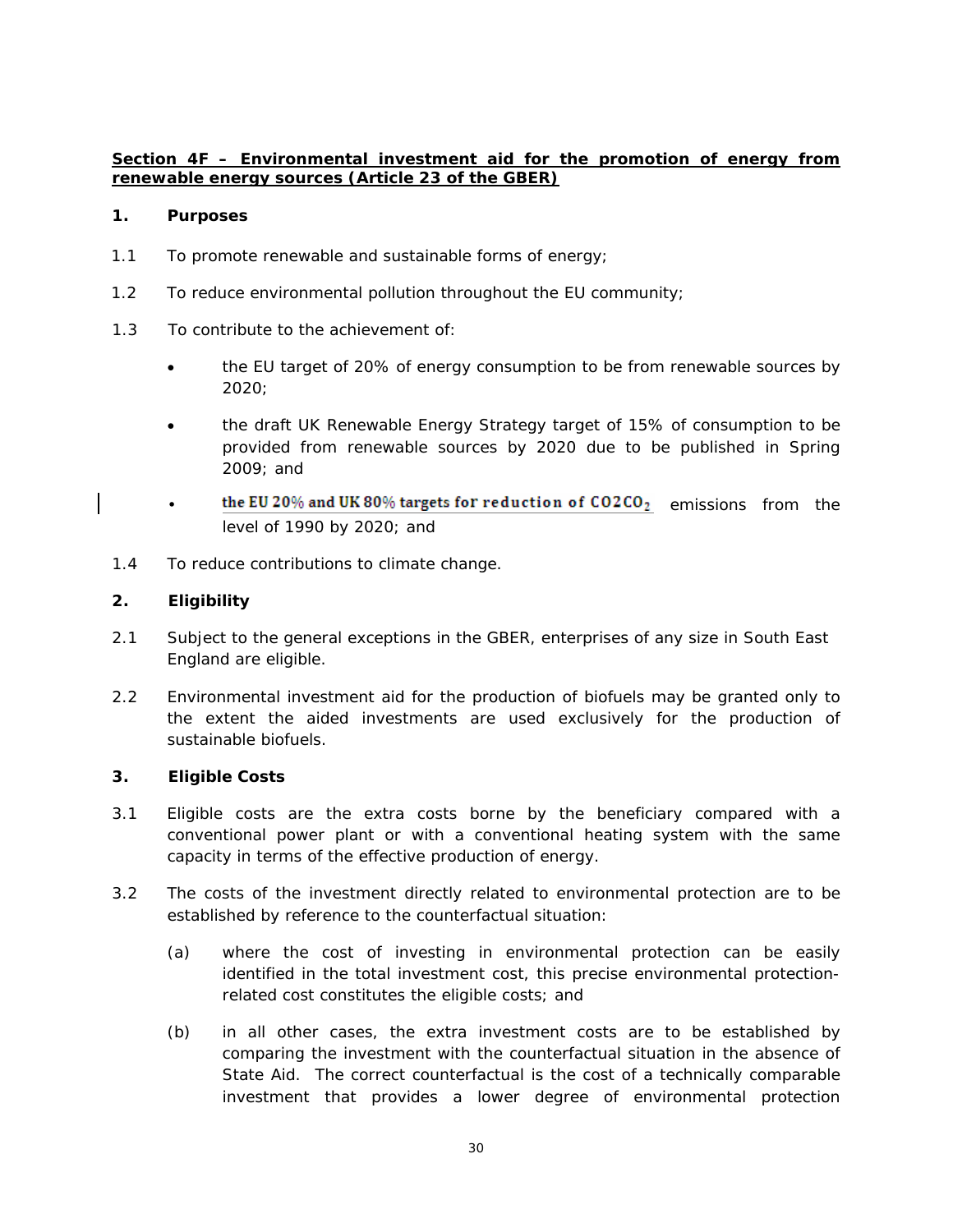(corresponding to the mandatory Community standards, if they exist) and that would credibly be realised without aid ('reference investment'). Technically comparable investment means an investment with the same production capacity and all other technical characteristics (except those directly related to the extra investment for environmental protection). In addition, such a reference investment must, from a business point of view, be a credible alternative to the investment under assessment.

- 3.3 The eligible investment may take the form of investment in tangible assets and/or in intangible assets.
- 4.4 Operating benefits and operating costs are not to be taken into account.

- 4.1 The aid intensity must not exceed 45%. The aid intensity may be increased by 20 percentage points for aid awarded to small enterprises and by 10 percentage points for aid awarded to medium-sized enterprises.
- 4.2 No individual aid may be provided under this provision if the grant equivalent of that aid exceeds €7.5 million per undertaking per investment project.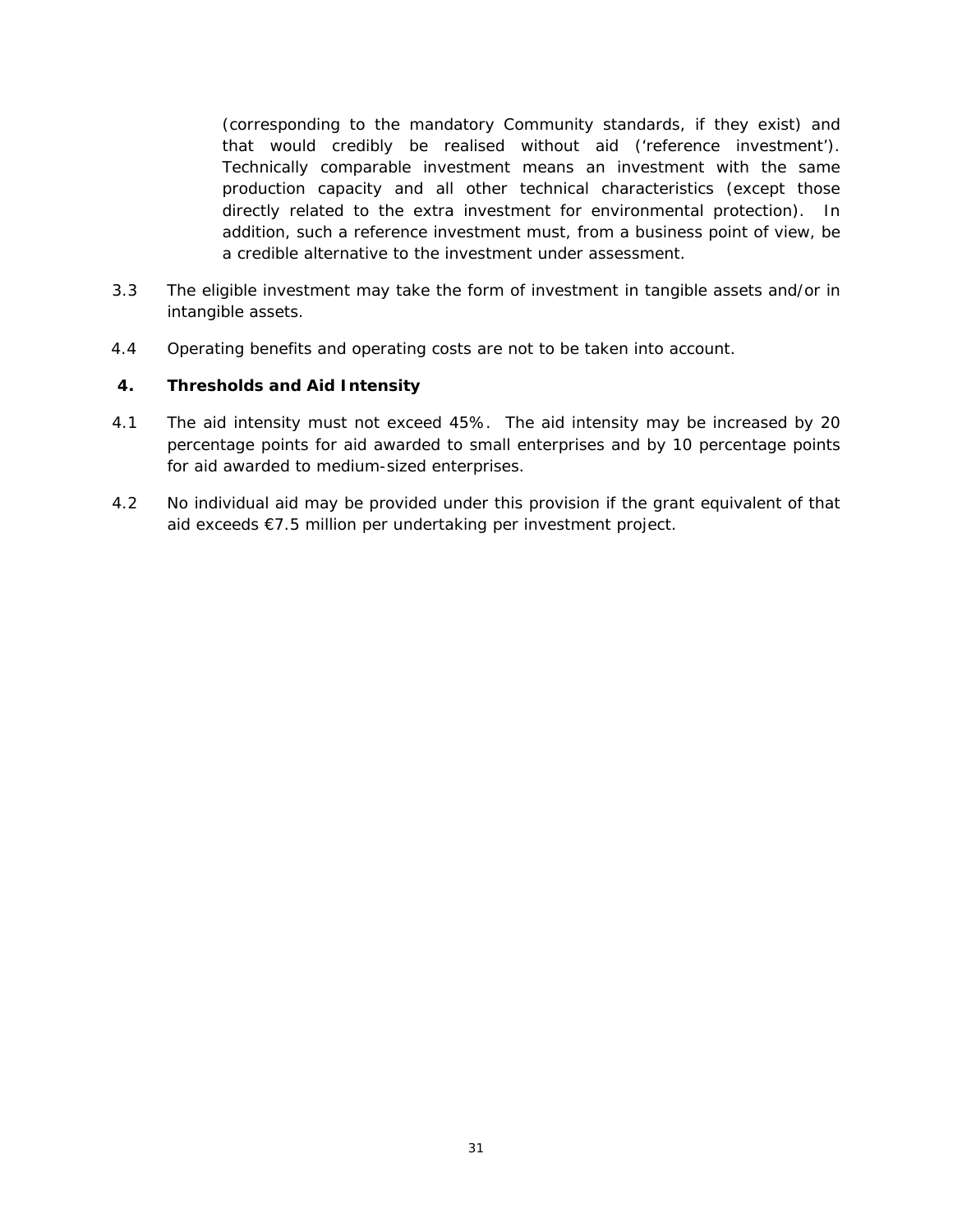# **Section 4G – Aid for environmental studies (Article 24 of the GBER)**

#### **1. Purposes**

- 1.1 To promote renewable and sustainable forms of energy;
- 1.2 To reduce environmental pollution throughout the EU community;
- 1.3 To contribute to the achievement of:
	- the EC Directive: Energy end-use efficiency and energy services (Directive 2006/32/EC) target of 9% saving by 2015;
	- the EU Energy Efficiency Action Plan target of saving 20% of EU primary energy consumption by 2020;
	- the UK Energy Efficiency Action Plan target of 9% saving by 2015;
	- the EU 20% and UK 80% targets for reduction of  $CO2CO<sub>2</sub>$  emissions from the level of 1990 by 2020;
	- the EU target of 20% of energy consumption to be from renewable sources by 2020; and
	- the draft UK Renewable Energy Strategy target of 15% of consumption to be provided from renewable sources by 2020 due to be published in Spring 2009; and
- 1.4 To reduce contributions to climate change.

## **2. Eligibility**

- 2.1 Subject to the general exception in the GBER, enterprises of any size in South East England are eligible.
- 2.2 Studies must be directly linked to investments for the purposes of achieving standards under the conditions set out in Article 18 of the GBER (Investment aid enabling enterprises to go beyond Community standards for environmental protection or increase the level of environmental protection in the absence of Community standards), of achieving energy saving under the conditions set out in Article 21 of the GBER (Environmental aid for investment in energy saving measures) and of producing renewable energy under the conditions set out in Article 23 of the GBER (Environmental investment aid for the promotion of energy from renewable energy sources).

## **3. Eligible Costs**

3.1 Eligible costs are the costs of studies directly linked to investments for the purposes of achieving standards under the conditions set out in Article 18 of the GBER, of achieving energy saving under the conditions set out in Article 21 of the GBER and of producing renewable energy under the conditions of Article 23 of the GBER.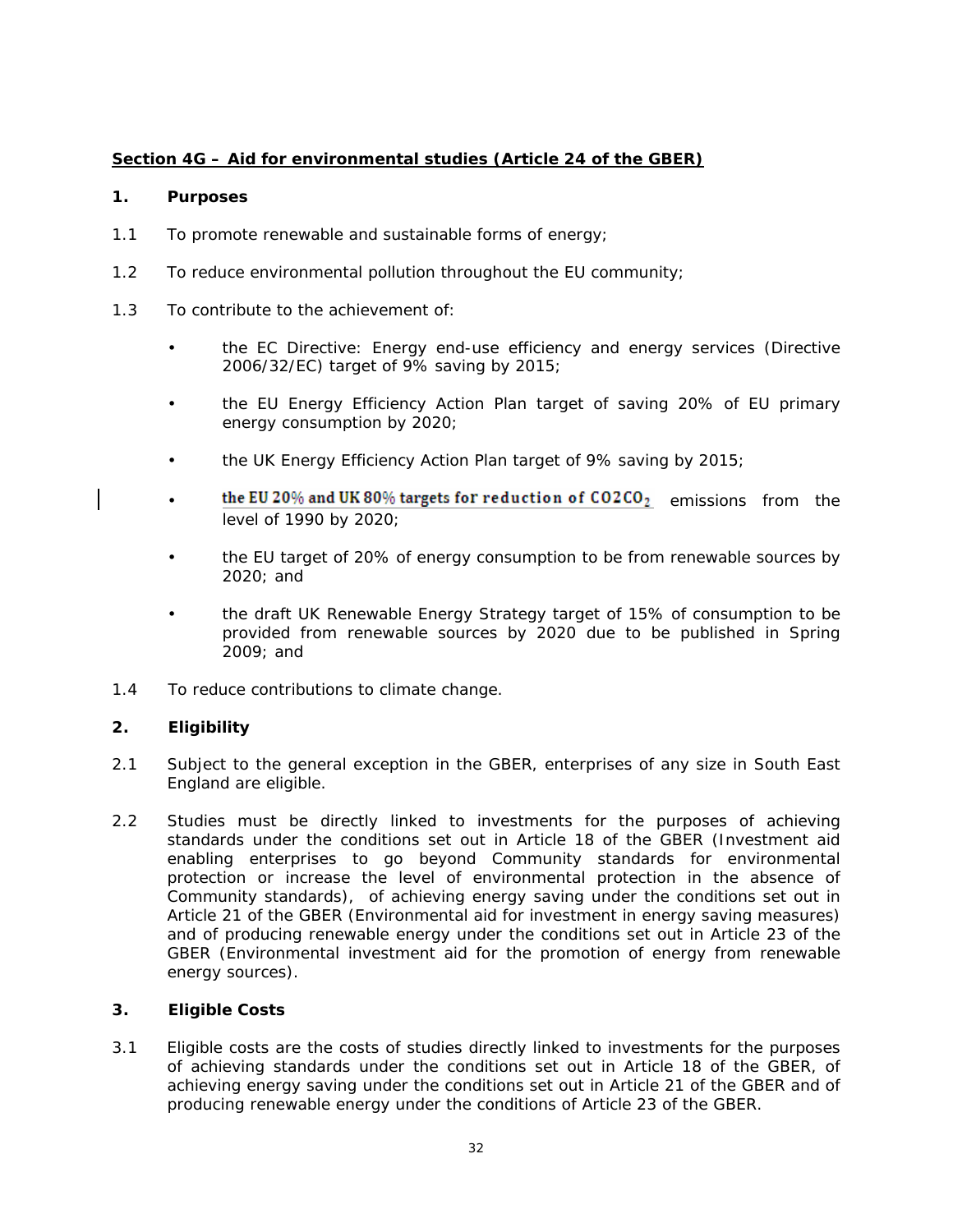- | 4.1 The aid intensity must not exceed 50%.
	- 4.2 The aid intensity may be increased by 20 percentage points for studies undertaken on behalf of small enterprises and by 10 percentage points for studies undertaken on behalf of medium-sized enterprises.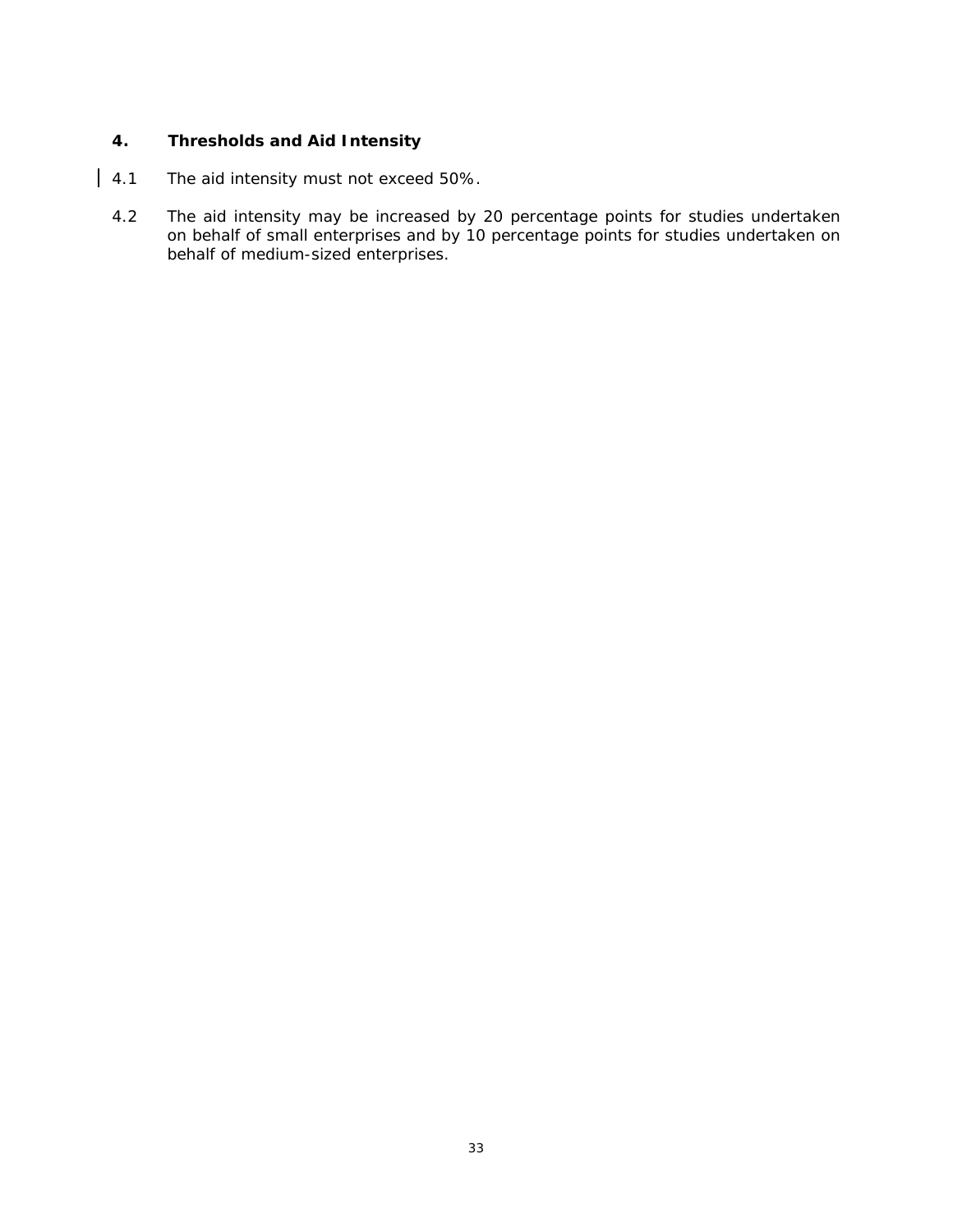# **Section 5A - Aid for consultancy in favour of SMEs (Article 26 of the GBER)**

## **1. Purposes**

- 1.1 To promote the efficiency and competitiveness of SMEs within the EU, in particular:
	- to support SMEs in South East England to maintain and/or enhance their business competitiveness by accessing outside consultancy advice and services;
	- to build confidence in SMEs in South East England to encourage them to access outside consultancy support in the future;
	- to promote the role of SMEs in the economy of South East England.

# **2. Eligibility**

- 2.1 Only SMEs in South East England are eligible.
- 2.2 The general exceptions in article 1 of the GBER apply.

# **3. Eligible costs**

- 3.1 Eligible costs are the consultancy costs of services provided by outside consultants.
- 3.2 The services concerned must not be a continuous or periodic activity nor relate to the undertaking's usual operating costs, such as routine tax consultancy services, regular legal services or advertising.

- 4.1 The aid intensity must not exceed 50%.
- 4.2 No individual aid may be provided under this provision if the grant equivalent of that aid exceeds €2 million per undertaking per investment project.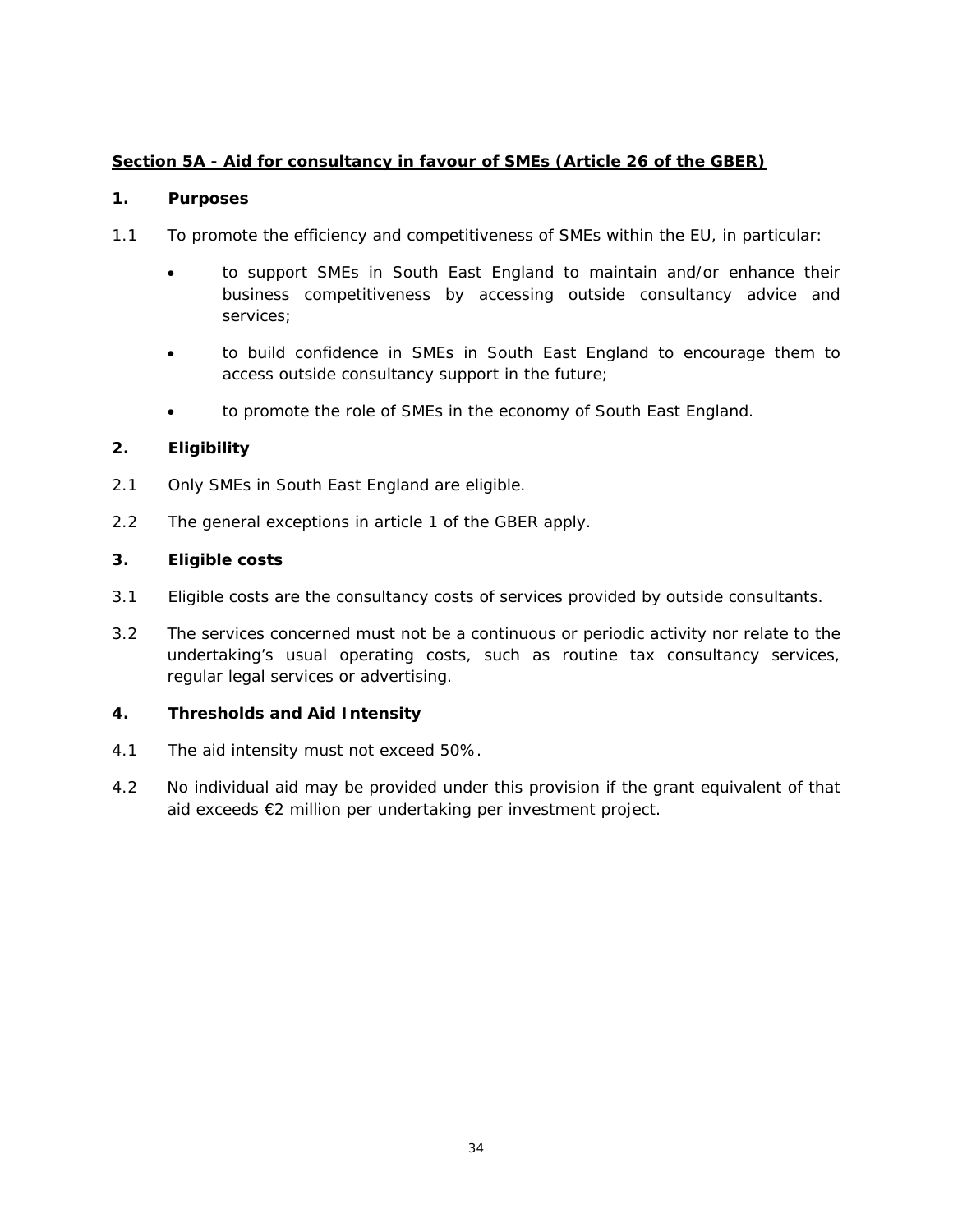# **Section 5B - Aid for SME participation in fairs (Article 27 of the GBER)**

#### **1. Purposes**

- 1.1 To promote the efficiency and competitiveness of SMEs within the EU, in particular:
	- to support SMEs in South East England to maintain and/or enhance their business competitiveness by support to attend and exhibit at trade fairs;
	- to promote the role of SMEs in the economy of South East England.

## **2. Eligibility**

- 2.1 Only SMEs in South East England are eligible.
- 2.2 The general exceptions in article 1 of the GBER apply.

## **3. Eligible Costs**

3.1 Eligible costs are the costs incurred for renting, setting up and running the stand for the first participation of an undertaking in a particular fair or exhibition.

- 4.1 The aid intensity must not exceed 50%.
- 4.2 No individual aid may be provided under this provision if the grant equivalent of that aid exceeds €2 million per undertaking.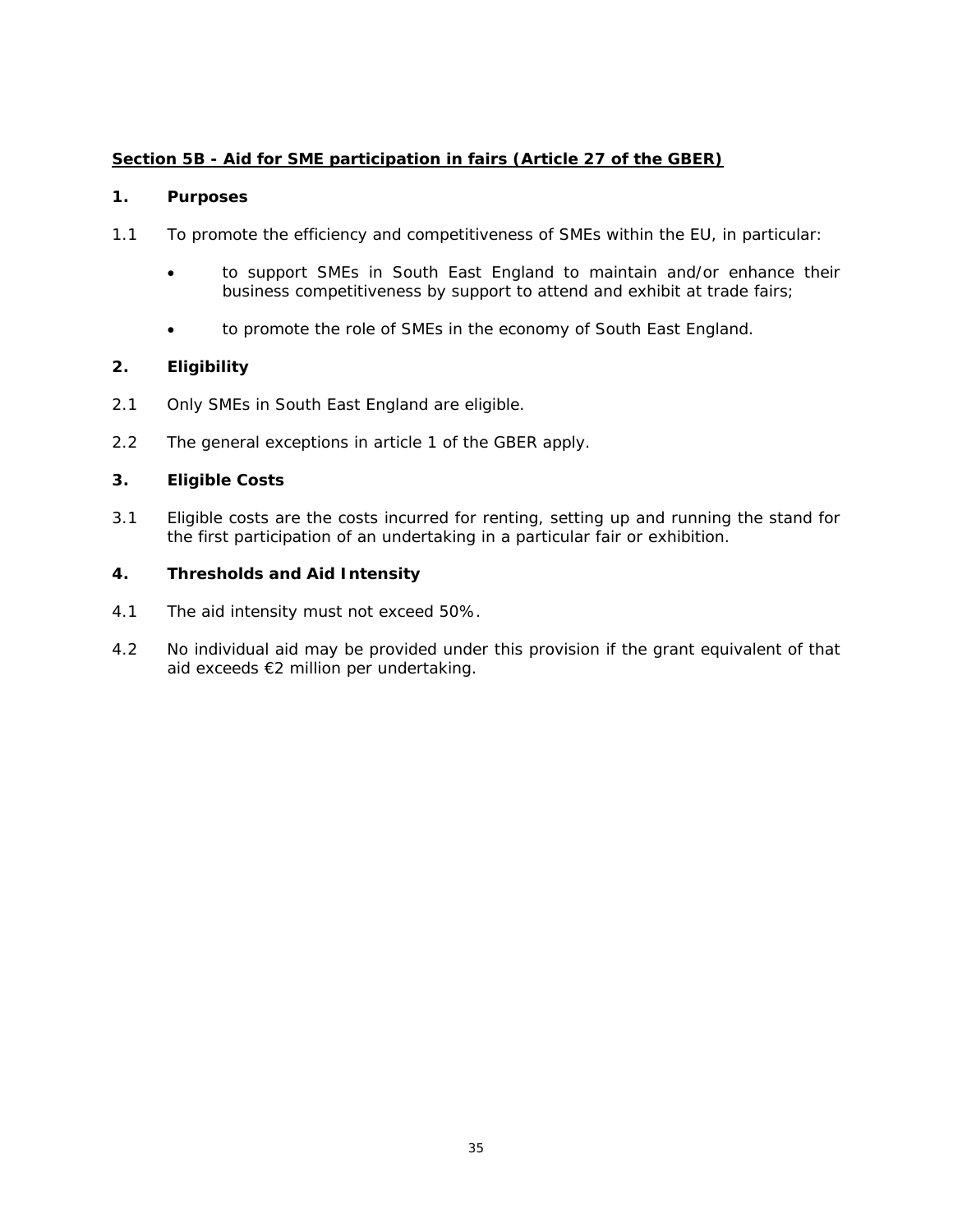# **Section 6 – Aid in the form of risk capital (Article 29 of the GBER)**

#### **1. Purposes**

- 1.1 To promote the efficiency and competitiveness of SMEs within the EU, in particular:
	- to allow viable SMEs in South East England to have access to equity capital support which they would not otherwise have due to the transaction costs involved in comparatively small investments in SMEs; and
	- to promote the role of SMEs in the economy of South East England.

## **2. Eligibility**

- 2.1 Only SMEs in South East England are eligible.
- 2.2 The aid must take the form of participation into a profit driven private equity investment fund, managed on a commercial basis.
- 2.3 For SMEs located in assisted areas, and for small enterprises located in non-assisted areas, the risk capital measure must be restricted to providing seed capital, start-up capital and/or expansion capital.
- 2.4 For medium-sized enterprises in non-assisted areas, the risk capital measure must be restricted to providing seed capital and/or start-up capital, to the exclusion of expansion capital.
- 2.5 To ensure that the risk capital measure is profit-driven: there must be:
	- (a) a business plan for each investment, containing details of product, sales and profitability development and establishing the *ex ante* viability of the project; and
	- (b) a clear and realistic exit strategy for each investment.
- 2.6 To ensure that the management of the investment fund is effected on a commercial basis:
	- (a) there must be an agreement between a professional fund manager and participants in the fund, providing that the manager's remuneration is linked to performance and setting out the objectives of the fund and proposed timing of investments;
	- (b) private investors must be represented in decision-making, such as through an investors' or advisory committee; and
	- (c) best practices and regulatory supervision must apply to the management of funds.
- 2.7 The general exceptions and exclusions in article 1 of the GBER apply.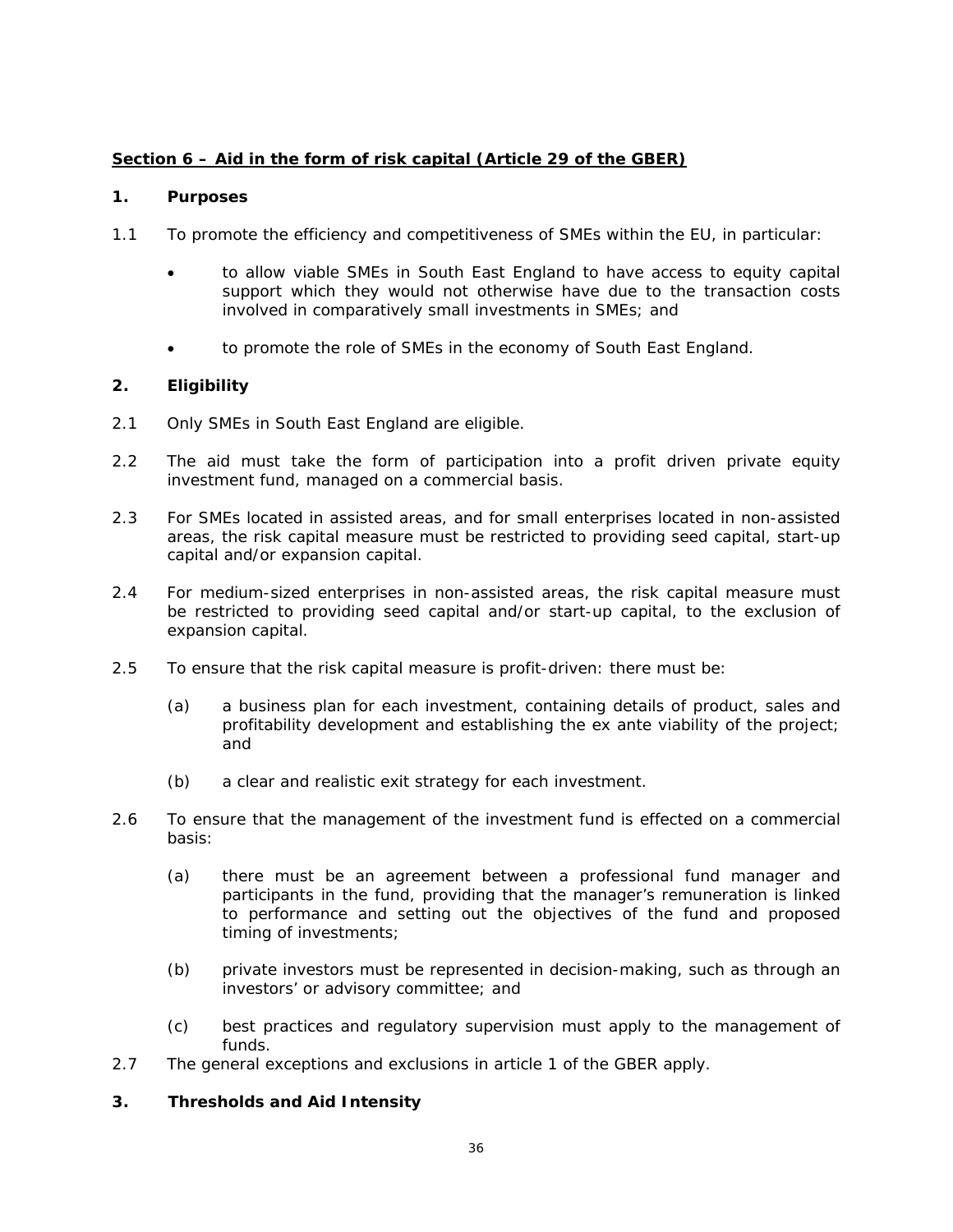- 3.1 The tranches of investment to be made by the investment fund must not exceed €1.5 million per target undertaking over any period of twelve months.
- 3.2 The investment fund must provide at least 70% of its total budget invested into target SMEs in the form of equity or quasi-equity.
- 3.3 At least 50% of the funding of the investment funds must be provided by private investors, or at least 30% in the case of investment funds targeting exclusively SMEs located in assisted areas.
- 3.4 Where a target undertaking has received capital under a risk capital measure within the scope of Article 29 of the GBER and subsequently applies, during the first three years after the first risk capital investment, for aid within the scope of the GBER, the relevant aid thresholds or maximum eligible amounts under the GBER must be reduced by 50% in general and by 20% for target undertakings located in assisted areas. The reduction must not exceed the total amount of risk capital received. This reduction does not apply to aid for research, development and innovation exempted under Articles 31-37 of the GBER.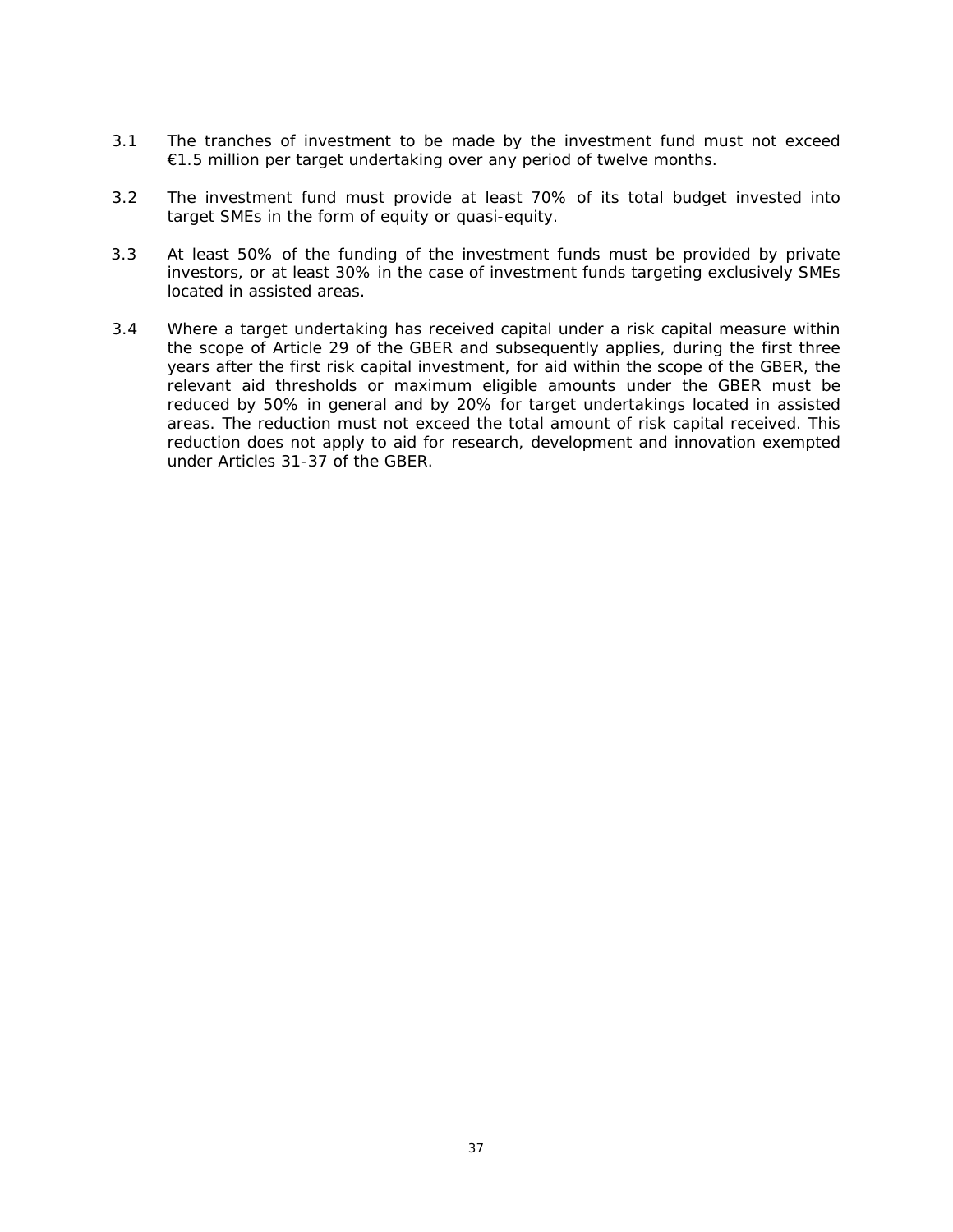# **Section 7A – Aid for research and development projects (Article 31 of the GBER)**

## **1. Purposes**

- 1.1 To promote the efficiency and competitiveness of the EU, in particular:
	- to encourage innovation and research within the UK and the EU, in line with the Lisbon Strategy;
	- to encourage SMEs in South East England to innovate;
	- to promote the skills of the population in South East England.

# **2. Eligibility**

- 2.1 Subject to the general exceptions in the GBER, enterprises of any size in South East England are eligible.
- 2.2 The aided part of the research project must completely fall within one or more of the following research categories:
	- (a) fundamental research;
	- (b) industrial research; and
	- (c) experimental development.
- 2.3 When a project encompasses different tasks, each task must be qualified as falling under one of the categories listed above or as not falling under any of the categories.

- 3.1 The basic aid intensity may not exceed:
	- (a) 100% for fundamental research;
	- (b) 50% for industrial research; and
	- (c) 25% for experimental development.
- 3.2 The aid intensity must be established for each beneficiary of aid, including in a collaboration project as provided in paragraph 3.4(b) (i).
- 3.2 In the case of State aid for a research and development project being carried out in collaboration between research organisations and undertakings, the combined aid deriving from direct government support for a specific research project and, where they constitute aid, contributions from research organisations to that project may not exceed the applicable aid intensities for each benefiting undertaking.
- 3.4 The basic aid intensities set out for industrial research and experimental development in paragraph 3.1 may be increased as follows: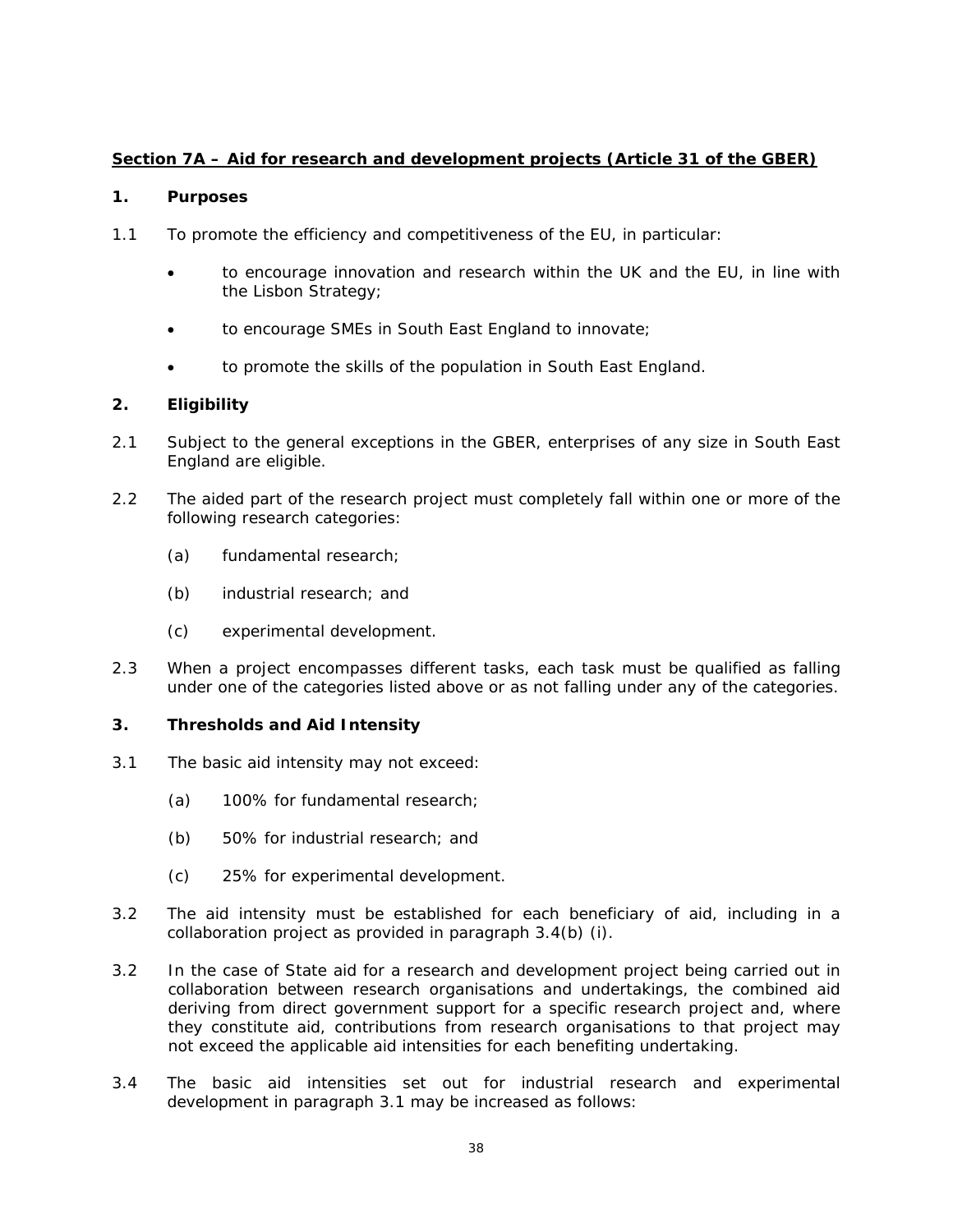- (a) where the aid is given to SMEs, the aid intensity may be increased by 10 percentage points for medium-sized enterprises and by 20 percentage points for small enterprises; and
- (b) a bonus of 15 percentage points may be added, to a maximum aid intensity of 80%, if:
	- (i) the project involves effective collaboration between at least two undertakings which are independent of each other and the following conditions are fulfilled:
		- no single undertaking bears more than 70% of the eligible costs of the collaboration project;
		- the project involves collaboration with at least one SME or is carried out in at least two different Member States; or
	- (ii) the project involves effective collaboration between an undertaking and a research organisation and the following conditions are fulfilled:
		- the research organisation bears at least 10% of the eligible project costs; and
		- the research organisation has the right to publish the results of the research projects insofar as they stem from research implemented by that organisation; or
	- (iii) in the case of industrial research, the results of the project are widely disseminated through technical and scientific conferences or through publication in scientific or technical journals or in open access repositories or through free or open source software.
- 3.5 For the purposes of paragraphs 3.4 (b) (i) and (ii), sub-contracting is not considered to be effective collaboration.
- 3.6 No individual aid may be provided under this provision if the grant equivalent of that aid exceeds:
	- (a) if the project is predominantly fundamental research,  $\epsilon$ 20 million per undertaking, per project;
	- (b) if the project is predominantly industrial research,  $\epsilon$ 10 million per undertaking, per project;
	- (c) for all other projects,  $\epsilon$ 7.5 million per undertaking, per project;
	- (d) if the project is a EUREKA project, twice the amounts laid down in points (a), (b) and (c) respectively.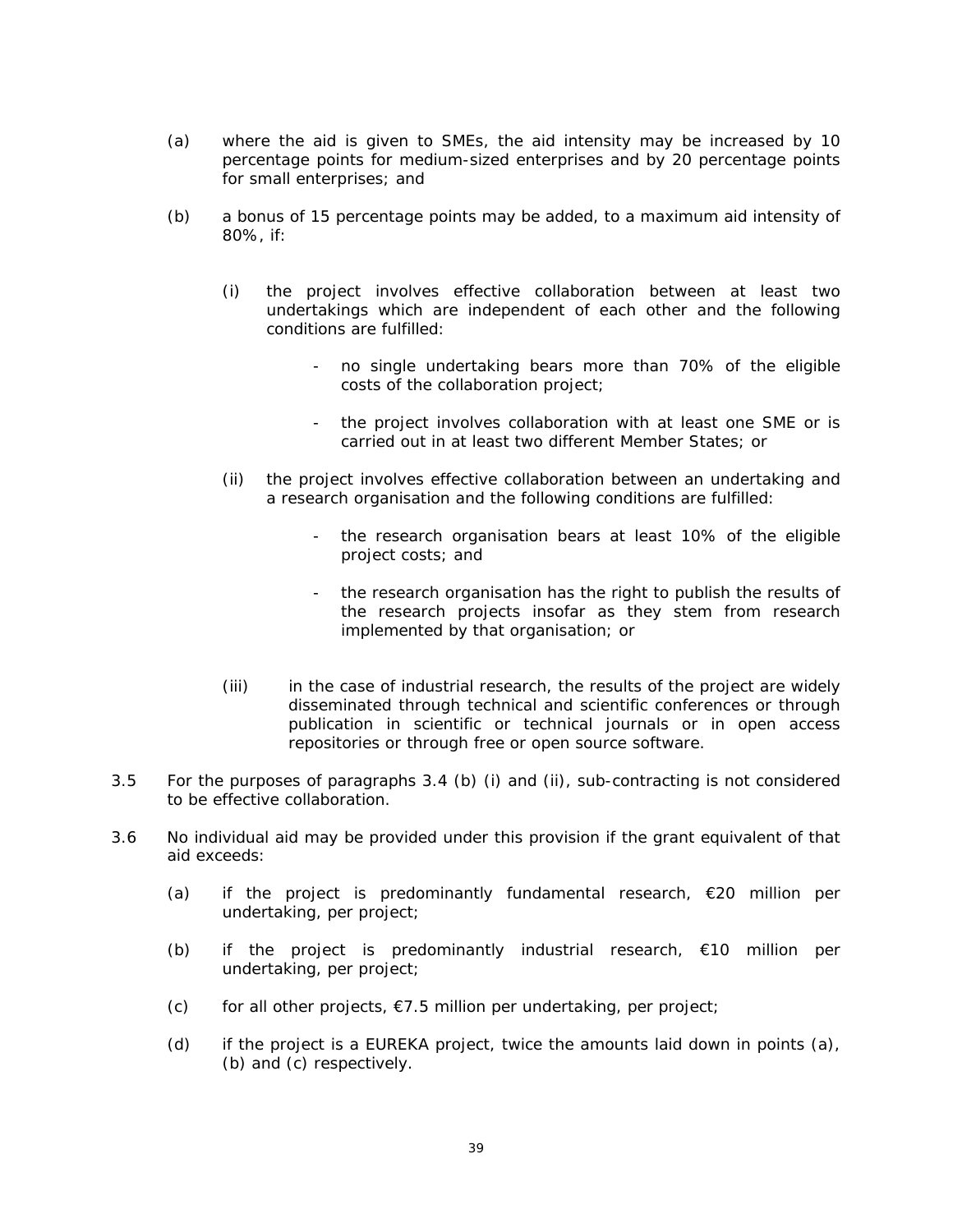- 4.1 Eligible costs are:
	- (a) personnel costs (researchers, technicians and other supporting staff to the extent employed on the research project);
	- (b) costs of the instruments and equipment to the extent and for the period used for the research project. If such instruments and equipment are not used for their full life for the research project, only the depreciation costs corresponding to the life of the research project, as calculated on the basis of good accounting practice, are eligible;
	- (c) costs for buildings and land, to the extent and for the duration used for the research project. With regard to buildings, only the depreciation costs corresponding to the life of the research project, as calculated on the basis of good accounting practice are eligible. For land, costs of commercial transfer or actually incurred capital costs are eligible;
	- (d) cost of contractual research, technical knowledge and patents bought or licensed from outside sources at market prices, where the transaction has been carried out at arm's length and there is no element of collusion involved, as well as costs of consultancy and equivalent services used exclusively for the research activity;
	- (e) additional overheads incurred directly as a result of the research project; and
	- (f) other operating expenses, including costs of materials, supplies and similar products incurred directly as a result of the research activity.
- 4.2 All eligible costs must be allocated to a specific category of research and development.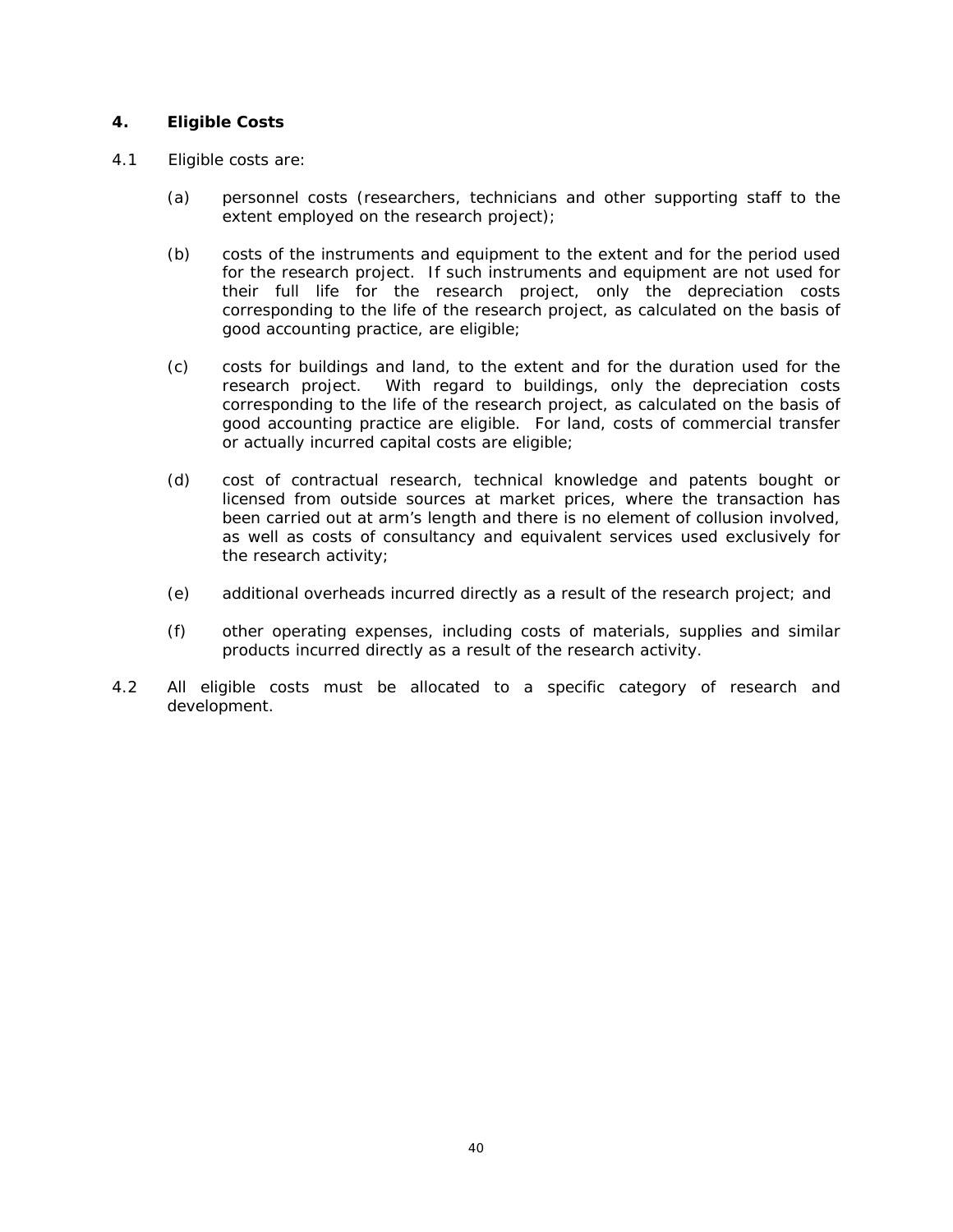# **Section 7B – Aid for technical feasibility studies (Article 32 of the GBER)**

## **1. Purposes**

- 1.1 To promote the efficiency and competitiveness of the EU, in particular:
	- to encourage innovation and research within the UK and the EU, in line with the Lisbon Strategy;
	- to encourage SMEs in South East England to innovate;
	- to promote the skills of the population in South East England.

# **2. Eligibility**

2.1 Subject to the general exceptions in the GBER, enterprises of any size in South East England are eligible

# **3. Thresholds and Aid Intensity**

- 3.1 The aid intensity may not exceed:
	- (a) for SMEs, 75% for studies preparatory to industrial research activities and 50% for studies preparatory to experimental development activities;
	- (b) for large enterprises, 65% for studies preparatory to industrial research activities and 40% for studies preparatory to experimental development activities.
- 3.2 No individual aid may be provided under this provision if the grant equivalent of that aid exceeds:
	- (a) if the project is predominantly fundamental research,  $€20$  million per undertaking, per feasibility study;
	- (b) if the project is predominantly industrial research,  $\epsilon$ 10 million per undertaking, per feasibility study;
	- (c) for all other projects,  $\epsilon$ 7.5 million per undertaking, per feasibility study;
	- (d) if the project is a EUREKA project, twice the amounts laid down in points (a), (b) and (c) respectively.

# **4. Eligible Costs**

4.1 Eligible costs are the costs of the study.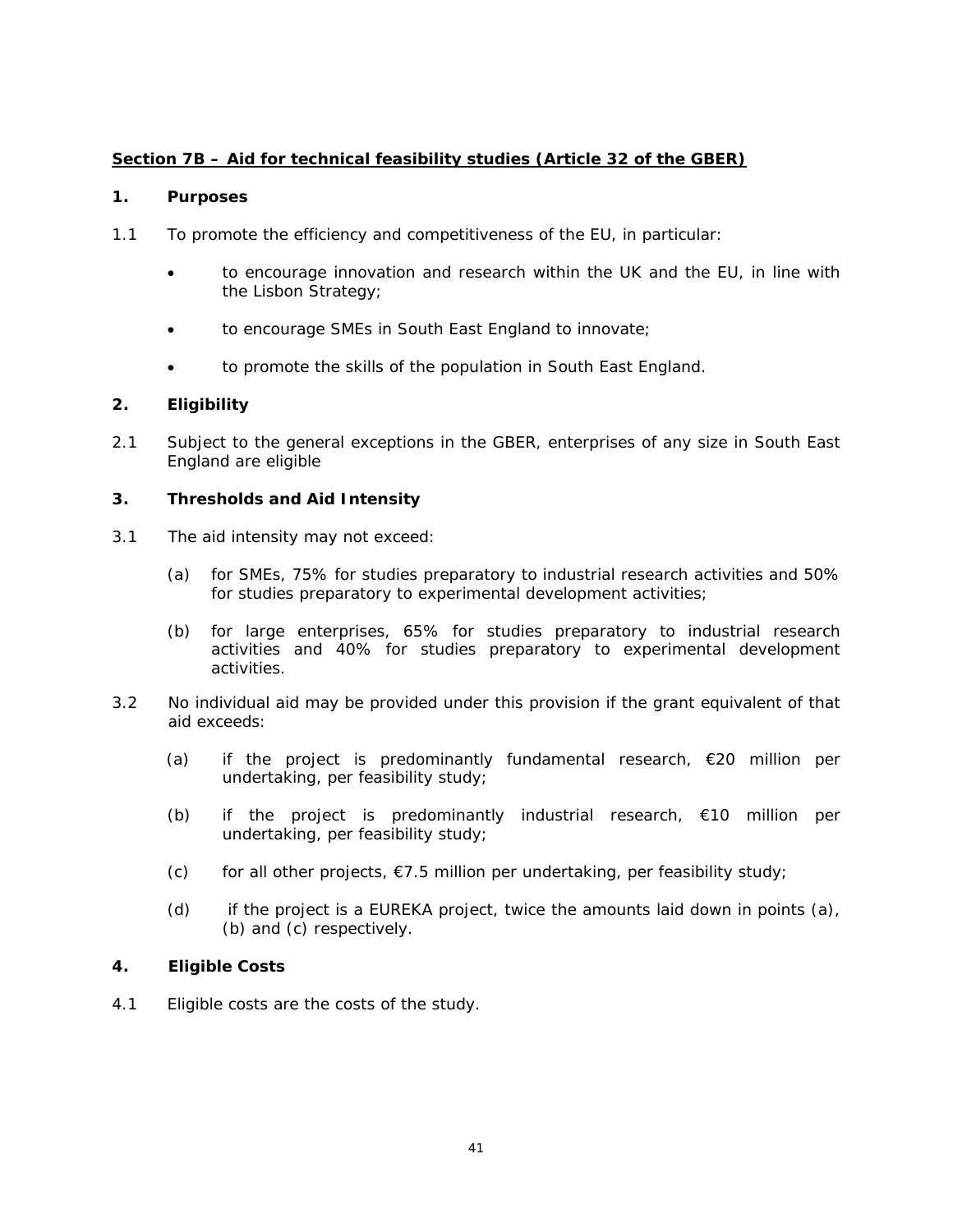# **Section 7C – Aid for industrial property rights costs for SMEs (Article 33 of the GBER)**

## **1. Purposes**

- 1.1 To promote the efficiency and competitiveness of the EU, in particular:
	- to encourage innovation and research within the UK and the EU, in line with the Lisbon Strategy;
	- to encourage SMEs to innovate;
	- to promote the skills of the population of South East England; and
	- to enable SMEs to protect and exploit industrial property rights arising from their own and collaborative research.

# **2. Eligibility**

- 2.1 Only SMEs in South East England are eligible.
- 2.2 The general exceptions in Article 1 of the GBER apply.

- 3.1 Where fundamental research first lead to the intellectual property rights, the basic aid intensity must not exceed 100%.
- 3.2 Where industrial research first led to the intellectual property rights, the basic aid intensity must not exceed 50%.
- 3.3 Where experimental development first led to the intellectual property rights, the basic aid intensity must not exceed 25%.
- 3.4 Where industrial research and experimental development respectively first led to the intellectual property, the basic aid intensities set out in paragraphs 3.2 and 3.3 may be increased as follows:
	- (a) where the aid is given to SMEs, the aid intensity may be increased by 10 percentage points for medium-sized enterprises and by 20 percentage points for small enterprises; and
	- (b) a bonus of 15 percentage points may be added, to a maximum aid intensity of 80%, if:
		- (i) the project involved effective collaboration between at least two undertakings which are independent of each other and the following conditions are fulfilled:
			- no single undertaking bears more than 70% of the eligible costs of the collaboration project;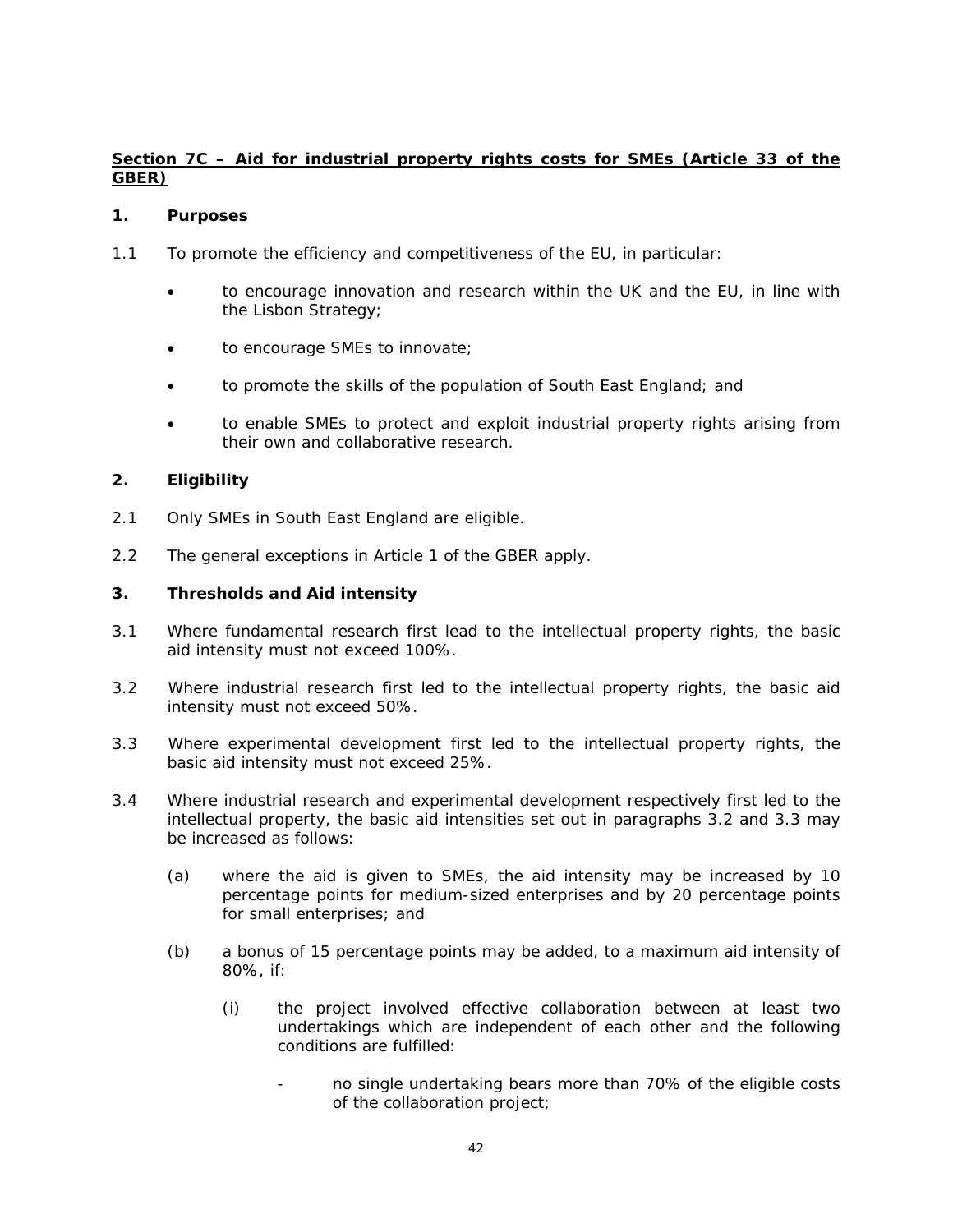- the project involves collaboration with at least one SME or is carried out in at least two different Member States; or
- (ii) the project involves effective collaboration between an undertaking and a research organisation and the following conditions are fulfilled:
	- the research organisation bears at least 10% of the eligible project costs; and
	- the research organisation has the right to publish the results of the research projects insofar as they stem from research implemented by that organisation; or
- (iii) in the case of industrial research, the results of the project are widely disseminated through technical and scientific conferences or through publication in scientific or technical journals or in open access repositories or through free or open source software.
- 4.5 For the purposes of paragraphs 3.4 (b) (i) and (ii), sub-contracting is not considered to be effective collaboration.
- 4.6 No individual aid may be provided under this provision if the grant equivalent of that aid exceeds €5m per enterprise per project.

- 4.1 Eligible costs are:
	- (a) all costs preceding the grant of the right in the first jurisdiction, including costs relating to the preparation, filing and prosecution of the application as well as costs incurred in renewing the application before the right has been granted;
	- (b) translation and other costs incurred in order to obtain the granting or validation of the right in other legal jurisdictions; and
	- (c) costs incurred in defending the validity of the right during the official prosecution of the application and possible opposition proceedings, even if such costs occur after the right is granted.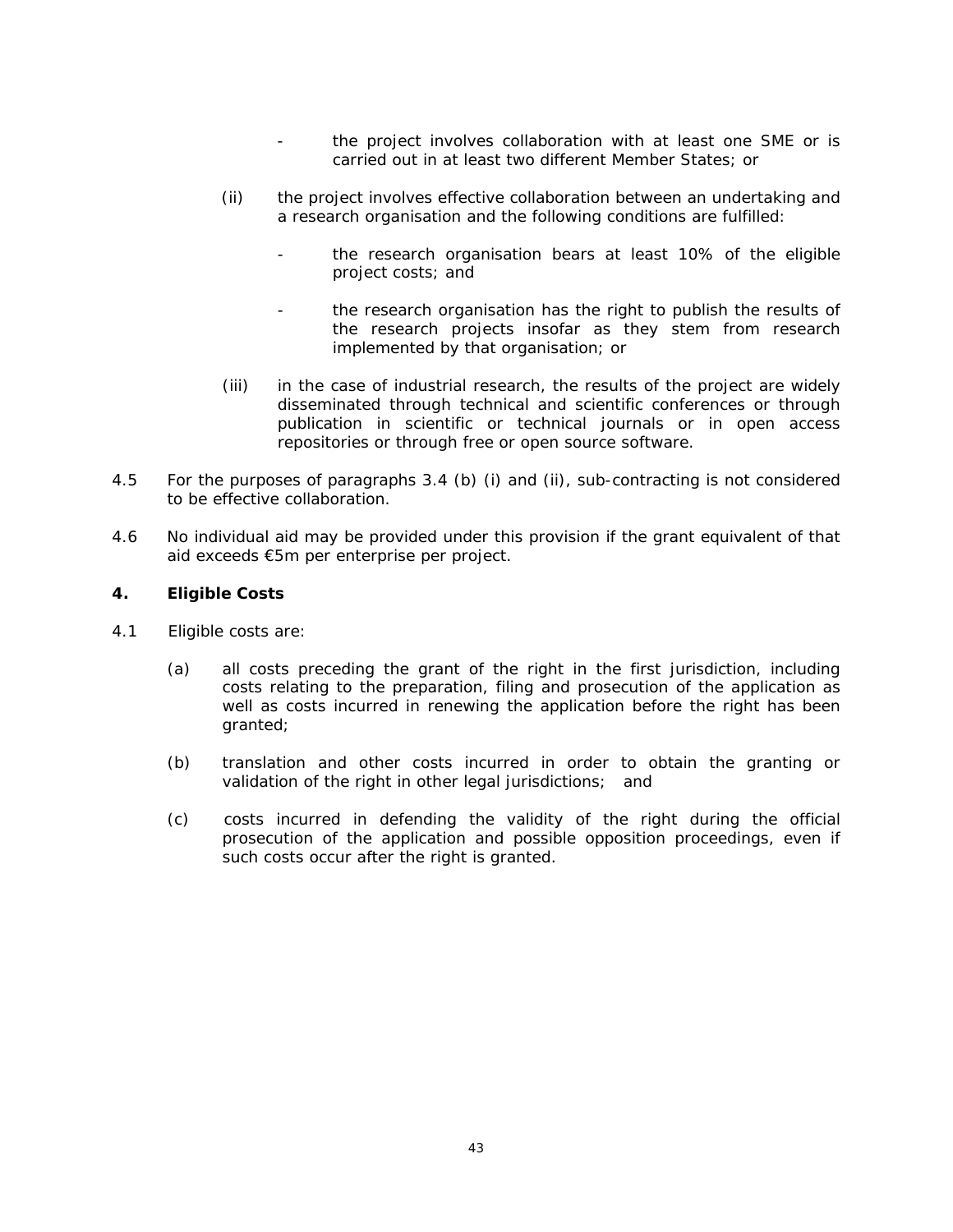# **Section 7D - Aid for research and development in the agricultural and fisheries sectors (Article 34 of the GBER)**

## **1. Purposes**

- 1.1 To promote the efficiency and competitiveness of the EU, in particular:
	- to encourage innovation and research within the UK and the EU, in line with the Lisbon Strategy; and
	- to promote the skills of the population in South East England.

## **2. Eligibility**

- 2.1 The aid must be for research and development concerning products listed in Annex I to the EC Treaty (Annex I products).
- 2.2 The aid must be of interest to all operators in the particular sector or sub-sector concerned.
- 2.3 Information that research will be carried out and with which goal, must be published on the internet, prior to the commencement of the research. An approximate date of expected results and their place of publication on the internet, as well as a mention that the result will be available at no cost, must be included.
- 2.4 The results of the research must be made available on the internet for a period of at least 5 years. This information on the internet must be published no later than any information which may be given to members of any particular organisation.
- 2.5 Aid must be granted directly to the researching institution or body and must not involve the direct granting of non-research related aid to a company producing, processing or marketing agricultural products, nor provide price support to producers of such products.

- 3.1 The aid intensity must not exceed 100%.
- 3.2 No individual aid may be provided under this provision if the grant equivalent of that aid exceeds:
	- (a) if the project is predominantly fundamental research, €20 million per undertaking, per project;
	- (b) if the project is predominantly industrial research,  $\epsilon$ 10 million per undertaking, per project;
	- (c) for all other projects,  $\epsilon$ 7.5 million per undertaking, per project;
	- (d) if the project is a EUREKA project, twice the amounts laid down in paragraphs (a), (b) and (c) respectively.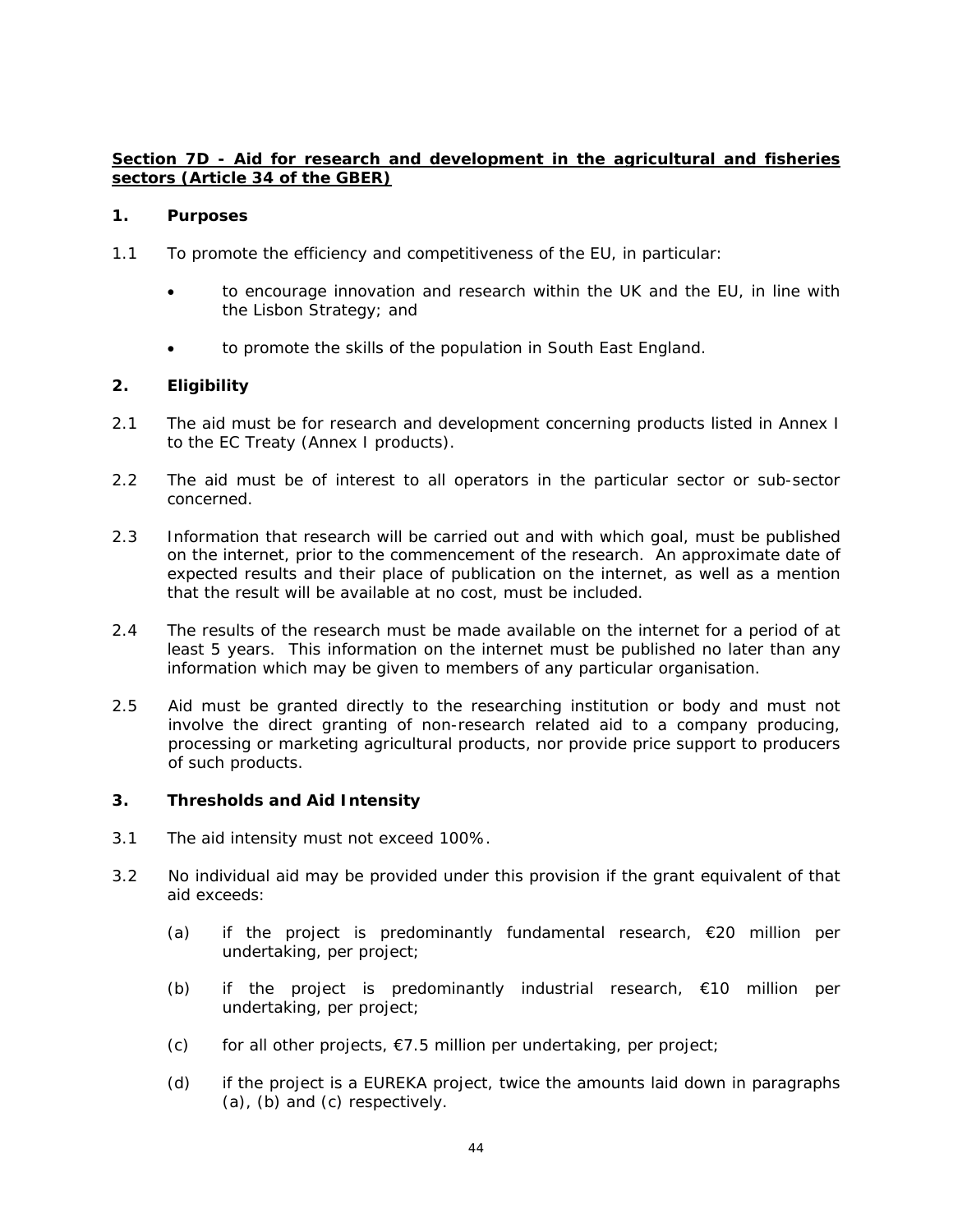# **4. Eligible Costs**

#### 4.1 Eligible costs are:

- (a) personnel costs (researchers, technicians and other supporting staff to the extent employed on the research project);
- (b) costs of the instruments and equipment to the extent and for the period used for the research project. If such instruments and equipment are not used for their full life for the research project, only the depreciation costs corresponding to the life of the research project, as calculated on the basis of good accounting practice, are eligible;
- (c) costs for buildings and land, to the extent and for the duration used for the research project. With regard to buildings, only the depreciation costs corresponding to the life of the research project, as calculated on the basis of good accounting practice areas eligible. For land, costs of commercial transfer or actually incurred capital costs are eligible;
- (d) cost of contractual research, technical knowledge and patents bought or licensed from outside sources at market prices, where the transaction has been carried out at arm's length and there is no element of collusion involved, as well as costs of consultancy and equivalent services used exclusively for the research activity;
- (e) additional overheads incurred directly as a result of the research project; and
- (f) other operating expenses, including costs of materials, supplies and similar products incurred directly as a result of the research activity.
- 4.2 All eligible costs must be allocated to a specific category of research and development.

#### **5. Other aid for research and development in the agricultural and fisheries sectors**

5.1 Aid for research and development concerning (Annex I products which does not meet the conditions in paragraphs 2 - 4 above may be granted provided the conditions laid down in Articles 30-32 are fulfilled.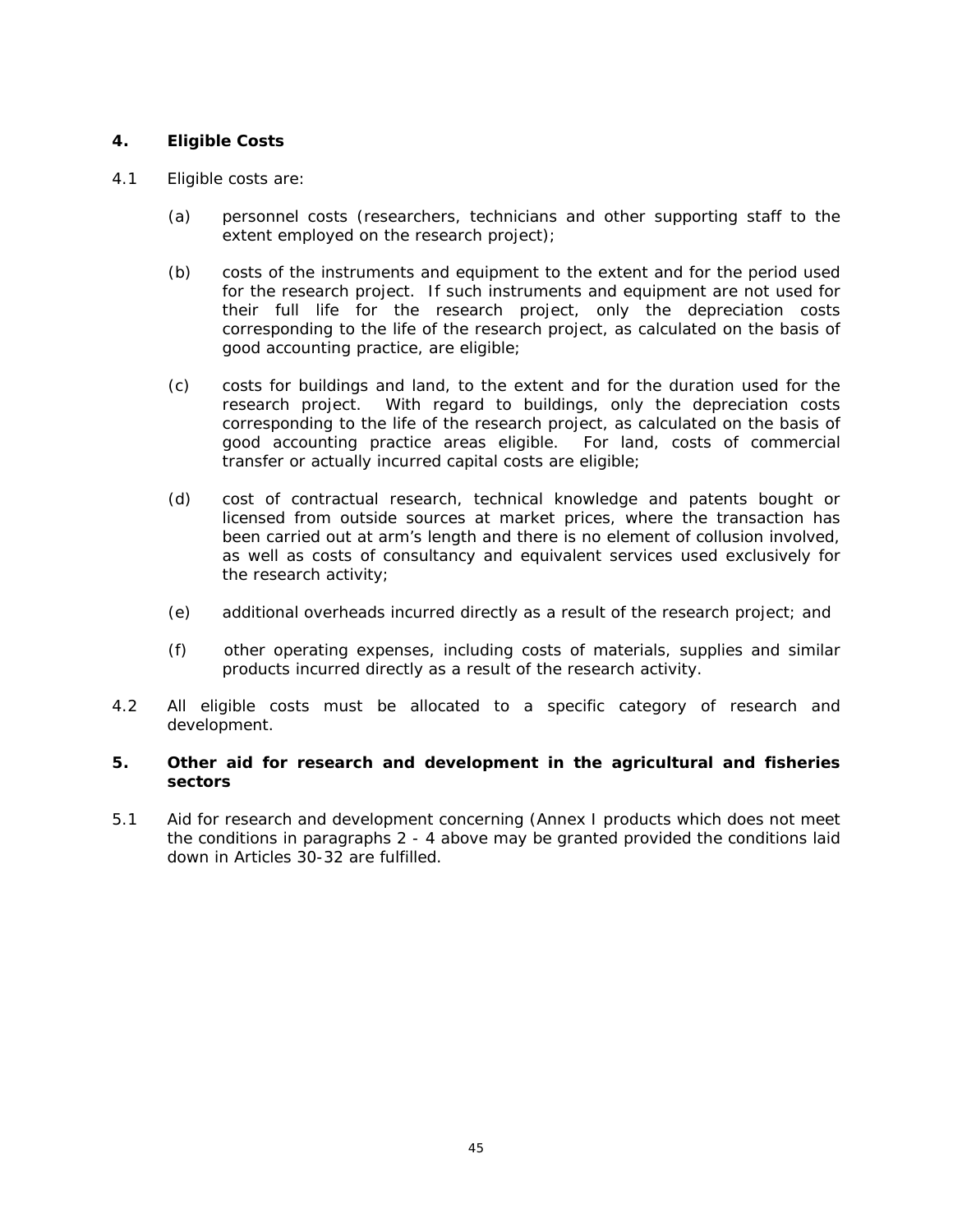# **Section 7E - Aid to young innovative enterprises (Article 35 of the GBER)**

## **1. Purposes**

- 1.1 To promote the efficiency and competitiveness of the EU, in particular:
	- To encourage innovation and research within the UK and the EU, in line with the Lisbon Strategy;
	- To encourage SMEs in the South East engaged in innovative activities;
	- To promote the skills of the population in South East England; and
	- To support high growth early stage companies in South East England.

# **2. Eligibility**

- 2.1 Beneficiaries must be small enterprises in South East England which have been in existence for less than 6 years at the time when the aid is granted.
- 2.2 The research and development costs of the beneficiary must represent a least 15% of its total operating costs in at least one of the three years preceding the granting of the aid or, in the case of start-up enterprise without any financial history, in the audit of its current fiscal period, as certified by an external auditor.
- 2.3 The beneficiary may receive aid only once during the period in which it qualifies as a young innovative enterprise.
- 2.4 The general exceptions in Article 1 of the GBER apply.

## **3. Thresholds and Aid Intensity**

- 3.1 The aid must not exceed €1 million.
- 3.2 The aid may be increased to a maximum award of €1.5 million in areas eligible for the derogation provided for in Article 87(3) (a) of the Treaty, and  $\epsilon$ 1.25 million in areas eligible for the derogation provided for in Article 87(3) (c) of the Treaty.
- 3.3 During the first 3 years after being granted, aid for young innovative enterprises may not be cumulated with other aid exempted under the GBER, except aid exempted under Articles 31-37 of the GBER and aid exempted under Article 29 of the GBER.

## **4. Eligible costs**

4.1 There is no restriction to certain eligible costs.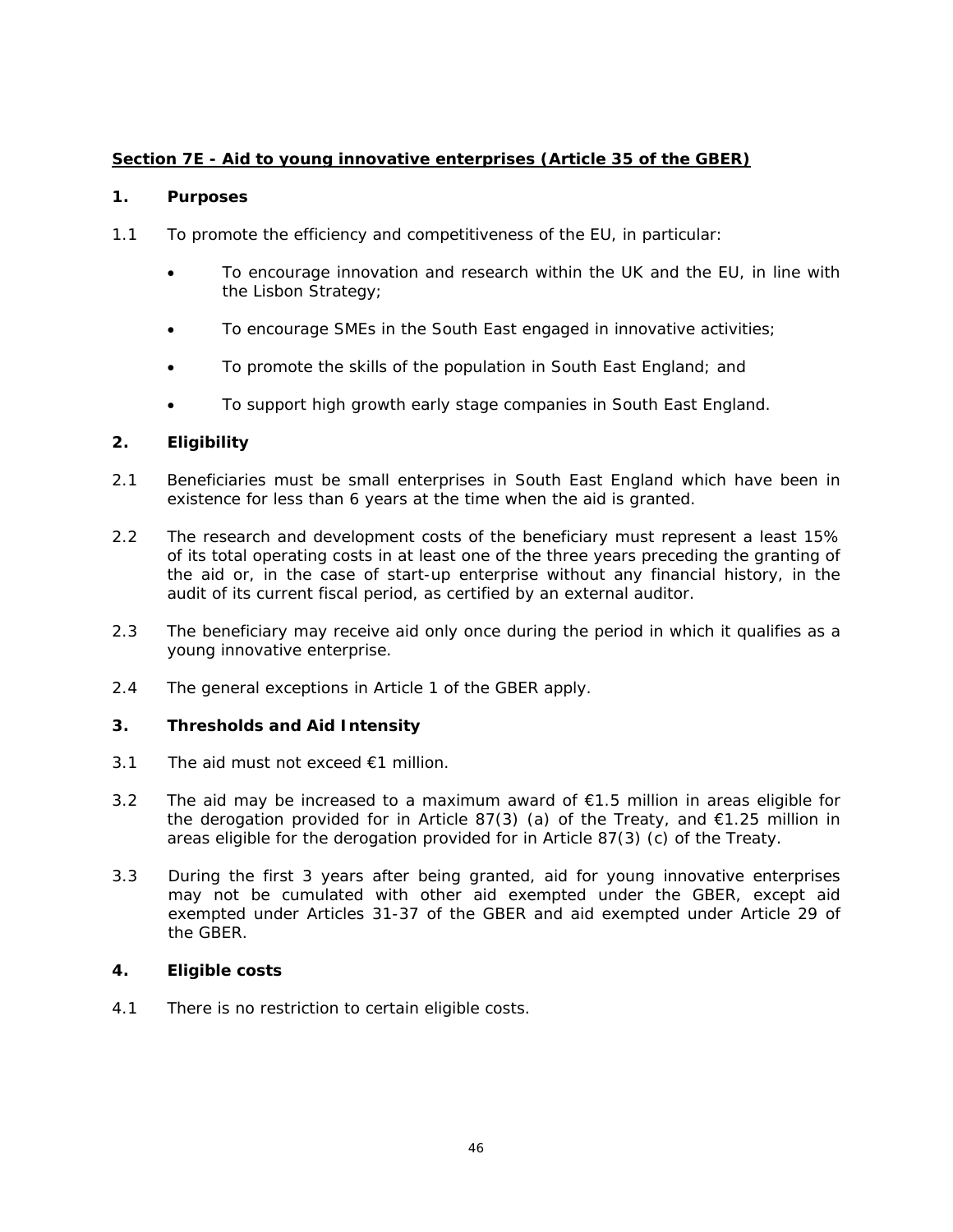# **Section 7F – Aid for innovation advisory services and for innovation support services (Article 36 of the GBER)**

#### **1. Purposes**

- 1.1 To promote the efficiency and competitiveness of the EU, in particular:
	- to encourage innovation and research within the UK and the EU, in line with the Lisbon Strategy;
	- to encourage SMEs in South East England involved in innovative activities; and
	- to promote the skills of the population in South East England.

# **2. Eligibility**

- 2.1 Only SMEs in South East England are eligible.
- 2.2 The service provider must benefit from a national or European certification. If the service provider does not benefit from a national or European certification, paragraph 3.2 applies.
- 2.3 The beneficiary must use the State aid to buy the services at market price, or if the service provider is a non-for-profit entity, at a price which reflects its full costs plus a reasonable margin.
- 2.4 The general exceptions in Article 1 of the GBER apply.

## **3. Thresholds and Aid intensity**

- 3.1 The aid must not exceed €200,000 per beneficiary within any three year period.
- 3.2 If the service provider does not benefit from a national or European certification the aid may not cover more than 75% of the eligible costs.

- 4.1 The following costs are eligible:
	- (a) as regards innovation advisory services the following costs: management consulting; technology assistance; technology transfer services; training; consultancy for acquisition, protection and trade in Intellectual Property Rights and for licensing agreements; consultancy on the use of standards; and
	- (b) as regards innovation support services the following costs: office space; data banks; technical libraries; market research; use of laboratory; quality labeling, testing and certification.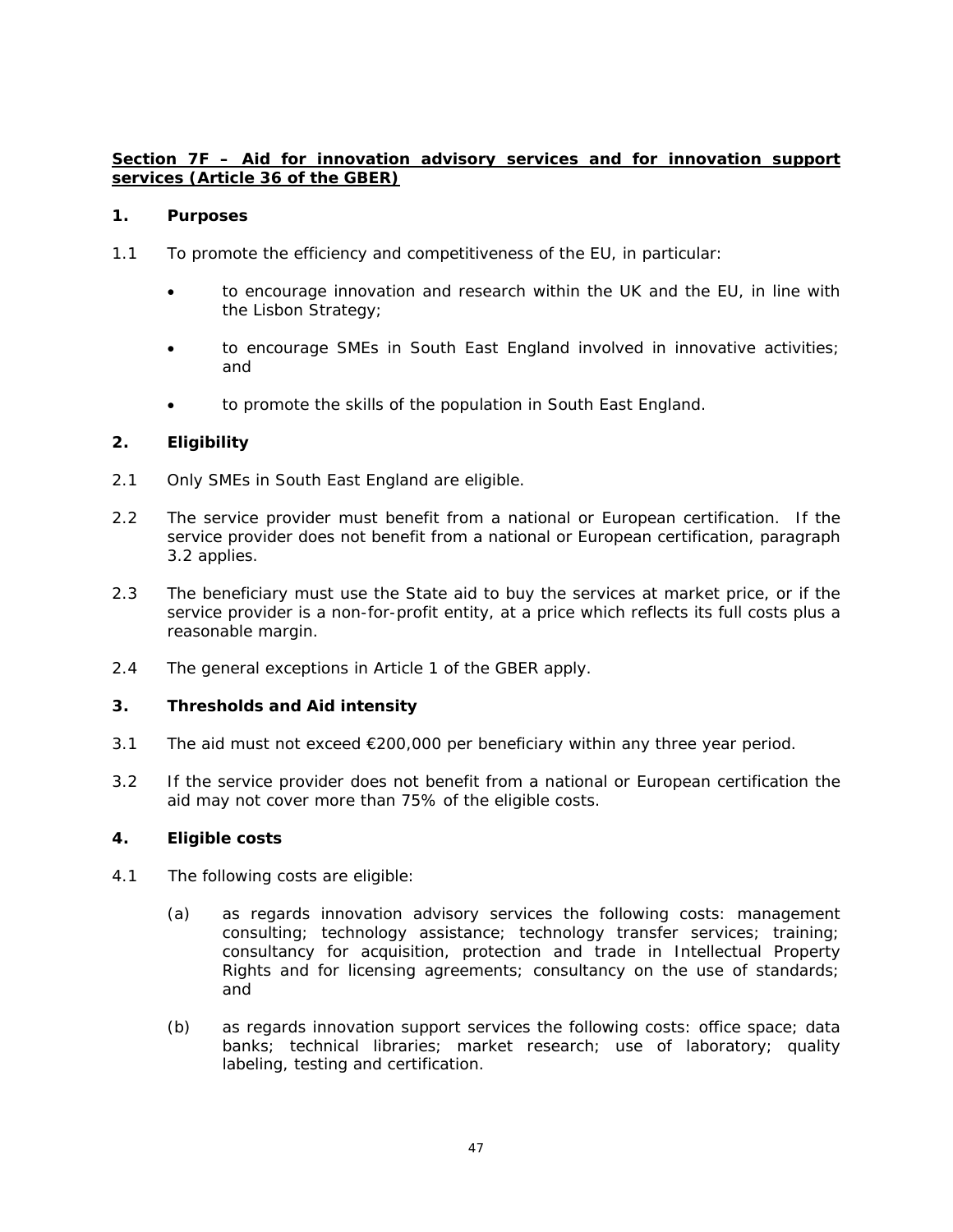# **Section 7G – Aid for the loan of highly qualified personnel (Article 37 of the GBER)**

## **1. Purposes**

- 1.1 To promote the efficiency and competitiveness of the EU, in particular:
	- to encourage innovation and research within the UK and the EU, in line with the Lisbon Strategy;
	- to encourage SMEs in South East England engaged in innovative activities; and
	- to promote the skills of the population in South East England.

# **2. Eligibility**

- 2.1 Only SMEs in South East England are eligible.
- 2.2 Highly qualified personnel must be seconded from either a research organisation or a large enterprise to the SME beneficiary.
- 2.3 The seconded person must not be replacing other personnel, but must be employed in a newly created function within the beneficiary undertaking and must have been employed for at least two years in the research organisation or the large enterprise, which is sending the personnel on secondment.
- 2.4 The seconded personnel must work on R&D&I activities within the SME receiving the aid.
- 2.5 The general exceptions in Article 1 of the GBER apply.

## **3. Thresholds and Aid Intensity**

3.1 The maximum aid intensity shall be 50%, to a maximum of  $\epsilon$ 1m, of the eligible costs, for a maximum of 3 years per undertaking and per person borrowed.

- 4.1 Eligible costs are all personnel costs for borrowing and employing highly qualified personnel, including the costs of using a recruitment agency, as well as a mobility allowance for the seconded personnel.
- 4.2 Aid must not be provided under this provision for consultancy costs covered by Article 26 of the GBER.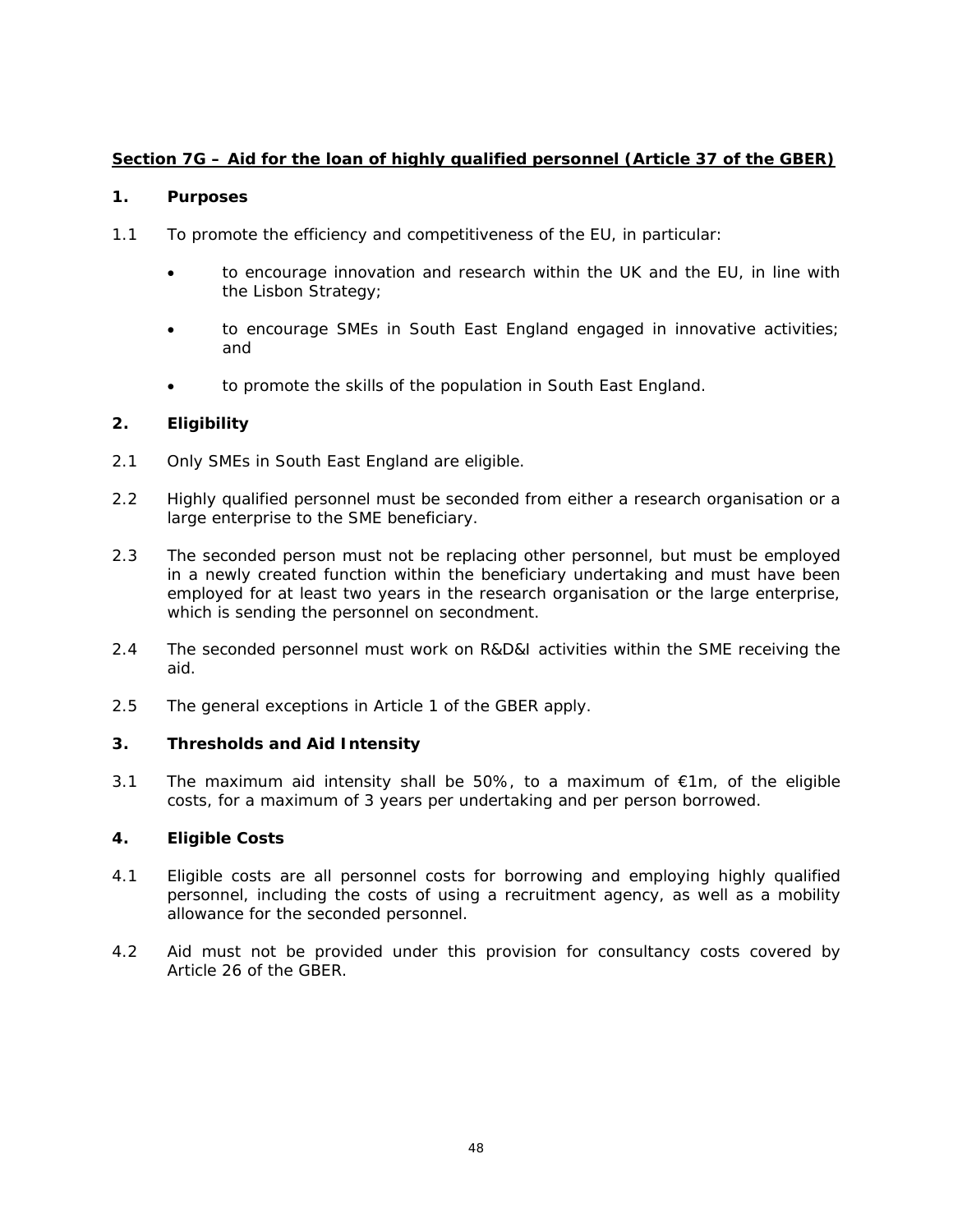# **Section 8 – Training aid (Article 39 of the GBER)**

#### **1. Purpose**

- 1.1 To increase the skills level of workers in the UK and the EU, in particular:
	- to increase the general level of skills in the economy of South East England;
	- to encourage enterprises in South East England to invest in training;
	- to address the additional challenges faced by SMEs in South East England when investing in training.

## **2. Eligibility**

2.1 Subject to the general exception in the GBER, enterprises of any size in the South East England are eligible.

- 3.1 The aid intensity must not exceed:
	- (a) 25% for specific training; and
	- (b) 60% for general training.
- 3.2 The aid intensity may be increased, up to a maximum aid intensity of 80%, as follows:
	- (a) by 10 percentage points if the training is given to disabled or disadvantaged workers; and
	- (b) by 10 percentage points if the aid is awarded to medium-sized enterprises and by 20 percentage points if the aid is awarded to small enterprises.
- 3.3 Where the aid is granted in the maritime transport sector, it may reach an intensity of 100% whether the training project concerns specific or general training, provided that the following conditions are met:
	- (a) the trainee must not be an active member of the crew but must be supernumerary on board, and
	- (b) the training must be carried out on board ships entered on Community registers.
- 3.4 In cases where the aid project involves both specific and general training components which cannot be separated for the calculation of the aid intensity, and in the cases where the specific or general character of the training aid project cannot be established, the intensities applicable to specific training apply.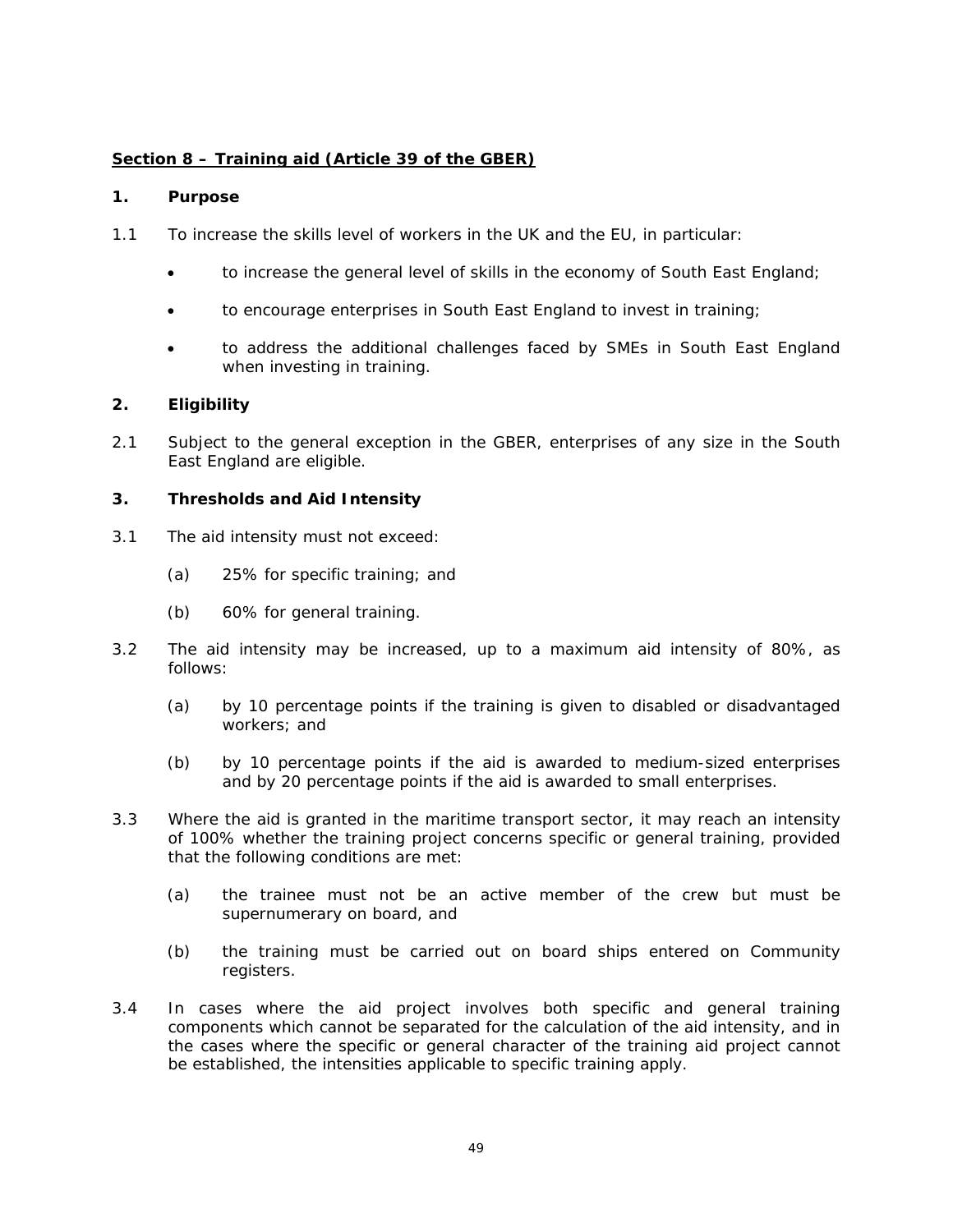3.5 No individual aid may be provided under this provision if the grant equivalent of that aid exceeds €2million per training project.

- 4.1 Eligible costs of a training aid project are:
	- (a) trainers' personnel costs;
	- (b) trainers' and trainees' travel expenses, including accommodation;
	- (c) other current expenses such as materials and supplies directly related to the project;
	- (d) depreciation of tools and equipment, to the extent that they are used exclusively for the training project;
	- (e) cost of guidance and counseling services with regard to the training project;
	- (f) trainees' personnel costs and general indirect costs (administrative costs, rent, overheads) up to the amount of the total other eligible costs referred to in points (a) to (e). As regards the former type of costs, only the hours during which the trainees actually participate in the training, after deduction of any productive hours, may be taken into account.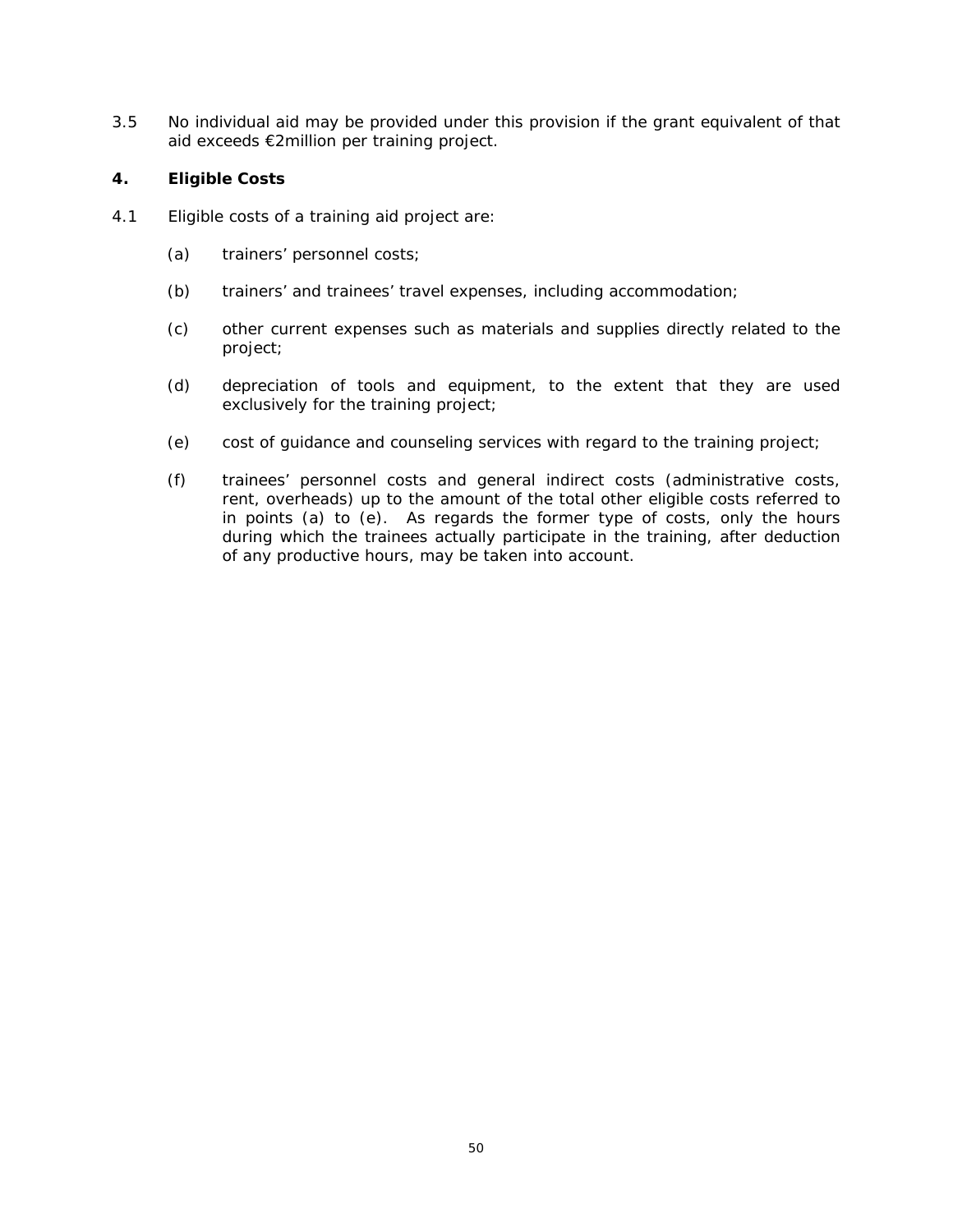# **Section 9A - Aid for the recruitment of disadvantaged workers in the form of wage subsidies (Article 40 of the GBER)**

#### **1. Purposes**

1.1 To increase the levels of employment of disadvantaged workers in the UK and EU and in particular in South East England.

## **2. Eligibility**

- 2.1 Subject to the general exceptions in the GBER, enterprises of any size in South East England are eligible.
- 2.2 Where the recruitment does not represent a net increase, compared with the average over the previous twelve months, in the number of employees in the undertaking concerned, the post or posts must have fallen vacant following voluntary departure, disability, retirement on grounds of age, voluntary reduction of working time or lawful dismissal for misconduct and not as a result of redundancy.
- 2.3 Except in the case of lawful dismissal for misconduct, the disadvantaged worker must be entitled to continuous employment for a minimum period consistent with UK national legislation or collective agreements governing employment contracts. In case the period of employment is shorter than 12 months, the aid must be reduced on a pro rata basis accordingly.

## **3. Thresholds and Aid Intensity**

- 3.1 The aid intensity must not exceed 50% of the eligible costs.
- 3.2 No individual aid may be provided under this provision if the grant equivalent of that aid exceeds €5million per undertaking per year.

## **4. Eligible Costs**

4.1 Eligible costs are the wage costs over a maximum period of 12 months following recruitment. Eligible costs are the wage costs over a maximum period of 24 months following recruitment if the worker concerned is a severely disadvantaged worker.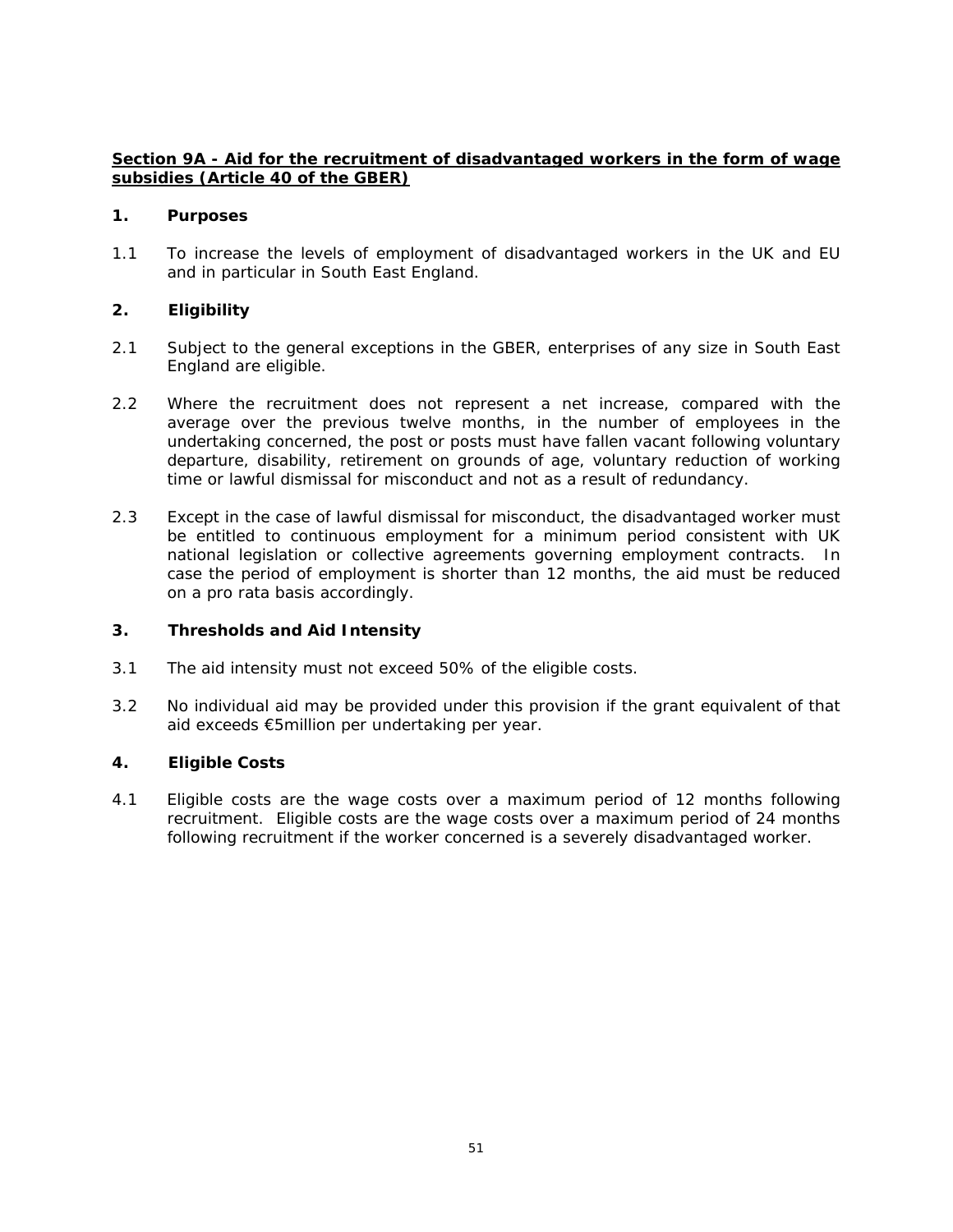# **Section 9B - Aid for the recruitment of disabled workers in the form of wage subsidies (Article 41 of the GBER)**

#### **1. Purpose**

1.1 To increase the levels of employment of disabled workers in the UK and EU, in particular in South East England.

## **2. Eligibility**

- 2.1 Subject to the general exceptions in the GBER, enterprises of any size in South East England are eligible.
- 2.2 Where the recruitment does not represent a net increase, compared with the average over the previous 12 months, in the number of employees in the undertaking concerned, the post or posts must have fallen vacant after voluntary departure, disability, retirement on grounds of age, voluntary reduction of working time, or lawful dismissal for misconduct and not as a result of redundancy.
- 2.3 Except in the case of lawful dismissal for misconduct the workers must be entitled to continuous employment for a minimum period consistent with UK legislation concerned or any collective agreements governing employment contracts. If the period of employment is shorter than 12 months, the aid must be reduced on a pro rata basis accordingly.

## **3. Thresholds and Aid Intensity**

- 3.1 The aid intensity shall not exceed 75% of the eligible costs.
- 3.2 No individual aid may be provided under this provision if the grant equivalent of that aid exceeds €10million per undertaking per year.

## **4. Eligible Costs**

4.1 Eligible costs are the wage costs over any given duration during which the disabled worker is being employed.